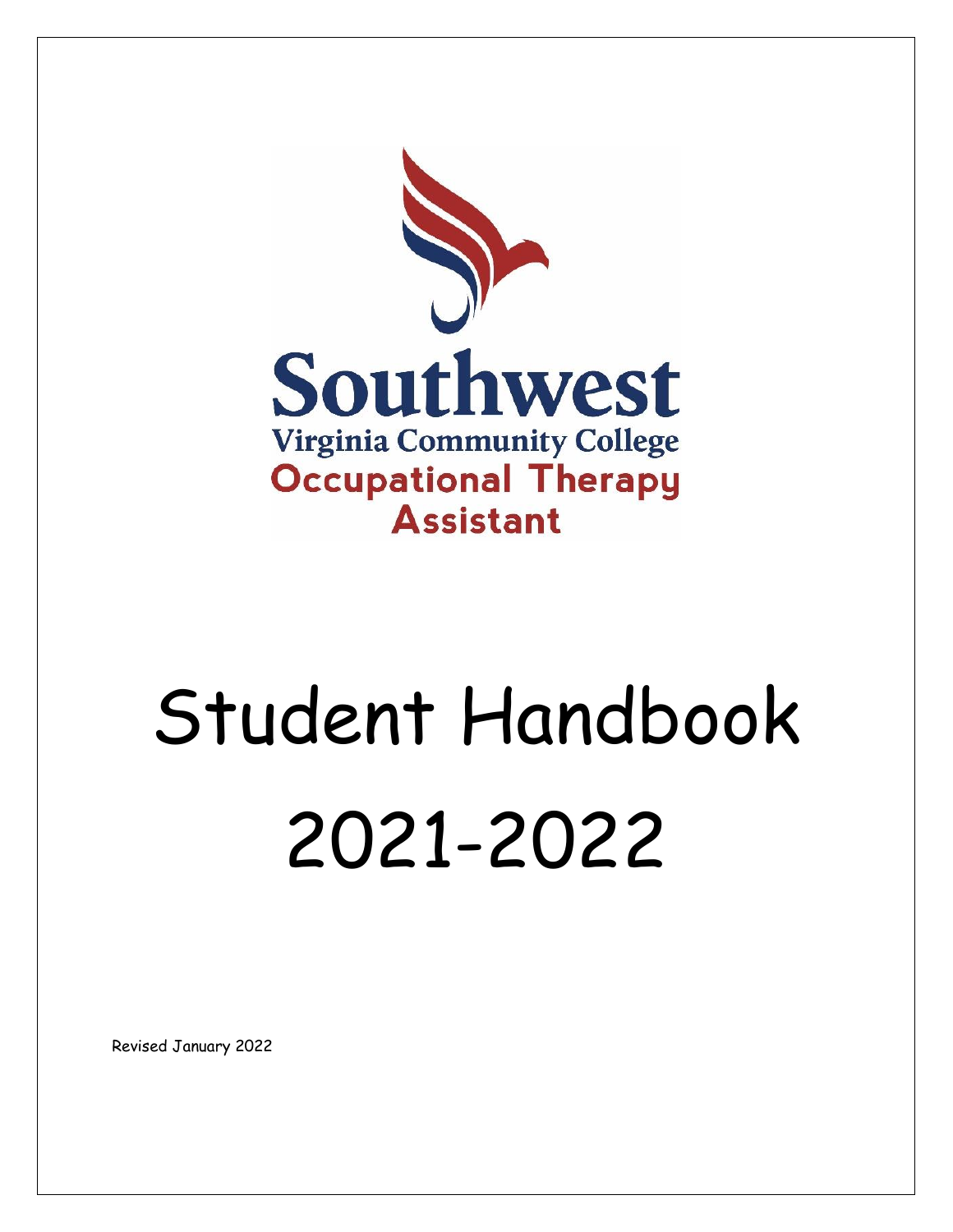# Table of Contents

- I. Program Introduction
	- a. Program Administration
		- i. Lines of Authority
	- b. Program Handbook Disclaimer and Signature Form
	- c. Program Information
		- i. Description
		- ii. Purpose
		- iii. Accreditation
	- d. Mission and Goals of the OTA Program
	- e. AOTA Philosophy of Occupational Therapy
	- f. Course Sequence
	- g. Curriculum Design
	- h. Curriculum Design Table
	- i. OTA Program-Specific Learning Objectives
	- j. Student Occupational Therapy Association (SOTA) Club
	- k. Virginia Occupational Therapy Association (VOTA)
	- l. American Occupational Therapy Association (AOTA)
- II. Program Policies
	- a. Admissions Information
		- i. Checklist
		- ii. Candidate Letter
		- iii. Job Shadowing Forms
		- iv. Approximate Cost of the Program
		- v. Facilities
		- vi. Length of Program
		- vii. Class times/Schedules
		- viii. OTA Pinning Ceremony
		- ix. Graduation
	- b. OTA Program Requirements
		- i. Academic Requirements
		- ii. Clinical and Behavioral Requirements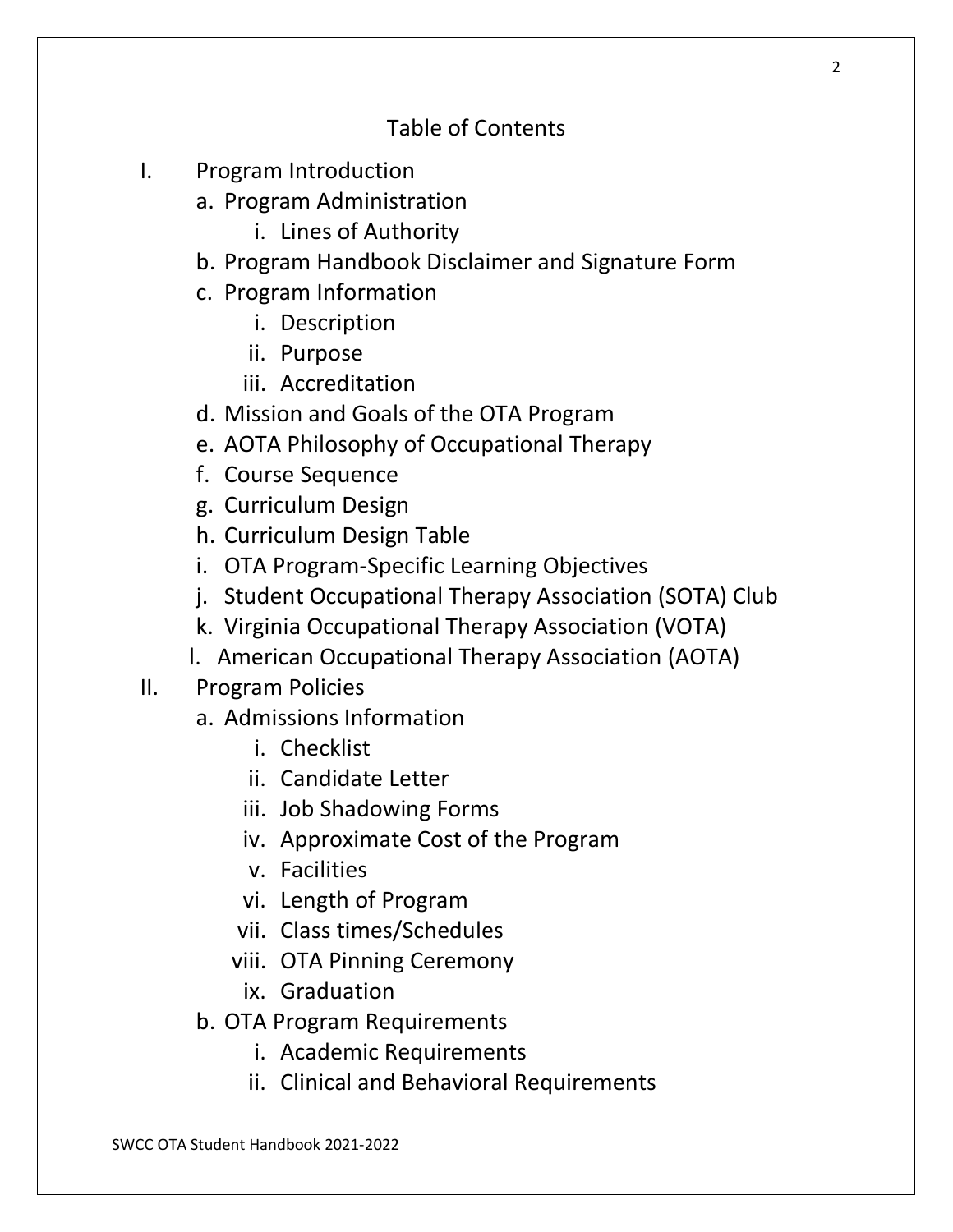- c. Grading Policy
- d. Attendance
- e. Readmission to the OTA program
- f. Transfer to SWCC OTA Program
- g. Academic Integrity
- h. Student Employment
- i. Transportation
- j. Dress Code
- k. Inclement Weather
- l. Safety and Emergency Preparedness Information
- m. Lab safety
- n. Student Records
	- i. Medical Insurance and Liability Insurance
	- ii. Confidentiality/HIPAA
	- iii. Criminal Background Check and Drug Screen policy
	- iv. Health certificate/Physical Exam form
	- v. Medical insurance and Liability Insurance
	- vi. Hepatitis B Waiver
	- vii. Varicella Waver
- III. Fieldwork
- IV. Evaluation of Performance
- V. Certification Examination
- VI. Student Code of Conduct
- VII. Professional Development Evaluation
- VIII. Professional Development Evaluation Interpretive Guide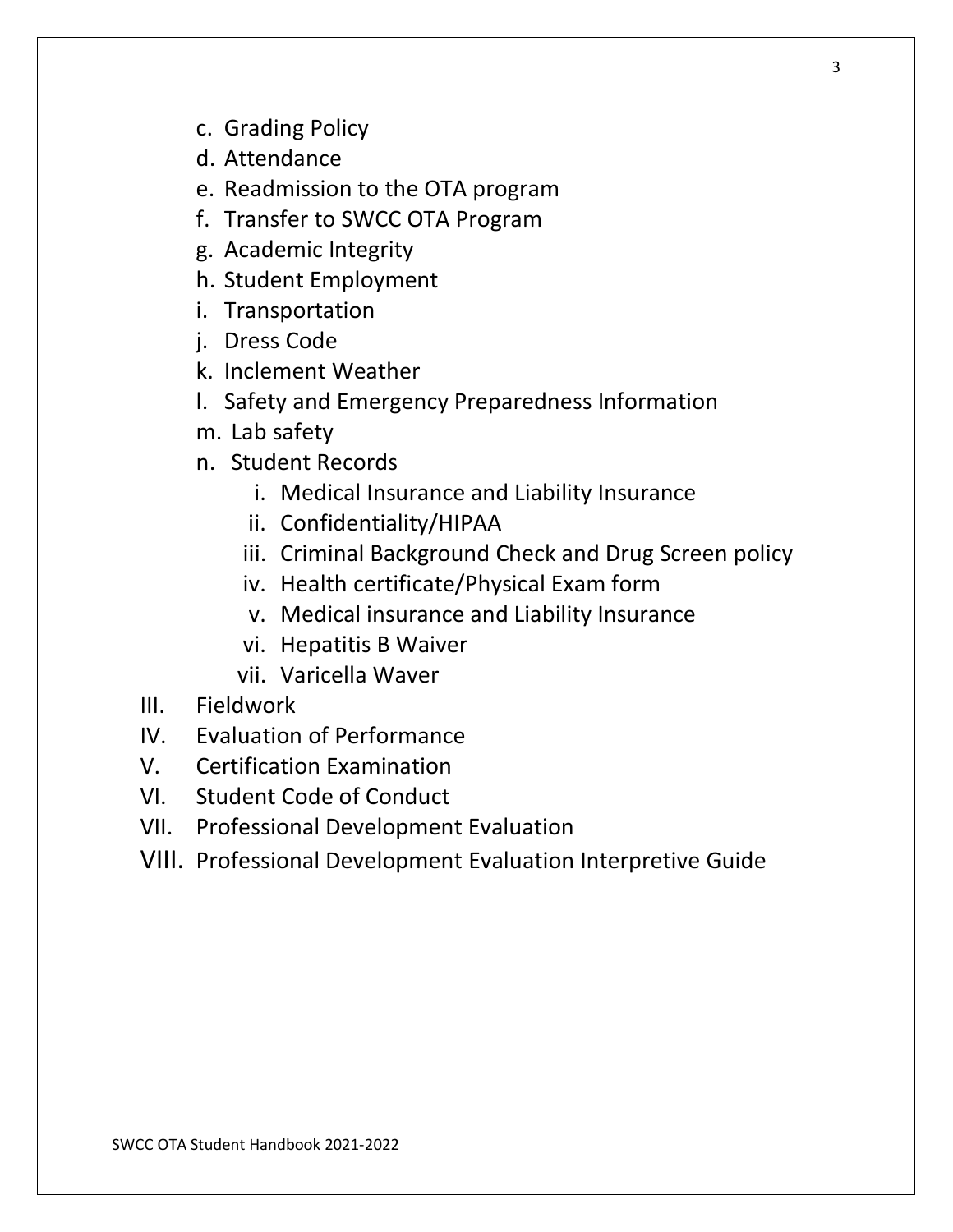

Dear Recipient Name,

Congratulations on being accepted into the Occupational Therapy Assistant (OTA) program at Southwest Virginia Community College. We are excited to have you join the SWCC family! The Division of Health Technologies includes Associate of Applied Science (AAS), Certificate, Career Studies Certificate (CSC), and Advanced Studies programs. Collectively, the graduates of our division work in the region and beyond to increase the wellness of our citizens and provide acute and chronic pre-clinical, clinical, and post-clinical medical care.

We know that you will have several questions as you begin your journey in the OTA program. This student handbook has been prepared for your use and contains the answers to many of your questions. Feel free to contact the OTA Program faculty if you would like additional information. The SWCC family is here to help you succeed in your studies and transition into your professional career.

Sincerely,

Dr. Clint Pinion, Jr., RS, CIT Dean of Health Technologies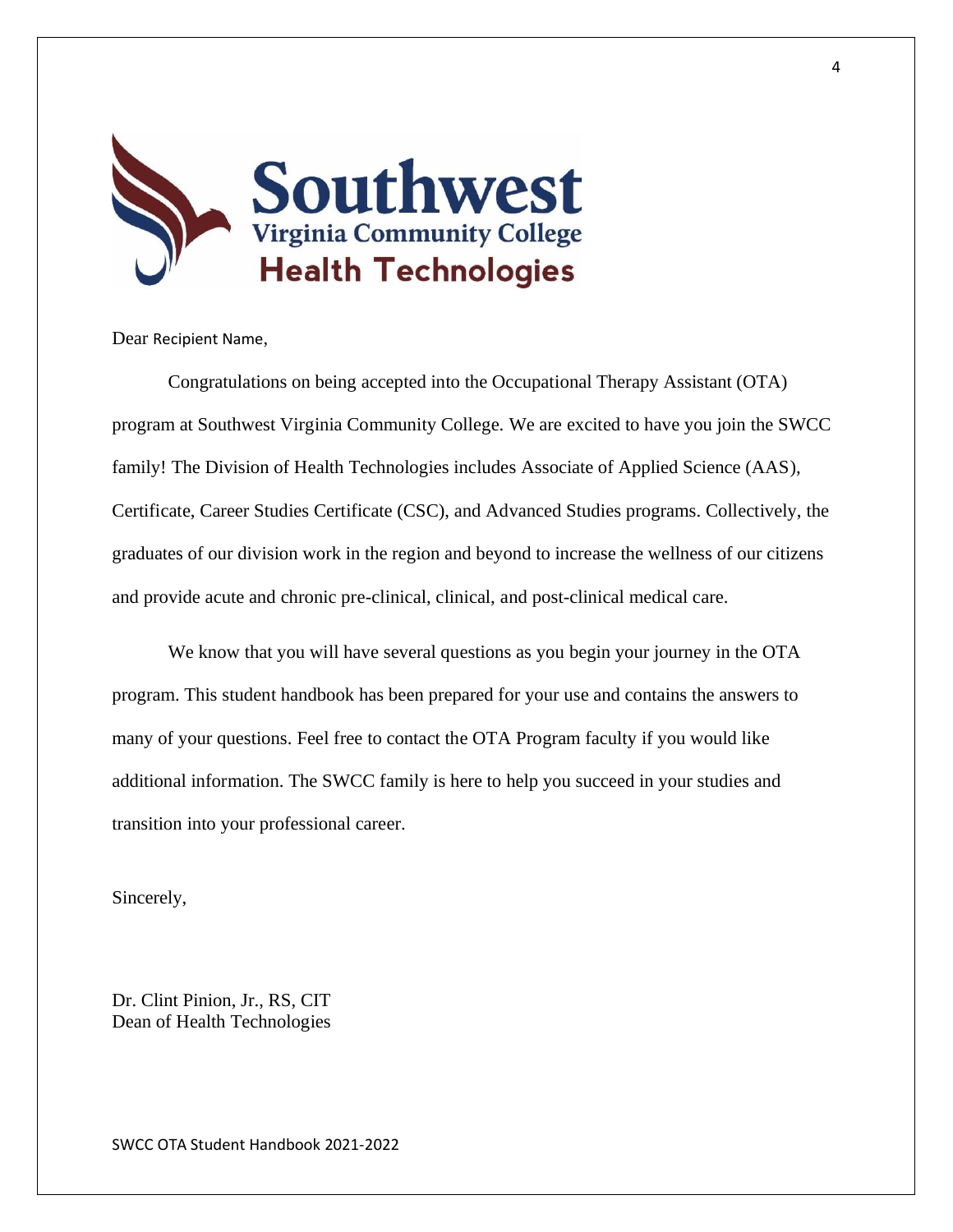# Program Introduction

Program Administration

| President                       | Dr. Tommy Wright        |
|---------------------------------|-------------------------|
| Vice-President of Instruction   | Dr. Robert Brandon      |
| Dean                            | Dr. Clint Pinion        |
| <b>Program Director</b>         | Mrs. Annette Looney     |
| <b>Fieldwork Coordinator</b>    | Mrs. Billie Carol Keene |
| <b>Administrative Assistant</b> | Mrs. Tammy Austin       |

## **Lines of Authority**

In the OTA Program, there are lines of authority the student is expected to utilize when attempting to solve problems, offer suggestions, find the answer to questions, etc. If the issue is related to a specific course, the student is expected to begin resolution with the course instructor. If the problem cannot be resolved at that level, the proper line of authority is as follows:

## **Course Instructor**

## $\downarrow$

## **Program Director**

## $\downarrow$

## **Dean of Health Technologies Division**

## $\perp$

## **Vice-President of Instruction**

Students MUST follow this line of authority. If the situation cannot be resolved with the Vice-President, you will be referred to the next appropriate person in the line of authority.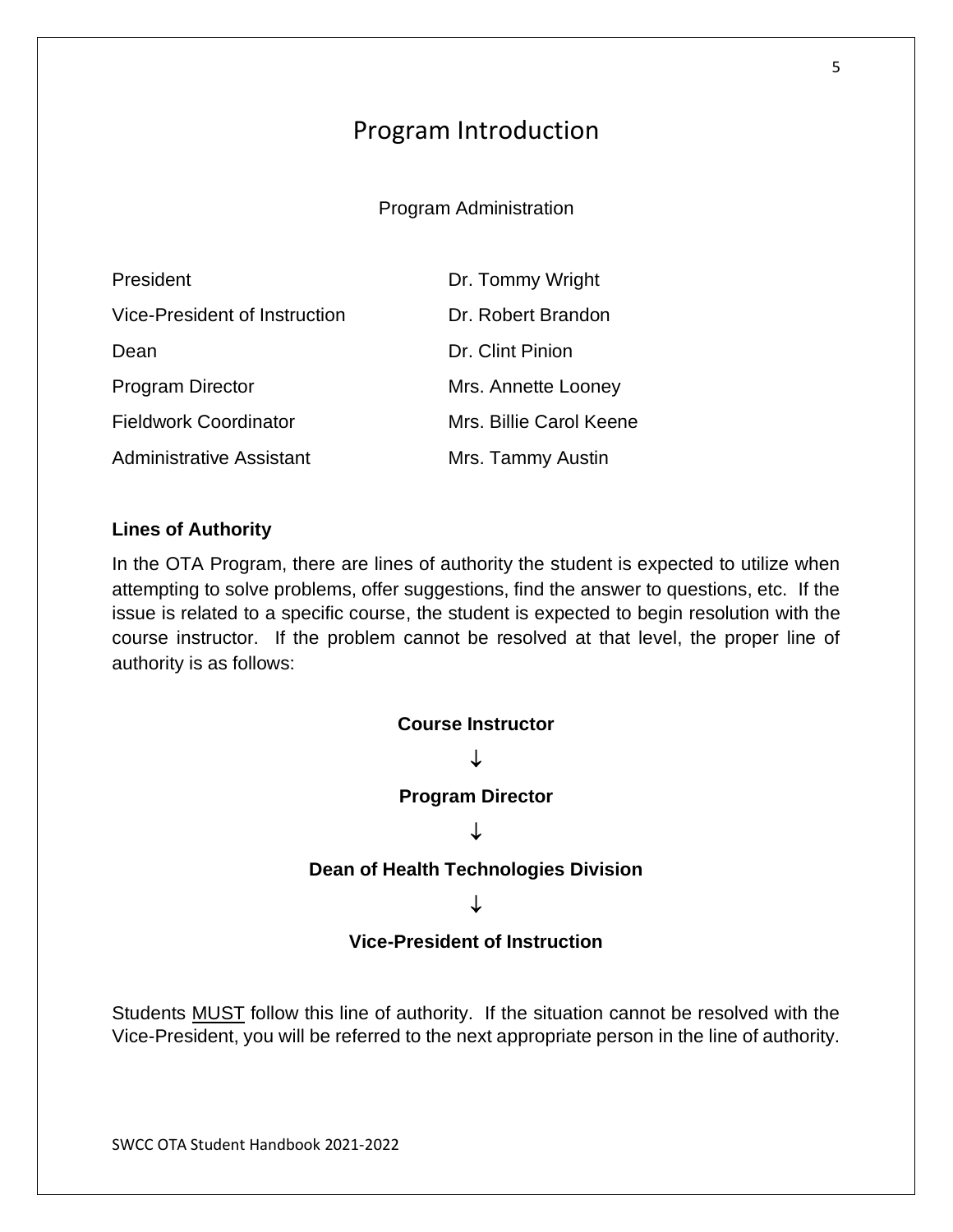

## **Program Handbook Disclaimer and Signature Form**

This Occupational Therapy Assistant (OTA) Program Handbook is provided to you as a guide and to ensure that you understand the academic and conduct expectations that the College has for you during your enrollment in the program. There is no mutuality between you and the College concerning it, and thus your reliance upon the information contained within it when making academic decisions does not constitute, and should not be construed as, a contract with the college. Furthermore, the College reserves the right to make changes to this handbook at any time, unilaterally and without notice; however, students will not be held responsible for any associated conduct expectations contained in such changes until notified of them.

Your signature on this page is simply your acknowledgement that you have received and agreed to read this handbook.

\_\_\_\_\_\_\_\_\_\_\_\_\_\_\_\_\_\_\_\_\_\_\_\_\_\_\_\_\_\_\_\_\_ \_\_\_\_\_\_\_\_\_\_\_\_\_\_\_\_ Student's name (printed) and the student's name (printed)

\_\_\_\_\_\_\_\_\_\_\_\_\_\_\_\_\_\_\_\_\_\_\_\_\_\_\_\_\_\_\_\_\_ Student's signature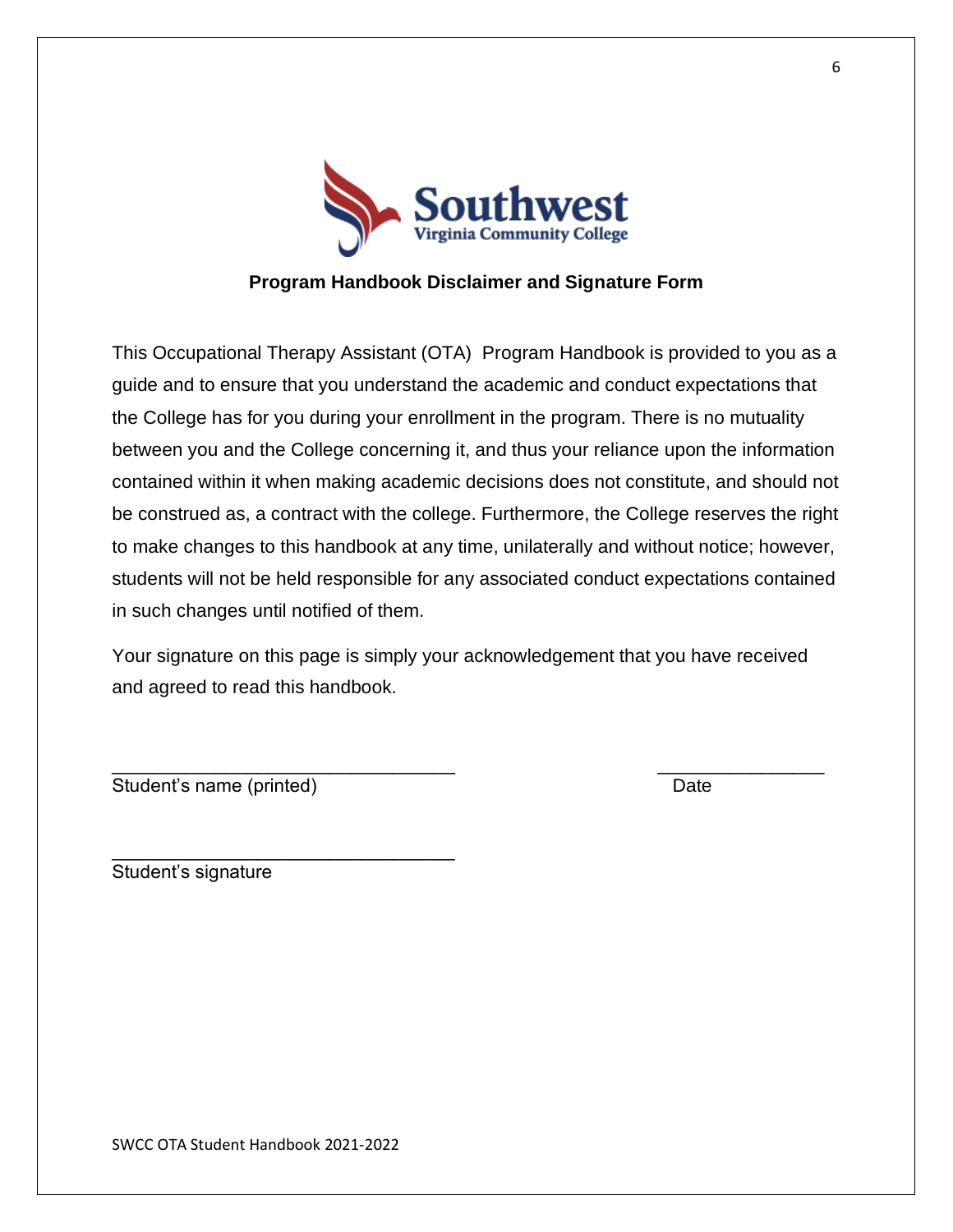## **PROGRAM INFORMATION**

## **Program Description:**

OTA program is a two-year Associate of Applied Science program that starts a new class every fall semester.

Enrollment in the program is by selective admission with the application deadline on February 15<sup>th</sup> for the upcoming fall semester. The OTA program at SWCC has classroom and laboratory locations at both the SWCC Booth Center and the SWCC Lebanon Center. The Occupational Therapy Assistant program is designed to prepare selected students to qualify as contributing members of the health care team who will care for patients under the supervision of a registered occupational therapist.

## **Program Purpose:**

The Occupational Therapy Assistant (OTA) Program at Southwest Virginia Community College (SVCC) is committed to providing educational experiences for each OTA student that will prepare him/her to qualify as a contributing member of the health care team who will care for patients under the supervision of a Registered Occupational Therapist. The goals of the occupational therapy team are to develop, restore, or maintain adaptive skills in individuals whose abilities to cope with daily living are threatened or impaired by disease, injury, developmental disability, or social disadvantage. Successful completion of the program will: 1) qualify the student to obtain employment as an OTA; and 2) qualify the student for eligibility to sit for the national certification examination for occupational therapy assistants administered by the National Board for Certification in Occupational Therapy, Inc. (NBCOT). Upon successful completion of this examination, the individual will become a Certified Occupational Therapy Assistant (COTA).

The OTA program is committed to providing curriculum and clinical experiences that will facilitate professional growth and development for the students. Emphasis will be on the importance of communication skills, clinical reasoning skills, and life-long learning skills to assist students in maximizing their potential as productive and capable practitioners prepared to succeed in a rapidly changing, multicultural health care environment.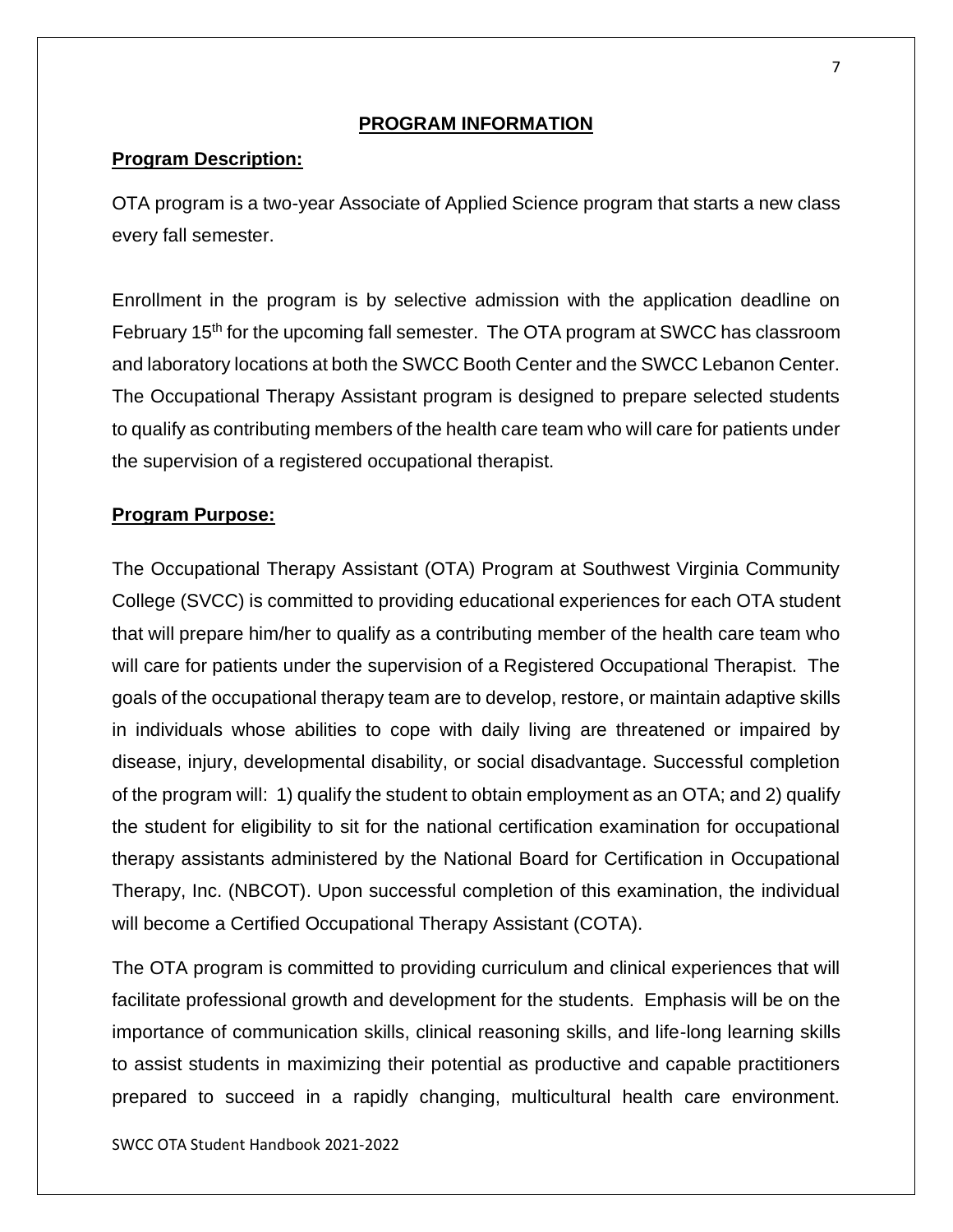Educational experiences are provided that enable the student to use purposeful activity and the environment to prevent dysfunction, maintain maximum adaptive function and to decrease maladaptive behaviors to promote wellness for the individual, family, and community. Within this scope, consideration of the patient's environment, cultural background, and personal goals when determining treatment activities and treatment methods is stressed to the students.

The OTA program will be nondiscriminatory in accepting students into the program who are the best suited to a successful career as an OTA.

## **Accreditation:**

The Occupational Therapy Assistant program is accredited by the Accreditation Council for Occupational Therapy Education (ACOTE) of the American Occupational Therapy Association (AOTA), located at 6116 Executive Blvd, Suite 200, North Bethesda, MD 20852-4929 and the telephone number is (301) 652-6611. ACOTE's website is [www.acoteonline.org](http://www.acoteonline.org/)

Graduates of the program will be able to sit for the national certification examination for the occupational therapy assistant administered by the National Board for Certification in Occupational Therapy (NBCOT). After successful completion of this exam, the individual will be a Certified Occupational Therapy Assistant (COTA). Most states require licensure in order to practice; however, state licenses are usually based on the results of the NBCOT Certification Examination. A felony conviction may affect a graduate's ability to sit for the NBCOT Certification examination or attain state licensure.

## **Mission and Goals of the OTA Program**

The OTA program shares Southwest Virginia Community College's mission and values and is committed to providing educational experiences for each OTA student that will prepare him/her to qualify as a contributing member of the health care team who will care for patients under the supervision of a Registered Occupational Therapist. Focus on a student-centered learning approach to develop the knowledge base and clinical reasoning skills, assists in the transition from student to OT practitioner. In addition, the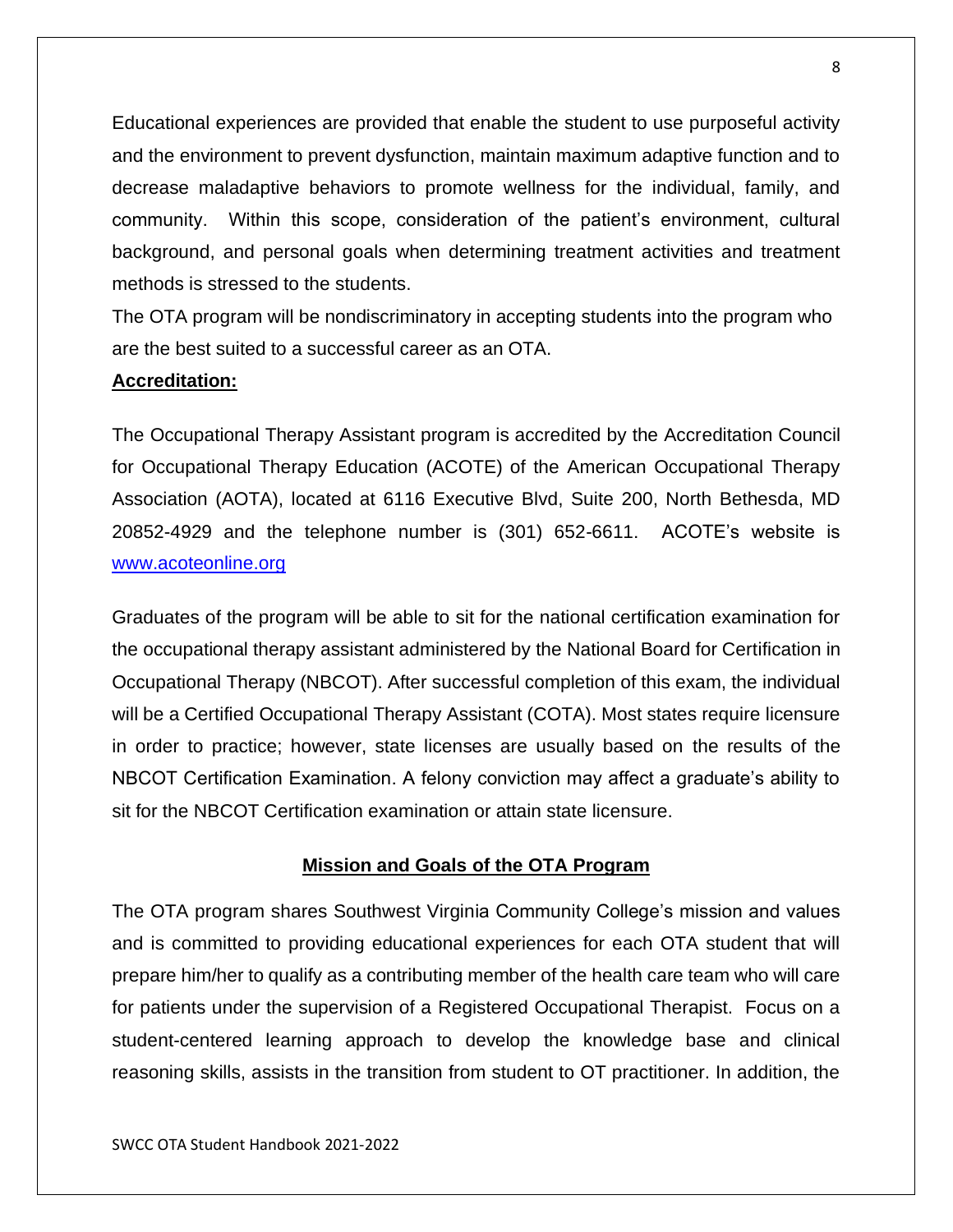OTA's program mission emphasizes the importance of lifelong learning for the occupational therapy assistant student and an importance of community service.

The Southwest Virginia Community College Occupational Therapy Assistant program's vision is to be a regional leader in occupational therapy assistant level education, providing the community and beyond, occupational therapy assistants to contribute to the healthcare team.

The goals of the occupational therapy team are to develop, restore, or maintain adaptive skills in individuals whose abilities to cope with daily living are threatened or impaired by disease, injury, developmental disability, or social disadvantage. Successful completion of the program will: 1) qualify the student to obtain employment as an OTA; and 2) qualify the student for eligibility to sit for the national certification examination for occupational therapy assistants administered by the National Board for Certification in Occupational Therapy, Inc. (NBCOT).

#### **AOTA Philosophy of Occupational Therapy**

Philosophical Base of Occupational Therapy: Occupations are activities that bring meaning to the daily lives of individuals, families, communities, and populations and enable them to participate in society. All individuals have an innate need and right to engage in meaningful occupations throughout their lives. Participation in these occupations influences their development, health, and well-being across the lifespan. Thus, participation in meaningful occupations is a determinant of health and leads to adaptation. Occupations occur within diverse social, physical, cultural, personal, temporal, and virtual contexts. The quality of occupational performance and the experience of each occupation are unique in each situation because of the dynamic relationship among factors intrinsic to the individual, the environment and contexts in which the occupation occurs, and the characteristics of the occupation. The focus and outcome of occupational therapy are clients' engagement in meaningful occupations that support their participation in life situations. Occupational therapy practitioners conceptualize occupations as both a means and an end in therapy. That is, there is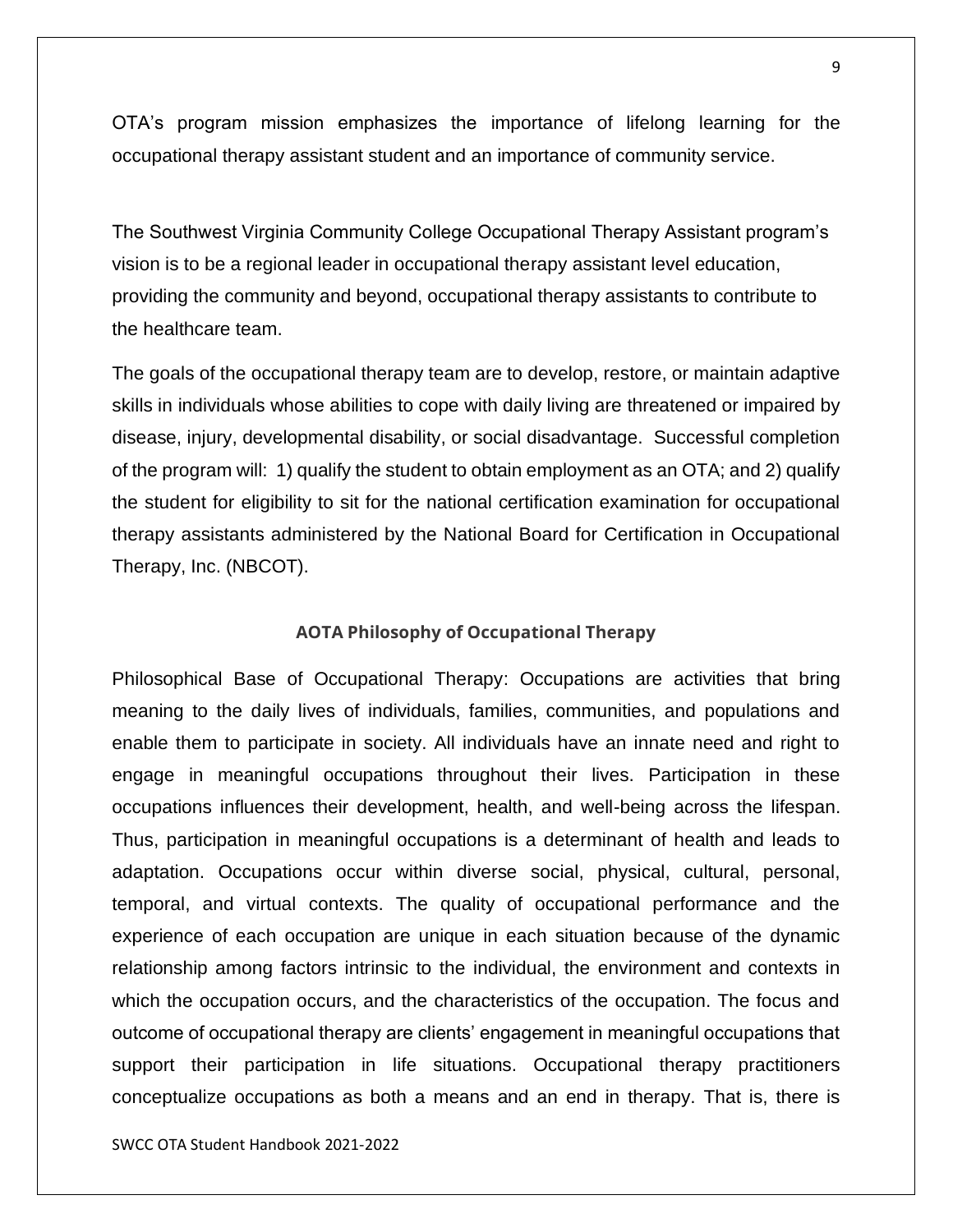therapeutic value in occupational engagement as a change agent, and engagement in occupations is also the ultimate goal of therapy. Occupational therapy is based on the belief that occupations are fundamental to health promotion and wellness, remediation or restoration, health maintenance, disease and injury prevention, and compensation and adaptation. The use of occupation to promote individual, family, community, and population health is the core of occupational therapy practice, education, research, and advocacy.

Philosophical Base of Occupational Therapy. *Am J Occup Ther* November/December 2017, Vol. 71(Supplement\_2), 7112410045P1. doi: <https://doi.org/10.5014/ajot.2017.716S06>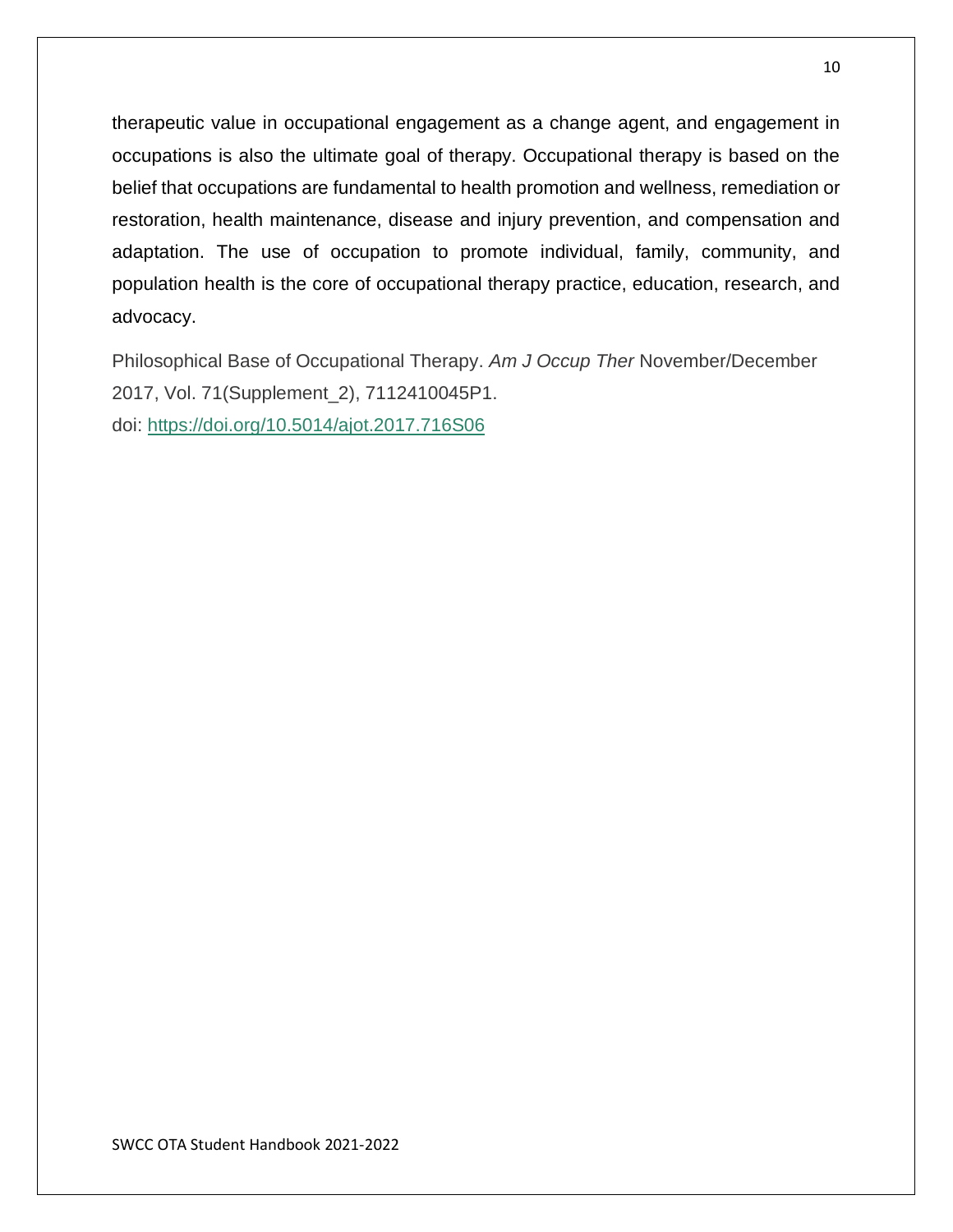# **OTA Curriculum Sequence**

| <b>First Semester (17 Credits)</b> | <b>Credits</b>                     |   |
|------------------------------------|------------------------------------|---|
| <b>BIO 141</b>                     | Human Anatomy & Physiology I       | 4 |
| <b>ENG 111</b>                     | College Composition I <sup>1</sup> | 3 |
| <b>HLT 143</b>                     | <b>Medical Terminology</b>         | 3 |
| <b>OCT 100</b>                     | Intro. to Occupational Therapy     | 3 |
| <b>PSY 230</b>                     | Development Psychology             | 3 |
| <b>SDV 100</b>                     | <b>College Success Skills</b>      |   |

## **Second Semester (16 Credits) Credits**

| <b>BIO 142</b>     | Human Anatomy & Physiology II <sup>2</sup>       | 4             |
|--------------------|--------------------------------------------------|---------------|
| <b>OCT 201</b>     | Occupational Therapy with Psychosocial           | 3             |
| <b>Dysfunction</b> |                                                  |               |
| <b>OCT 195</b>     | Topics in OT for Physical Dysfunction            | $\mathcal{P}$ |
| OCT 205            | <b>Therapeutic Media</b>                         | 2             |
| <b>NAS 177</b>     | <b>Upper Extremity Anatomy &amp; Kinesiology</b> | $\mathcal{P}$ |
| <b>ELECTIVE</b>    | <b>Humanities Elective**</b>                     | 3             |

| <b>Summer Semester (6 Credits)</b> | <b>Credits</b>                              |   |
|------------------------------------|---------------------------------------------|---|
| OCT 190                            | Coord. Practice in OT I - Level I Fieldwork |   |
| <b>OCT 207</b>                     | <b>Therapeutic Skills</b>                   | 3 |
| <b>OCT 220</b>                     | Occupational Therapy for the Adult          |   |

## **Third Semester (14 Credits) Credits**

OCT 210 Assistive Tech in OT 2 OCT 202 Occupational Therapy with Physical Disabilities 4 OCT 203 Occupational Therapy with Developmental **Disabilities** 4 OCT 208 OT Service Mgmt. & Delivery 3 OCT 190 Coord. Pract. In OT II- Level I Fieldwork 1

| <b>Fourth Semester (13 Credits)</b> |                                             | <b>Credits</b> |
|-------------------------------------|---------------------------------------------|----------------|
| <b>OCT 290</b>                      | Coord. Pract. In OT III-Level II Fieldwork  | 6              |
| <b>OCT 290</b>                      | Coord. Pract. In OT IV - Level II Fieldwork | 6              |
| <b>OCT 298</b>                      | Seminar and Project in OTA                  | 1              |
|                                     | <b>Total Hours</b>                          | 66             |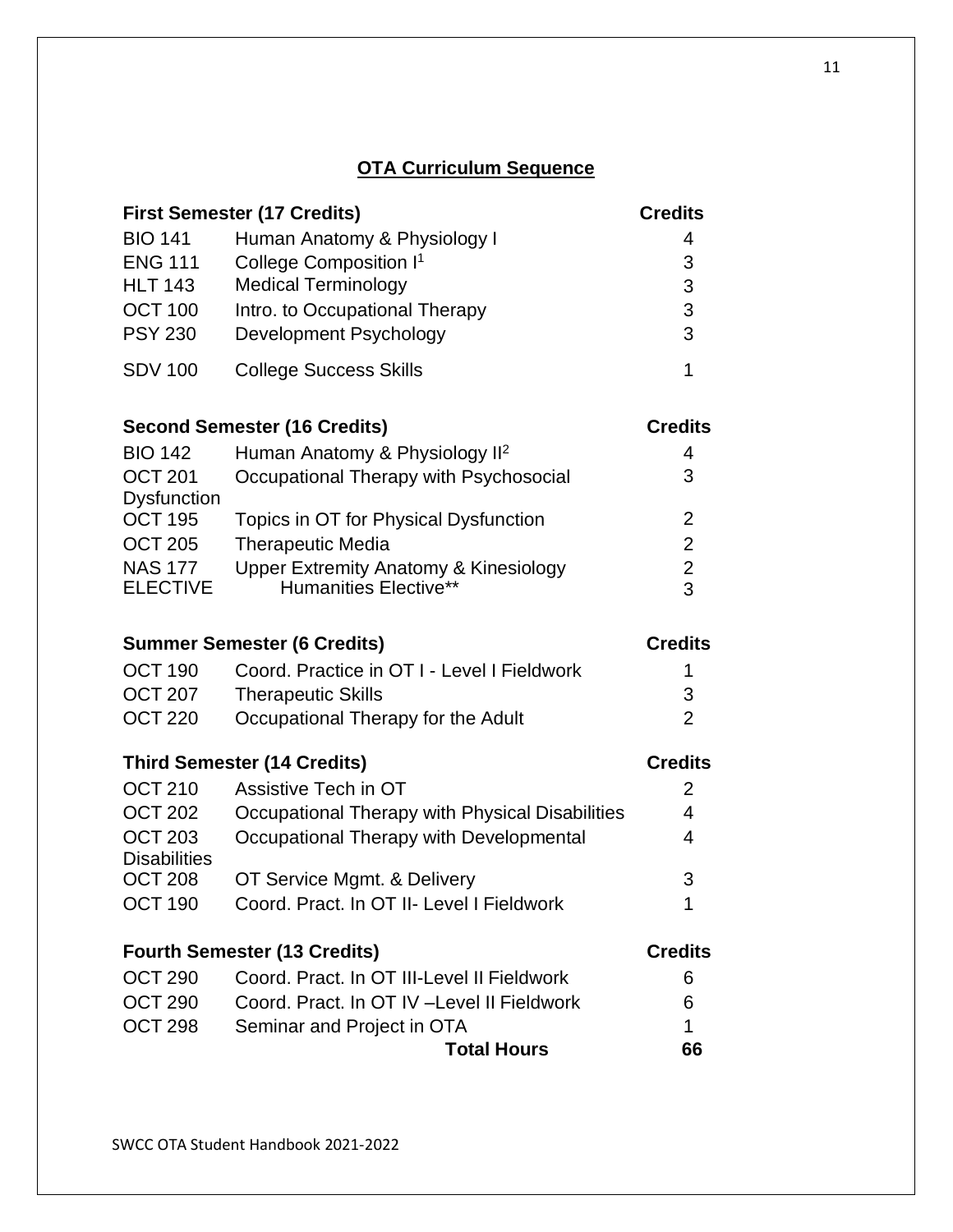## **Program Curriculum Design**

"The content and process of a curriculum create a 'pair of glasses' through which occupational therapists view the needs of those they serve. A curriculum influences what graduates notice and address about people, their occupations and their environments. It also conveys an understanding of graduates' responsibility for learning and their profession's potential contribution to society" (Yerxa, 1998).

Southwest Virginia Community College's mission and the mission and philosophy of the OTA program have been influences on the focus of the curriculum. Priority emphasis is placed on assisting the student to attain achieve his or her goals and be successful in their educational pursuits by providing learning experiences that facilitate adaptation from student to occupational therapy assistant.

The OTA program at SWCC has built its curriculum design on the concepts of the spatiotemporal adaptation process introduced by Elnora M. Gilfoyle and documented in the text, *Children Adapt: A Theory of Sensorimotor-Sensory Development* (Gilfoyle, Grady, and Moore, 1990).In the program's curriculum design, a spiraling process is visualized starting with the student's prior experiences and foundational knowledge of occupation, human function and dysfunction, the domain of occupational therapy, and life-long learning concepts. These basic concepts form "threads" throughout the program. As the student progresses through the program, these threads are revisited. The spiral continually expands as the student's foundational knowledge is developed into professional competence through integrated active learning experiences and reflection that encourage the development of the clinical reasoning skills needed in occupational therapy practice.

## **Major Concept Threads/Themes**

• View of human function/dysfunction in which there is a focus of human adaptation through occupation and interaction with others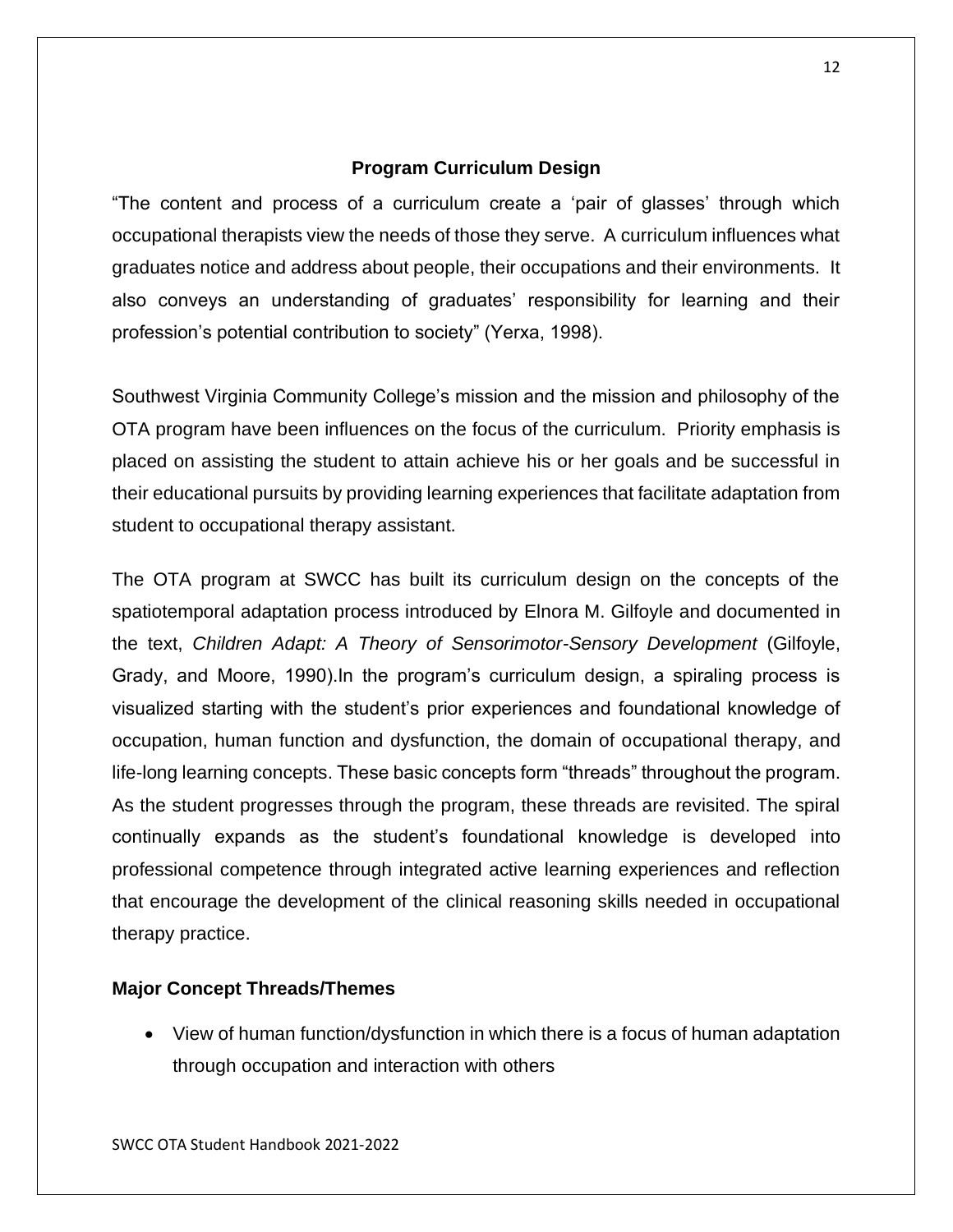- Occupational therapy practice, with emphasis on occupation, in which students learn concepts of theory, evaluation, treatment/intervention, and management.
- Concept of life-long learning focusing on development of skills through the learning continuum, focus on active learning, collaborative process, and an integration of academic and clinical knowledge.

Students adapt to the changes of the transition from cognitive knowledge to deeper analysis and problem solving to application of knowledge in practice and intervention planning. The OTA program sequence was designed with the curriculum design in mind. Foundational knowledge is presented in the first semester, emphasizing the three major concept threads. Select learning experiences in subsequent courses assist the student to adapt from rote memorization to the higher-level thinking processes required for clinical application in practice.

## **First Semester (Fall):**

The first semester is comprised of general education courses, including *Human Anatomy and Physiology I (BIO 141)*, *Medical Terminology (HLT 143), College Composition I (ENG 111), Developmental Psychology (PSY 230), and College Success Skills (SDV 100).*These basic foundational courses in the humanities, and biological and social sciences courses allow the OTA students to understand the behavior of individuals in relation to their biological, psychological, and cultural backgrounds and development. Having an emphasis on medical terminology during the first semester sets the groundwork of understanding information in upcoming courses, while college composition further develops skills in grammar and writing.

*OCT 100* **(Introduction to Occupational Therapy)** introduces fundamental concepts of occupational therapy and includes the definition, philosophy, and history of the profession, ethics, multicultural implications of practice, role delineation, and settings of practice.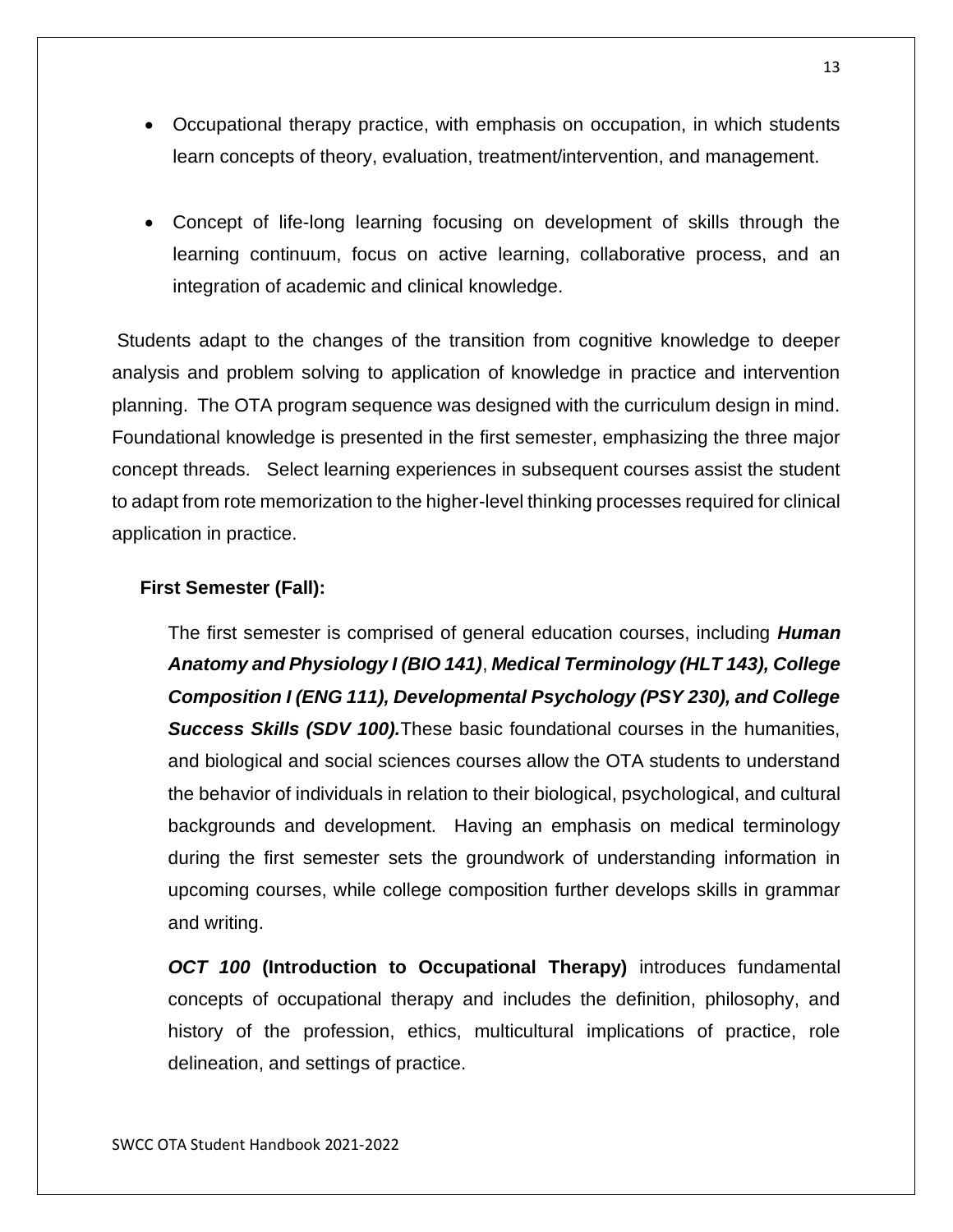## **Second Semester (Spring):**

The second semester incorporates additional general education courses with four professional courses. General education courses include *Human Anatomy and*  **Physiology II (BIO 142)**, which builds upon knowledge gained in BIO 141 and HLT 143; and a *humanities elective* which enhances and builds upon the knowledge gained during the previous semester.

Program courses taught this spring semester include *Upper Extremity Anatomy and Kinesiology (NAS 177*), which provides foundation knowledge to develop skills in occupational therapy evaluation and treatment of physical dysfunction. This course incorporates knowledge learned in human anatomy and physiology and medical terminology and teaches new skills including biomechanical and kinetic concepts. At the same time, students are learning to analyze activities and determine the specific body structures and functions required to complete occupations by the assignments in the OCT 205 course. *Therapeutic Media (OCT 205)* builds upon concepts learned in Introduction to OT (OCT 100) and includes new knowledge including a more detailed study of activity analysis, teaching and learning, and adapting and grading activities in a lecture-based and hands-on laboratory format. Additionally, students begin to learn information regarding specific psychiatric and mental disorders and applicable occupational therapy evaluation and treatment techniques in *Occupational Therapy with Psychosocial Dysfunction (OCT 201)*. Concepts taught in these courses often build upon information learned in general education courses, specifically, *Medical Terminology* and *Developmental Psychology*. *OCT 195- Topics in Occupational*  **Therapy for Physical Dysfunction -**provides students with basic knowledge in the area of physical dysfunction prior to participating in their level I clinical fieldwork experiences and builds on knowledge gained in the previous semester regarding the OT process, evaluation areas, treatment planning, basic documentation included in the *Introduction to OT* course (OCT 100). Information on joint range of motion and muscle activity covered in this course would also complement material

14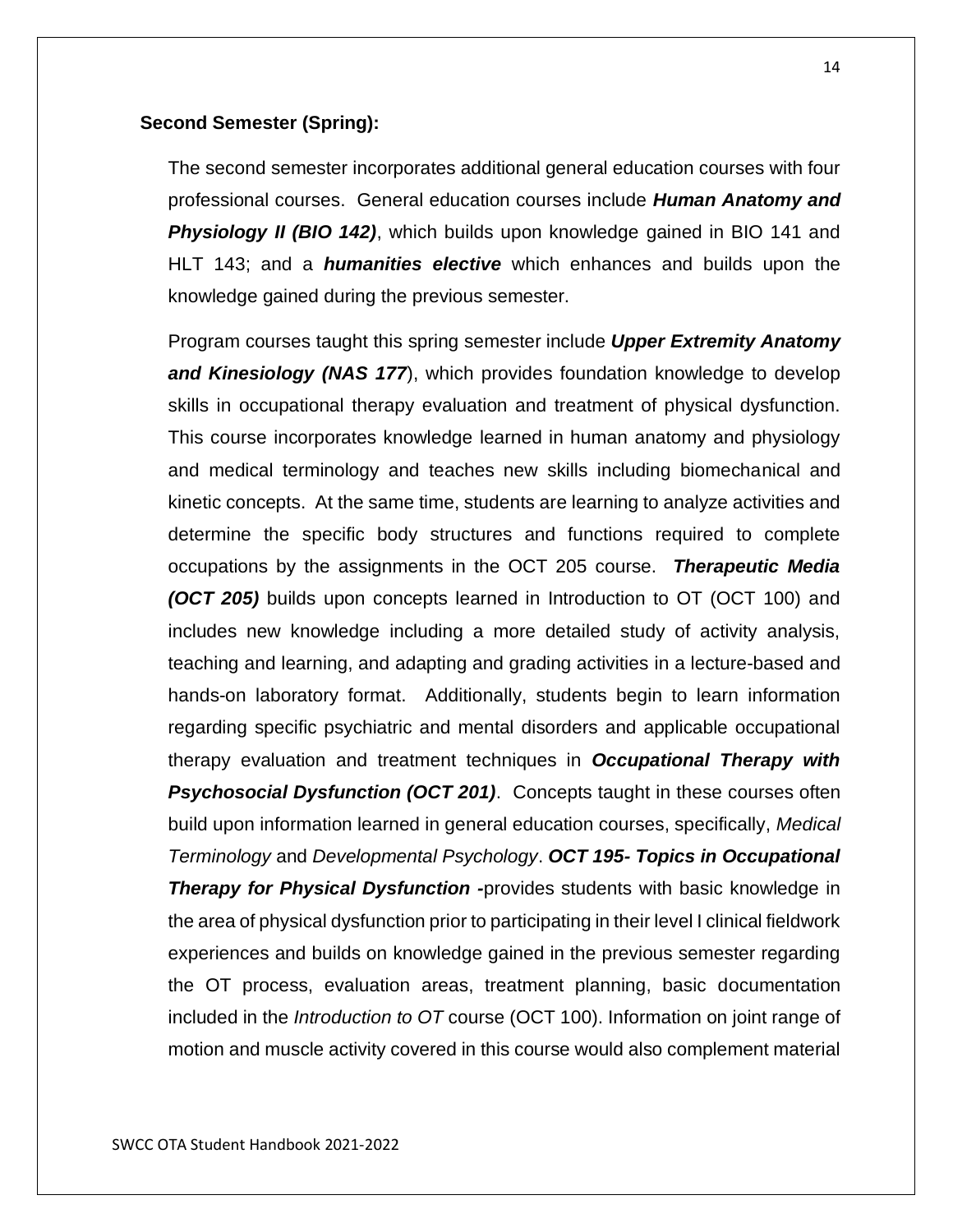covered in the *NAS 177 (Upper Extremity Anatomy and Physiology*) course that is concurrently being taught during this semester.

## **Summer Term:**

During the summer term, three professional courses are scheduled. *Therapeutic Skills (OCT 207)* applies concepts learned in the *Therapeutic Media* course from the previous semester and builds upon these to facilitate student learning of various treatment techniques and adaptations of activities and the environment. This course objectives also include developing skill competencies in taking vital signs

**Occupational Therapy for the Adult (OCT 220)** builds on student foundational knowledge of the life span and the older adult to present a more comprehensive approach regarding factors contributing to dysfunction and formulating intervention strategies. *Coordinated Practice in OT I (OCT 190)/Level I fieldwork part 1* is designed to provide opportunities for the student to integrate academic knowledge previously learned in the areas of psychosocial dysfunction through the experience of observing and participating in clinical experiences in appropriate settings. Student assignments for OCT 190 during this semester emphasize the integration and application of knowledge regarding interviewing and communication skills, medical record reviews, therapeutic use of self, time management, safety and universal precautions, and confidentiality.

#### *Fourth Semester (Fall):*

Courses in specific diagnoses, evaluation, and treatment are continued during this semester. Specific evaluation and treatment courses include *Occupational Therapy with Physical Dysfunction (OCT 202)*, which emphasizes the role of OT related to physical dysfunction and **Occupational Therapy with Developmental Disabilities** *(OCT 203),* which is devoted to OT in the areas of pediatrics and developmental dysfunction. OCT 202 builds upon the knowledge gained in general education courses of anatomy and physiology and the program courses of kinesiology, therapeutic media, and therapeutic skills taught in previous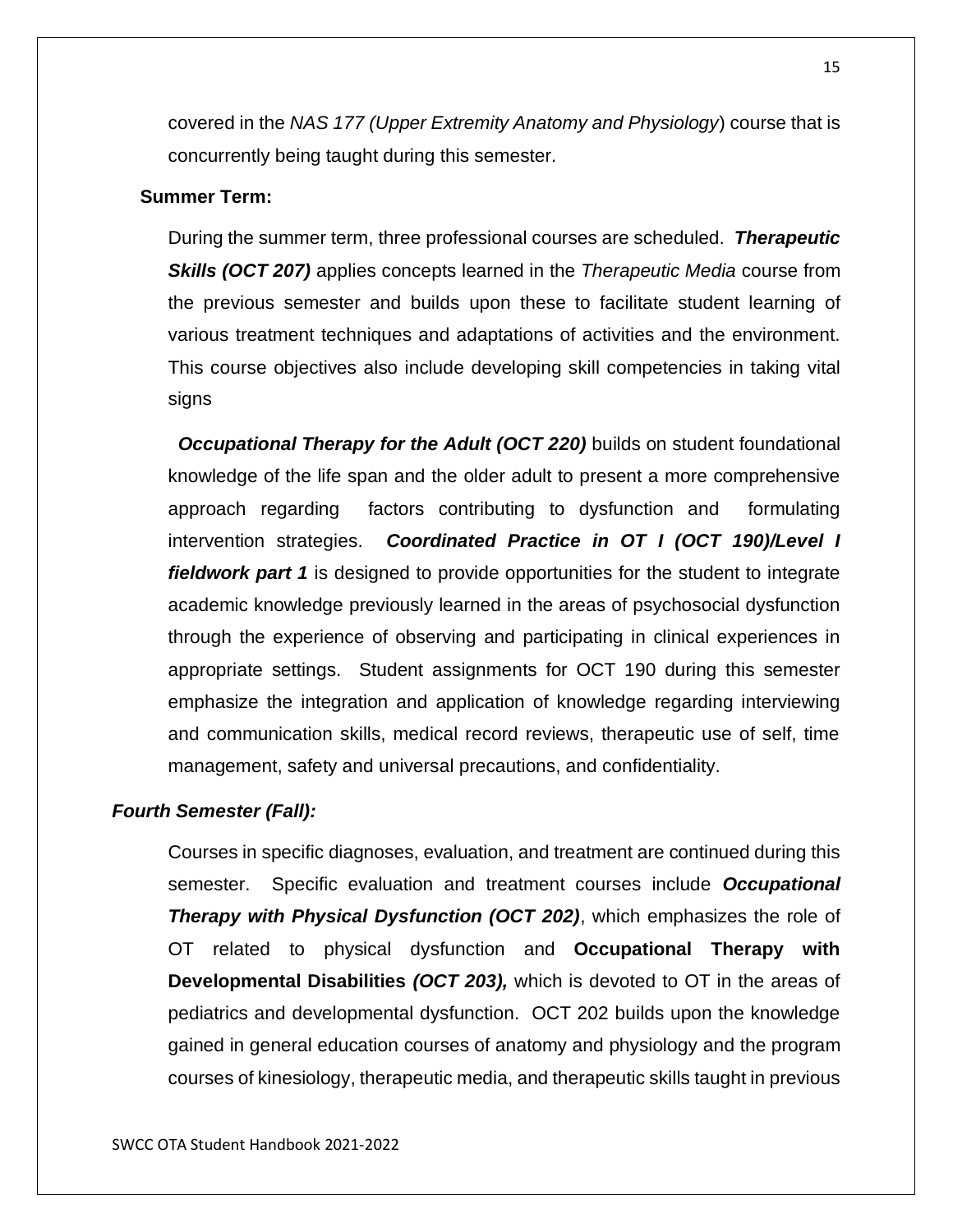semesters. It then introduces the student to new patient diagnoses in the area of physical dysfunction while presenting appropriate treatment interventions and techniques. OCT 203 builds upon knowledge gained in the general education course of human lifespan development and on previous program courses of therapeutic media and therapeutic skills. This course then introduces concepts of OT in the school system, pediatric diagnoses and disorders, and evaluation/assessment, and treatment techniques and interventions. **Assistive Technology in Occupational Therapy (OCT 210)** is being added to the curriculum to provide more in-depth exploration of assistive technologies available for persons with a variety of disabilities; and assessment, selection, adaptation, and training of AT to persons with disabilities. This course builds on the knowledge gained from activity analysis, observation skills, and diagnostic information presented in the previous courses. *OT Service Management and Delivery (OCT 208)* presents information on principles and techniques of management, supervisory relationships, reimbursement, documentation, and the day-to-day operations of occupational therapy practices. Students must integrate previously learned foundational skills and concepts of occupational therapy process, role delineation, documentation, and interpersonal skills as these topics are presented in detail and in relation to the role of the OT practitioner.

**Coordinated Practice in OT I (OCT 190)/Level I fieldwork part 2** is designed to provide opportunities for the student to integrate academic knowledge learned in the areas of physical dysfunction and pediatrics/developmental delay through assigned clinical learning experiences. Student assignments for the fall OCT 190 course build on the skills acquired during the summer OCT 190 fieldwork and complement current didactic courses to promote integration of knowledge. Assignments include, but are not limited to case study, patient profile completion, patient interaction skill development, and documentation practice.

## *Fifth Semester (Spring):*

The fifth and final semester of the program is comprised of **Level II clinical fieldwork experiences (OCT 290)**. Level II fieldwork provides the final synthesis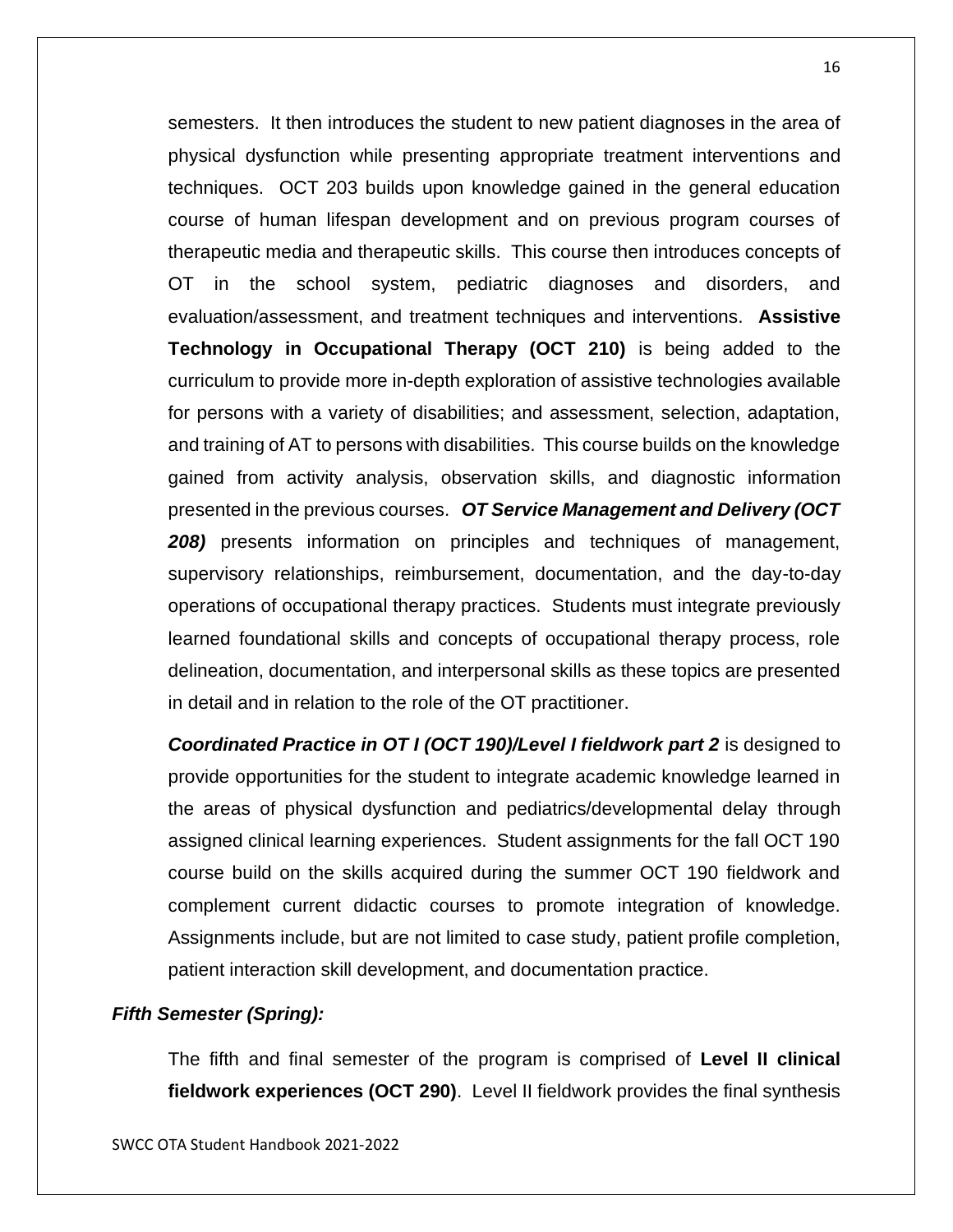of information prior to graduation and the beginning of the students' professional careers. Successful completion of these full-time Level II fieldwork experiences requires the integration of the knowledge provided by the educational program with continued new learning during fieldwork experiences.

**Seminar and Project in Occupational Therapy (OCT 298**) – is an online course that runs concurrent with Level II fieldwork. This course is designed to provide students with learning experiences that enable them to become familiar with preparing for the application process for certification and licensure; review testing strategies for the board exam; complete practice tests for board exam review from assigned texts; explore career planning and job search methods; create a professional résumé; review essential professional behaviors; and review options available for continuing education and professional development. This course is scheduled during the graduating semester so that students can apply knowledge and techniques to ease their transition from school to workforce.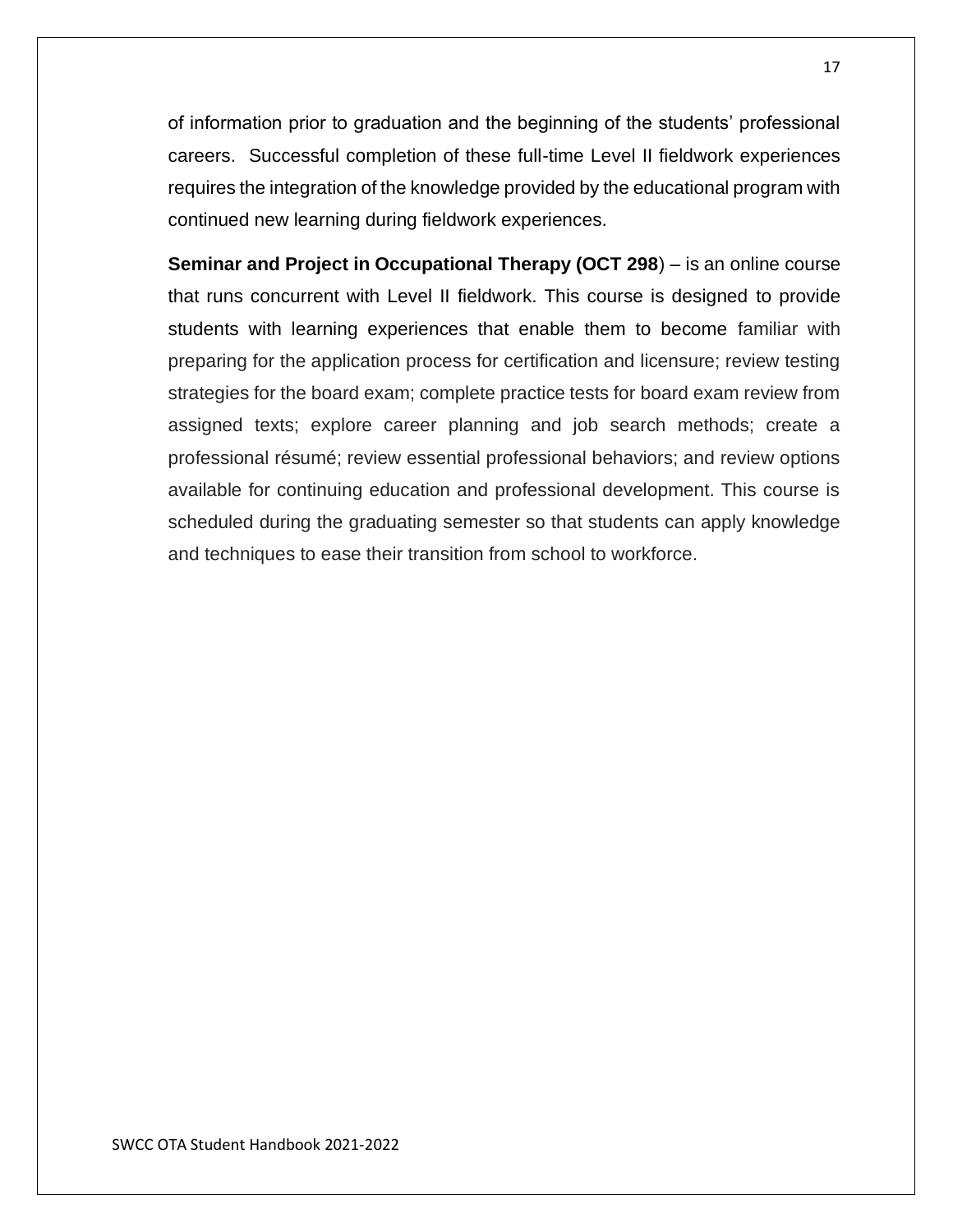# **Curriculum Design Table**

The concept themes/threads below are introduced in the foundational courses of the first semester and continually revisited in later courses to reinforce and build upon the concept as higher level learning is achieved.

|                                   | Cognitive/<br>Knowledge                                                                                                                                                             | <b>Analysis</b>                                                                                                                                                                                   | <b>Application</b>                                                                                                                                                                                                                                                                                                             |
|-----------------------------------|-------------------------------------------------------------------------------------------------------------------------------------------------------------------------------------|---------------------------------------------------------------------------------------------------------------------------------------------------------------------------------------------------|--------------------------------------------------------------------------------------------------------------------------------------------------------------------------------------------------------------------------------------------------------------------------------------------------------------------------------|
| Human<br>Function/<br>Dysfunction | Knowledge of<br>general<br>development,<br>function and<br>pathological<br>conditions and<br>terminology.                                                                           | Analyze information<br>about the nature of<br>human and<br>development.<br>Process the<br>relationship of<br>environmental,<br>internal and external<br>factors on the health<br>of an individual | Problem solve and<br>use clinical<br>reasoning to design<br>individualized<br>treatment<br>interventions for<br>patients with a<br>variety of diagnoses<br>and conditions.                                                                                                                                                     |
| <b>OT Practice</b>                | Understand the<br>domain of<br>occupational therapy<br>and theoretical<br>bases of<br>occupational therapy<br>practice, including<br>the importance of<br>meaningful<br>occupation. | Apply appropriate<br>occupational therapy<br>theories to<br>evaluation and<br>intervention and<br>management<br>concepts.                                                                         | Synthesize and<br>apply knowledge<br>from occupation and<br>theoretical<br>foundations to<br>intervention planning<br>and practice.                                                                                                                                                                                            |
| Life-long<br>Learning             | Understand<br>professional<br>behaviors,<br>standards, ethics,<br>and importance of<br>competency as a<br>practitioner.                                                             | Analyze information<br>regarding<br>occupational therapy<br>practice and<br>evidence-based<br>practice for current<br>and future personal<br>and professional<br>growth.                          | Apply collaborative<br>and active learning<br>strategies with<br>synthesis of<br>professional<br>behaviors, for<br>professional growth<br>and development.<br>Become a self-<br>directed learner,<br>investigating practice<br>questions and<br>problem solving to<br>improve skills and<br>ultimately improve<br>patient care |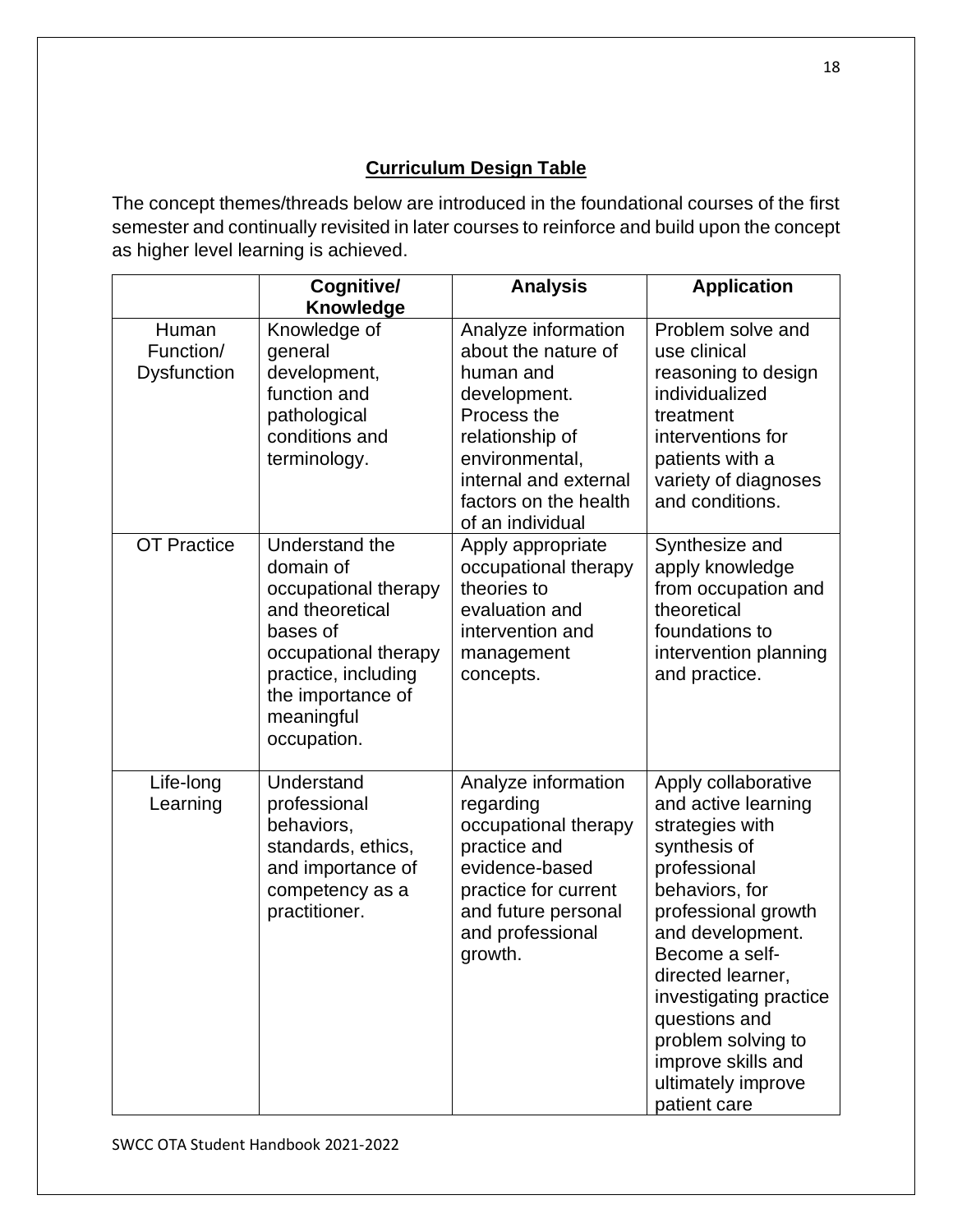## **References:**

- Gilfoyle, E., Grady, A., & Moore, J. (1990). *Children adapt: A theory of sensorimotorsensory development*. Thorofare, NJ: Slack, Inc...
- Yerxa, E. "Occupation: The Keystone of a Curriculum for a Self-Defined Person." *American Journal of Occupational Therapy.* 52 (1998): 366.

## **OTA Program-specific learning outcomes**

At the conclusion of the OTA program, the graduate should be able to:

- 1. Provide OT services as specified in the plan of care developed by the OTR and modify treatment techniques as indicated.
- 2. Define the scope of practice and limitations of the OTA within the health care team.
- 3. Describe how the sensorimotor, cognitive and psychosocial performance components affect function in activities of daily living, work, and play/leisure.
- 4. Explain the value and purpose of the occupational therapy profession and effectively communicate with patients, families, and other health care professionals.
- 5. Collect data from chart review, interview, screening, or testing procedures for assessment of patients and identify needs, resources and available options under the supervision of the OTR.
- 6. Using activity analysis and critical thinking skills, select, adapt and grade treatment activities according to the abilities of each patient.
- 7. Describe how physical, cultural, and psychosocial factors contribute to preventing deficits and in maintaining or improving function in everyday activities.
- 8. Demonstrate safe, ethical, and legal practice of occupational therapy.
- 9. Demonstrate effective time management and planning skills in classroom, lab, and clinical experiences.
- 10. Demonstrate responsibility for one's actions, respect for levels of authority, and ability to collaborate with other health care workers on problem solving strategies for treatment interventions.
- 11. Sit for the National Board for Certification in Occupational Therapy (NBCOT).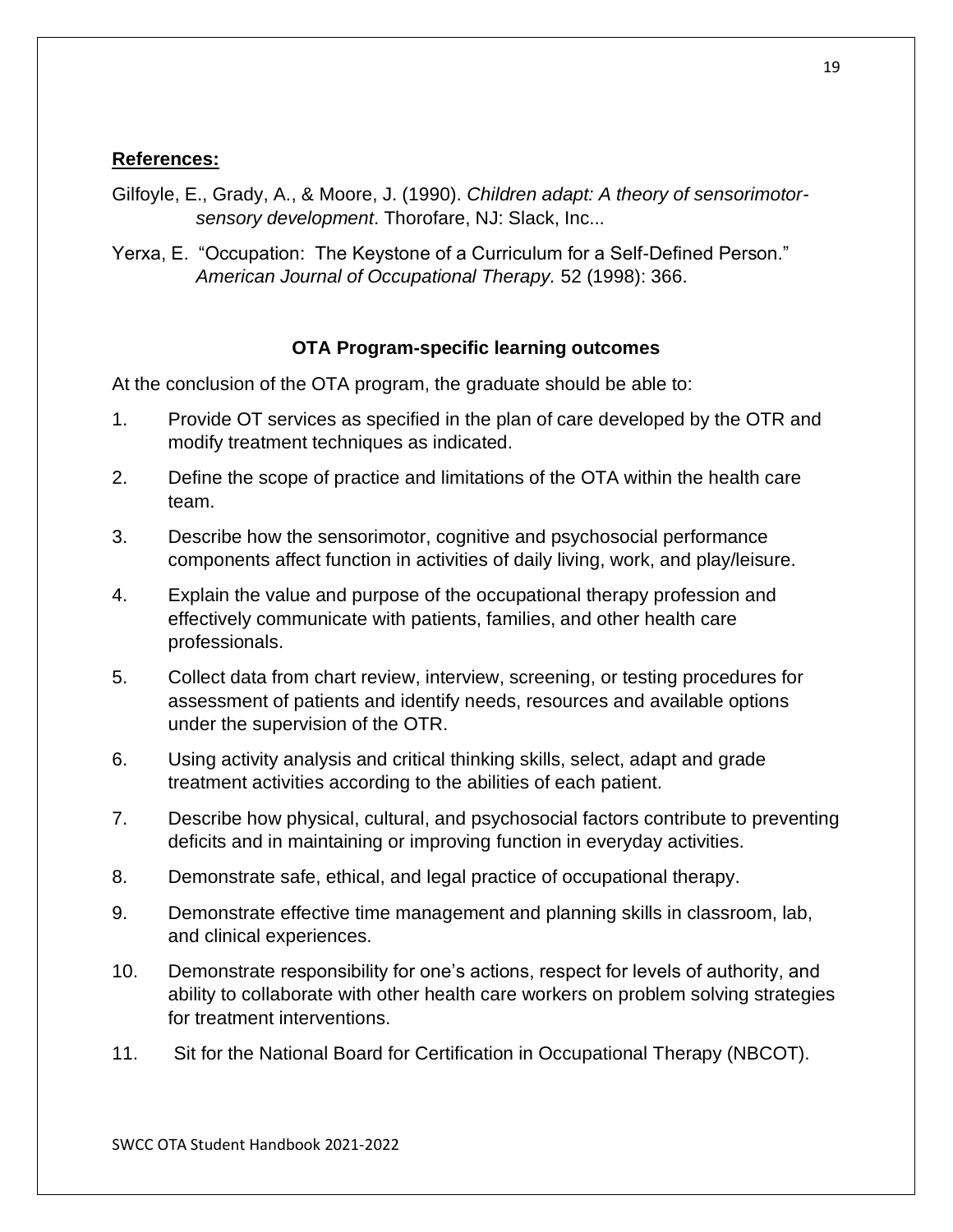## **STUDENT OCCUPATIONAL THERAPY ASSOCIATION (SOTA) Club**

The Student Occupational Therapy Association (SOTA) promotes occupational therapy as a health profession, sponsors student activities, and facilitates communication between students and the administration of the college. SOTA is a link for the student to the Student Government Association (SGA). SOTA advocates involvement of students in the Virginia Occupational Therapy Association (VOTA) and the American Occupational Therapy Association (AOTA).

SOTA should have a representative on the Assembly of Student Delegates (ASD).

All activities of SOTA are designed to meet one or more of the following goals:

- 1. Provide a mechanism through which student activities can be planned.
- 2. Promote AOTA/ASD involvement.
- 3. Promote VOTA involvement.
- 4. Promote public awareness of Occupational Therapy.
- 5. Promote networking with students from other OT/OTA programs.
- 6. Provide community service projects and support.
- 7. Promote involvement in the Student Government Association.

SOTA is a key part of the professional and personal growth of each student in the OTA program. Each student is strongly encouraged to join and participate in the student organization.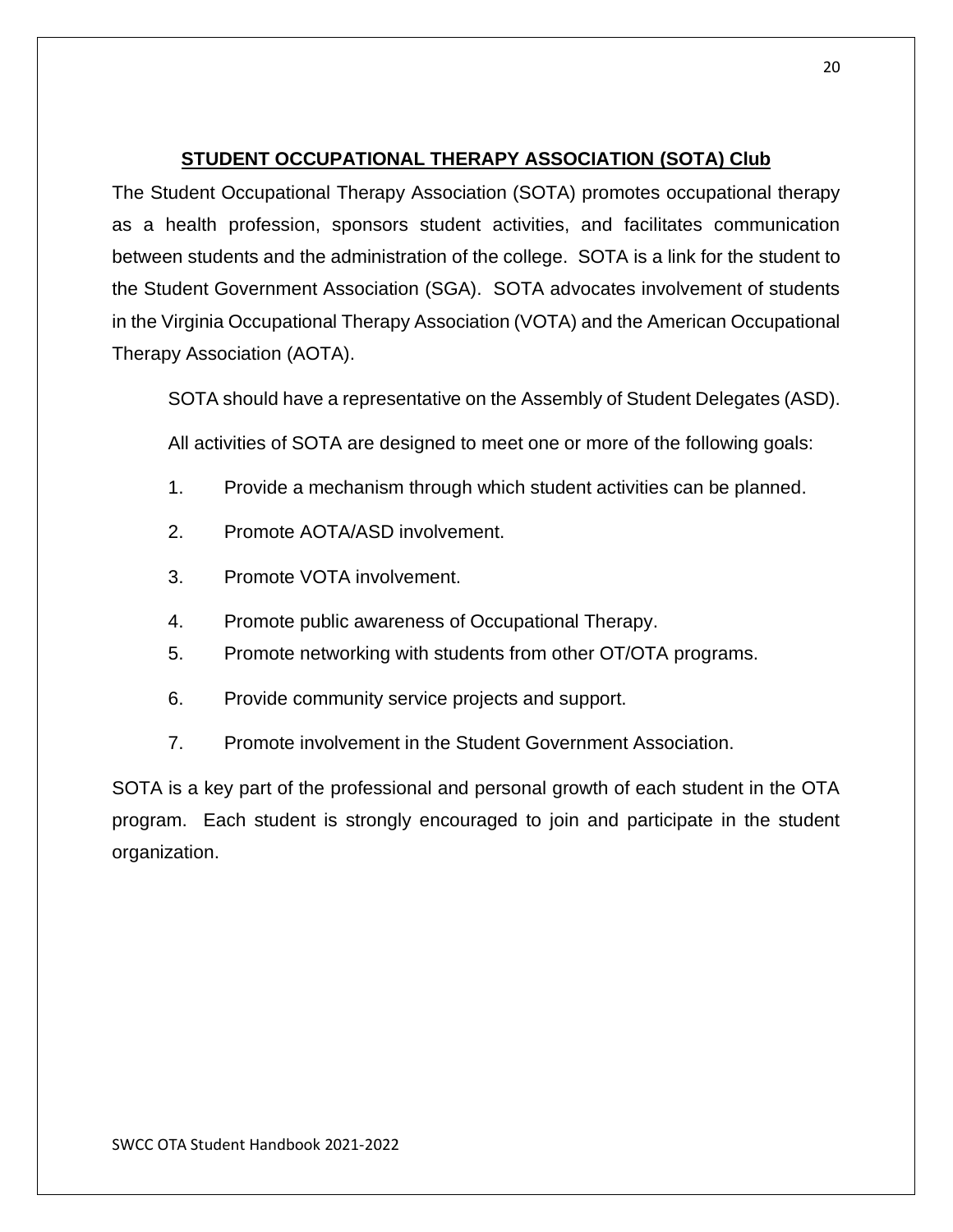#### **SOUTHWEST VIRGINIA COMMUNITY COLLEGE**

#### **STUDENT OCCUPATIONAL THERAPY ASSOCIATION**

#### **CONSTITUTION**

#### **ARTICLE I. NAME AND PURPOSE**

#### **SECTION 1.**

This organization shall be known as the Student Occupational Therapy Association (SOTA).

#### **SECTION 2.**

The purpose of this organization is to promote occupational therapy as a health profession, sponsor student activities, facilitate communication between students and the administration of the college, and provide community services.

#### **ARTICLE II. MEMBERSHIP**

#### **SECTION 1**.

Membership is open to all students currently in the OTA program.

#### **SECTION 2**.

Membership may be terminated if the officers have just cause, such as lack of participation, misconduct, or attitudes that do not reflect the interest of the profession.

#### **ARTICLE III. OFFICERS**

#### **SECTION 1**.

The officers for this organization shall be president, vice-president, secretary, treasurer, historian/photographer, and ASD delegate.

#### **SECTION 2.**

Elections will be held during the fall semester each year. Election will be by simple majority vote.

#### **SECTION 3**.

Duties of the Officers:

- A. The **President** shall:
	- 1. Preside over all organization functions
	- 2. Coordinate organization activities
	- 3. Cast the deciding vote in the event of a tie
	- 4. Establish committees as deemed necessary
	- 5. Possibly serve as a liaison between the organization and the administration of the college through the Student Government Association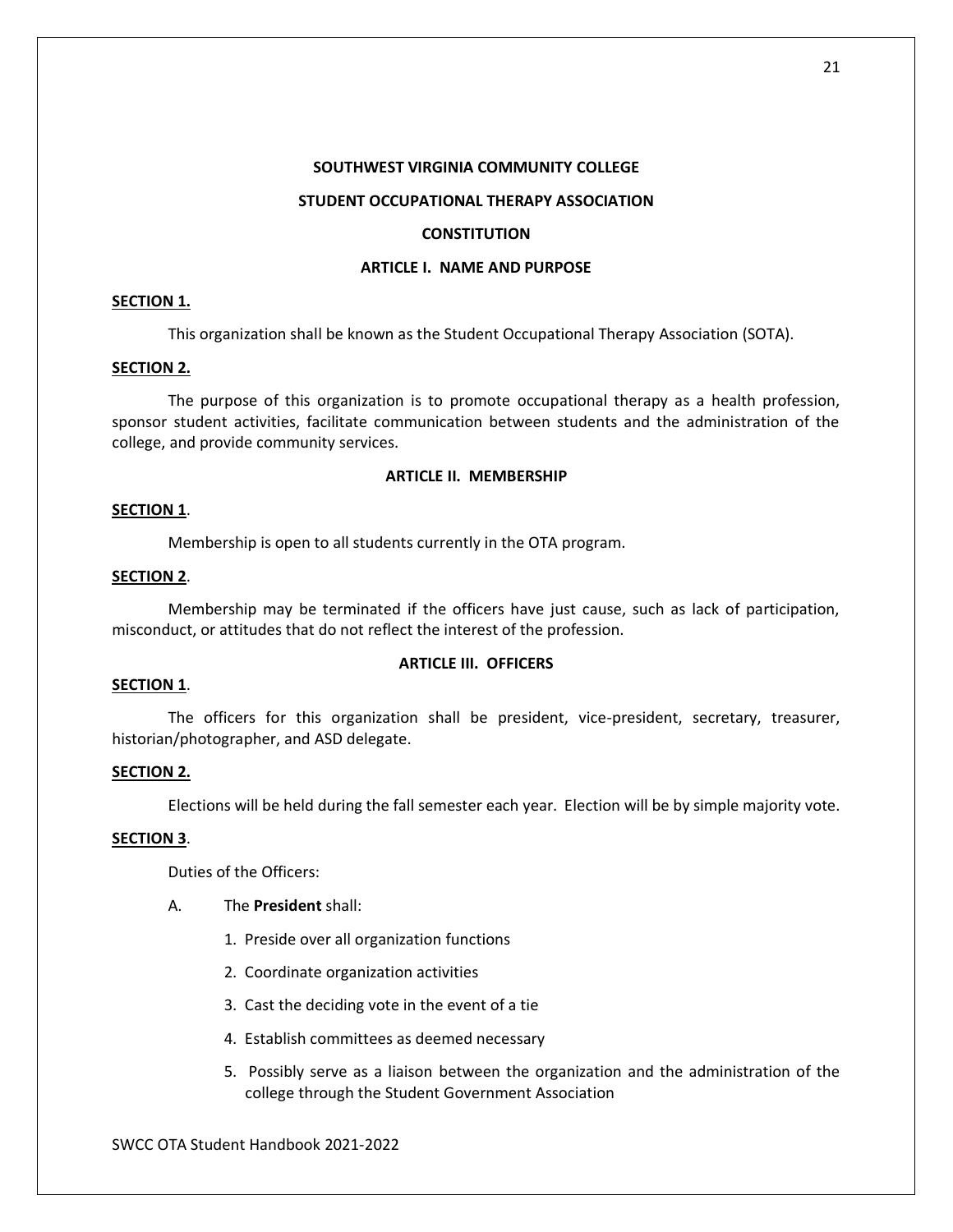- 6. Meet with faculty advisor one week prior to each SOTA meeting to discuss the agenda for the upcoming meeting
- B. The **Vice-President** shall:
	- 1. Assist the president in all duties
	- 2. Preside over the organization's meeting in the absence of the president
	- 3. Serve as the parliamentarian
	- 4. Serve as chairman of the Social Committee
	- 5. Keep the members informed of organization activities.
- C. The **Secretary** shall:

1. Record and transcribe all organizational meeting minutes, post one copy on the occupational therapy bulletin board, distribute one copy to the faculty, and keep one copy for the SOTA notebook

- 2. Read the minutes from the previous meeting at the beginning of each new meeting
- 3. Assume responsibility for all correspondence from the club.
- 4. Take attendance at meetings
- 5. Post notice of meetings.
- D. The **Treasurer** shall:

1. Keep the organization's financial records and attend to all financial transactions of the organization, including arranging disbursements of the association's expenses

- 2. Serve as chairperson of the Ways and Means Committee.
- 3. Sign all SOTA purchase requisitions.

#### E. The **Historian/Photographer**

- 1. Keep the SOTA scrapbook and update it with the Association's current project and events
- 2. Own a camera and take pictures at club and class events.
- 3. Serve as chairperson of the Bylaws Committee
- F. The **ASD Delegate** shall:
	- 1. Represent SOTA at VOTA and AOTA meetings and report information from these meetings to the organization.

#### **SECTION 4.**

Removal of officers will be by a two-thirds majority at a regular meeting. A new elected officer will fill the vacated position at this time.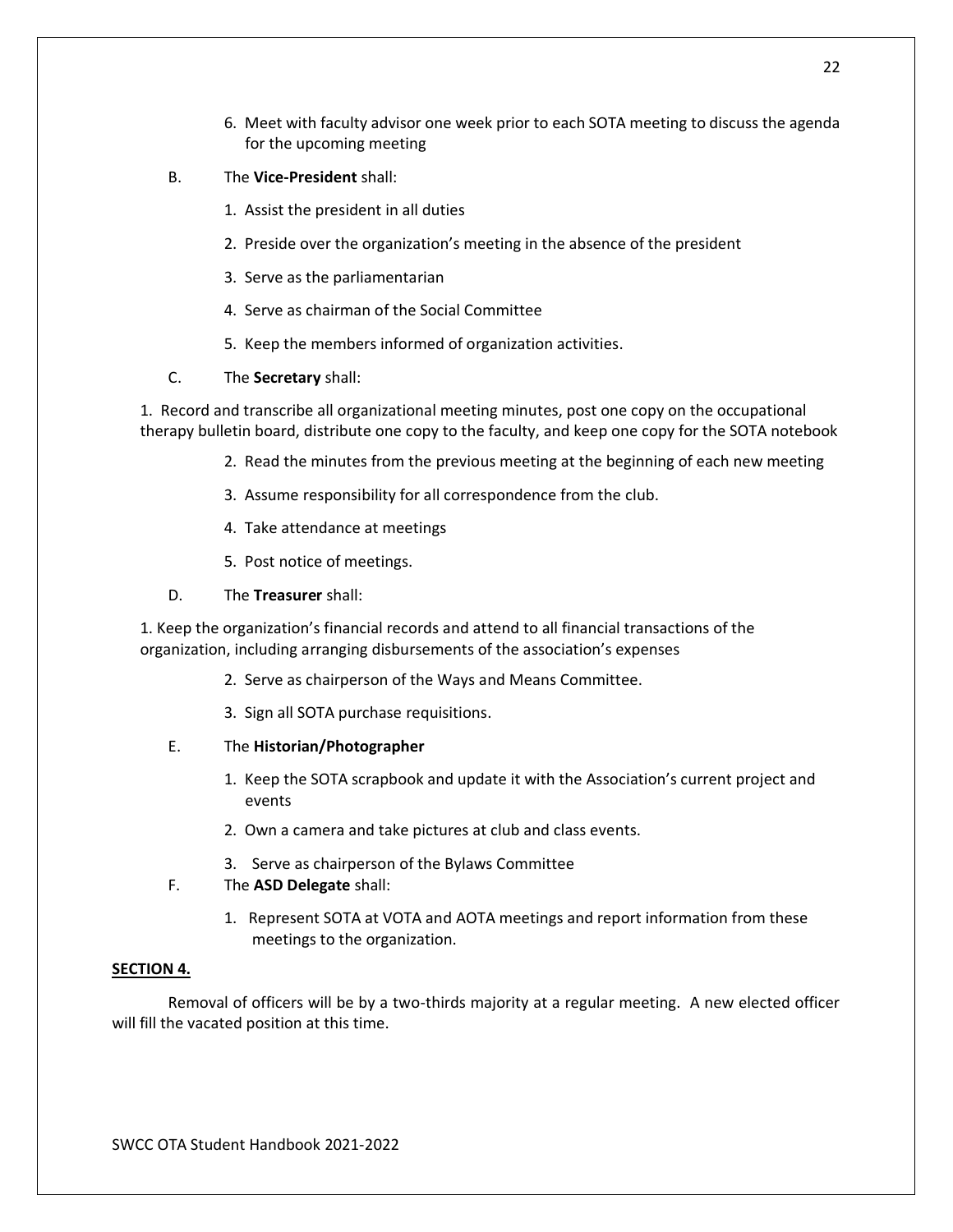Officers may relinquish their positions at their discretion during their administration. A special meeting will be scheduled to elect a new officer to fill the vacated position.

#### **SECTION 5.**

Each member is responsible for serving on one or more of the following committees: Bylaws; Social; Special Projects; Ways and Means. A sign-up sheet will be posted by the president following the first meeting of the organization. Following the second meeting, the president will review the sign-up sheet to ensure that all members have selected a committee. Each committee will designate a chairperson and submit the name of that individual to the president by the third meeting of the organization.

#### **SECTION 6.**

Duties of Standing Committees

- A. The Bylaws Committee of at least three students shall review the constitution each year and make recommendations for additions/deletions.
- B. The Social Committee of at least four students shall make recommendations and arrangements, and assist in carrying out plans for all SOTA activities.
- C. The Special Projects Committee of at least four students shall investigate and recommend community projects to the organization and assist in implementing these projects.
- D. The Ways and Means Committee of at least four students shall propose fund raising projects and assist in carrying out these projects.

#### **ARTICLE IV. MEETINGS**

#### **SECTION 1.**

Meetings will be held monthly. Other meeting times may be scheduled as needed.

#### **SECTION 2.**

Two-thirds membership is required for a quorum when voting on any organization matter.

#### **ARTICLE V. FINANCES**

The SOTA club has an account in the SWCC business office. Access to the money in the account is gained by having the program secretary submit a purchase requisition to the business office. The purchase requisition must include a description of the requested item or service, cost, federal tax identification number, signed receipt for purchase and/or copy of cancelled check (if applicable). Signatures of both the club faculty advisor and the club treasurer must be present on the purchase requisition. The club must submit a copy of the club minutes documenting that the purchase was passed by at least two-thirds membership.

#### **ARTICLE VI. PARLIAMENTARY PROCEDURE AND AMENDMENTS**

#### **SECTION 1.**

Robert's Rules of Order Revised shall be used for conducting all meetings.

#### **SECTION 2.**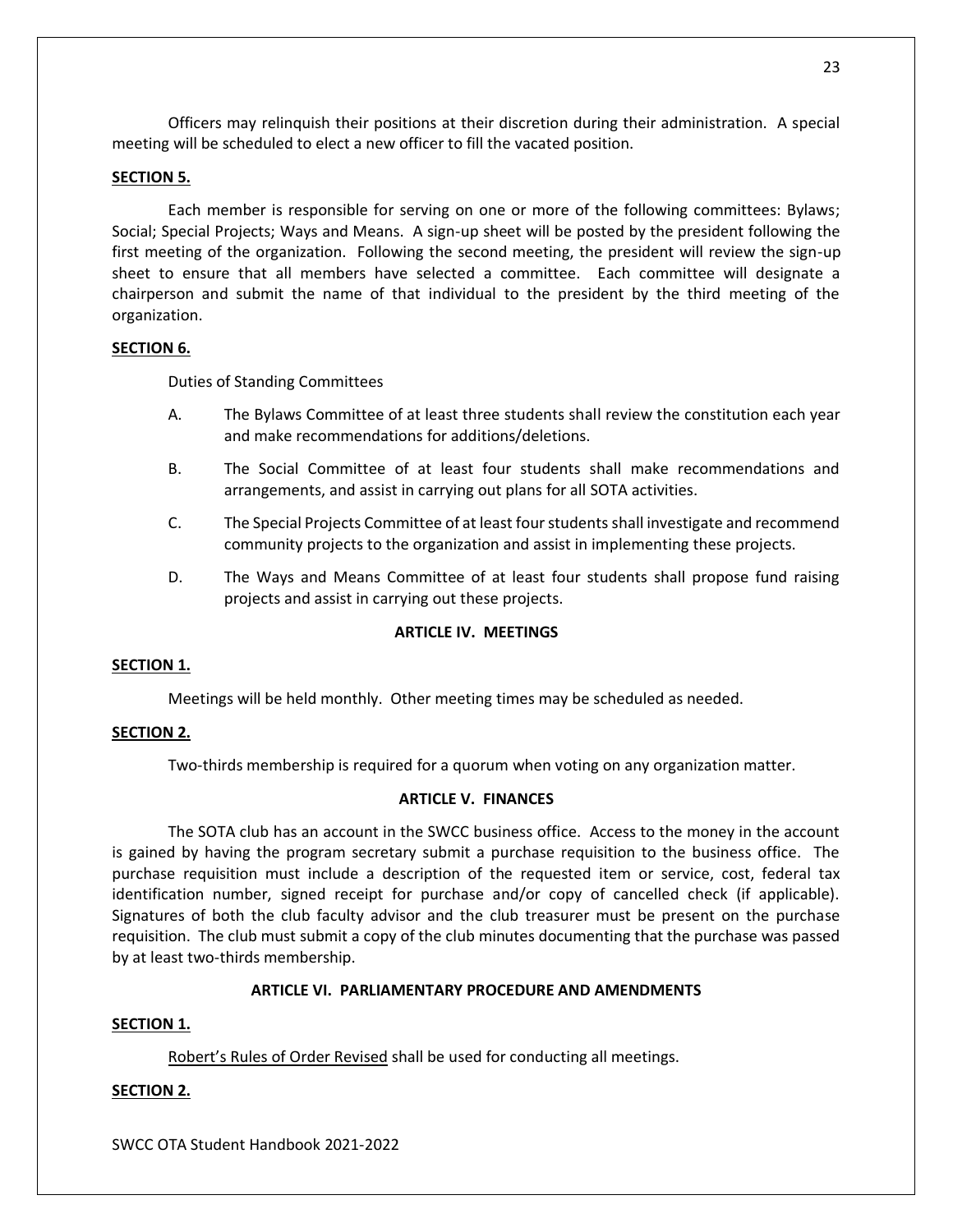Method of Amending the Constitution – Any member may propose a new amendment; the new amendment must be written, then tabled for one month and voted on the next month. A two-thirds majority is needed to ratify the new amendment.

## **Virginia Occupational Therapy Association (VOTA)**

For more information about our state occupational therapy association, please go to:

<https://vota.wildapricot.org/>

## **American Occupational Therapy Association (AOTA)**

The American Occupational Therapy Association (AOTA) is the national occupational therapy professional organization that has a wealth of beneficial information for OT practitioners and the general public. For more information on how to become a member of the AOTA or for information regarding OT practice, schools, legislation, research, etc., please go to: [www.aota.org](http://www.aota.org/)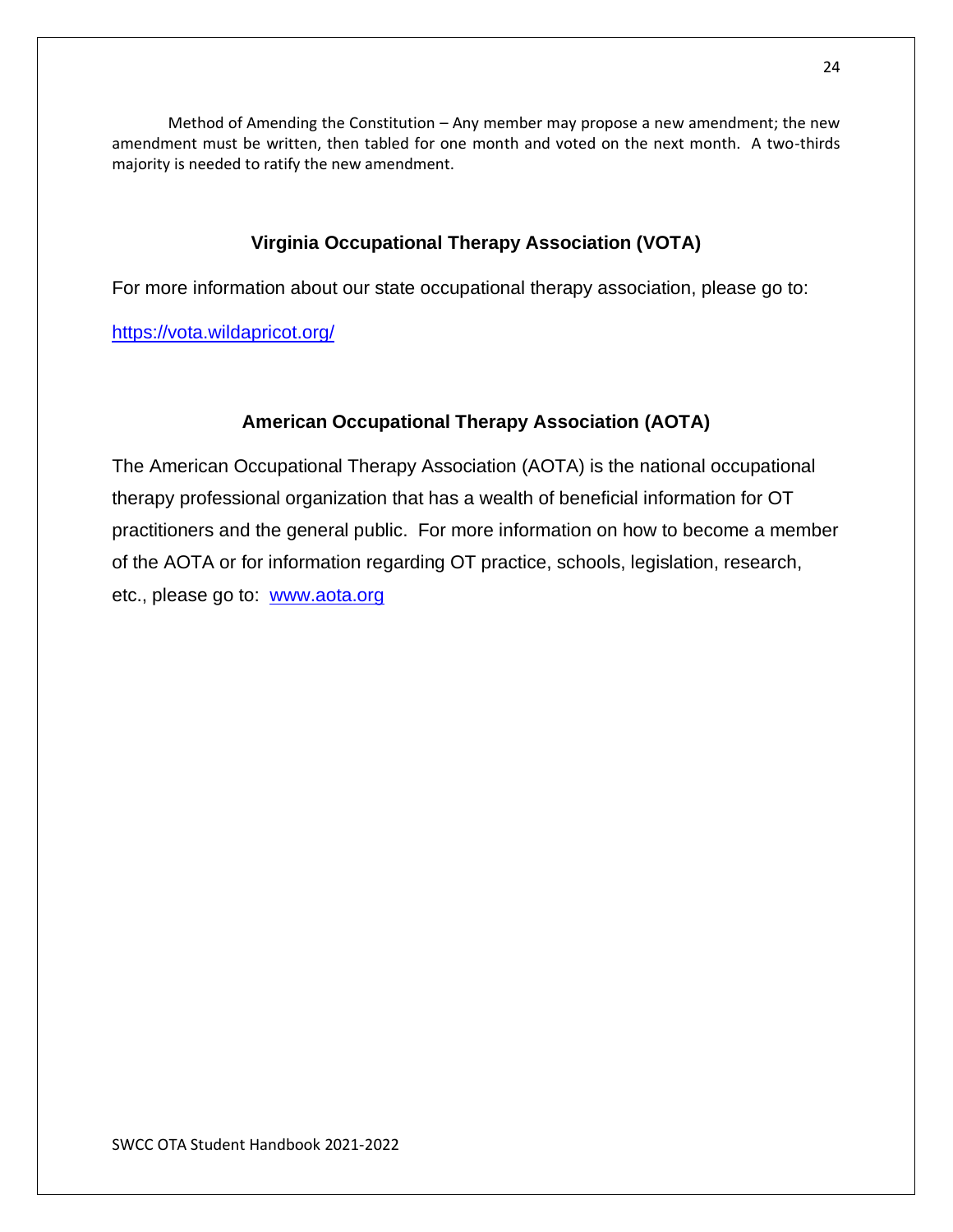# **Program Policies**

#### **Admissions Information**

## **Selective Admissions Checklist**

#### OCCUPATIONAL THERAPY ASSISTANT (OTA) PROGRAM SELECTIVE CHECKLIST

#### Keep this page for your records

It is the applicants' responsibility to make sure that all requirements and pre-requisites are met and all required documentation is received in the specified offices by stated deadlines. This checklist is provided as a quick general quidance sheet for your records. Please refer to the SWCC catalog at sw.edu for full program details.

We highly recommend that you work on a regular basis with either Annette Looney (276.964.7643 annette.looney@sw.edu or Billie Carol Keene (276.964.7743, billie.keene@sw.edu) for future advisement. They will be able to help you with course registration and will gladly discuss actions that you can take to make yourself more competitive.

#### **APPLICANT CHECKLIST**

Requirements/Documentation must be received in the Admissions Office by February 15th

| <b>APPLICANT REQUIREMENT</b>                                                                                                                      | <b>WAYS TO COMPLETE</b>                                                                                                                    | <b>COMPLETED</b> |
|---------------------------------------------------------------------------------------------------------------------------------------------------|--------------------------------------------------------------------------------------------------------------------------------------------|------------------|
|                                                                                                                                                   |                                                                                                                                            |                  |
| <b>SWCC Admissions Application</b>                                                                                                                | Online at www.sw.edu                                                                                                                       |                  |
| Occupational Therapy Assistant Application                                                                                                        | Online at https://sw.edu/health-<br>technology/occupational-therapy-assistant-app/                                                         |                  |
| <b>Official High School Transcript</b>                                                                                                            | Applicant requests HS to send official transcript to<br><b>SWCC Admissions</b>                                                             |                  |
| GED Scores (if applicable)                                                                                                                        | <b>Applicant Provides Copy to Admissions</b>                                                                                               |                  |
| <b>ALL Official College/University Transcripts</b><br>(excluding VCCS - Virginia Community<br>Colleges)                                           | Applicant requests Colleges/Universities to send<br>official transcripts to SWCC Admissions                                                |                  |
| *One Year Biology with Lab and Chemistry with<br>Lab or completion of BIO 141 and 142 ("C" or<br>better grades)                                   | HS Biology or College (BIO 20 or BIO 101 at SWCC)<br>AND HS Chemistry or College (CHM 05 or CHM 111<br>at SWCC) or BIO 141/142             |                  |
| Demonstrate competency in Math and English<br>as determined in the Direct Enrollment Policy                                                       | See the Direct Enrollment policy online at<br>https://desurvey.vccs.edu/                                                                   |                  |
| Place into ENG 111 or Completion of ENG 111<br>(grade "C" or better)                                                                              | Direct Enrollment policy, or have completed ENG 111<br>(grade "C" or better)                                                               |                  |
| Minimum 2.5 high school or college curricular<br>GPA - Based on Last School Attended Whether<br>HS or College, with at least 12 credits completed | Based on last school attended with 12 or more credits<br>attempted. All official transcripts will be reviewed by<br>the Admissions Office. |                  |

\*Please note pre-requisites for BIO 141/142 include one year biology and one year chemistry or equivalents.

Applicant must also complete twelve (12) hours of observation in an OCCUPATIONAL THERAPY SETTING. Applicants may meet this requirement at multiple sites. Observation must be documented by OT personnel denoting date(s) and time(s). Observation documentation must be received in the SWCC - Occupational Therapy Assistant Department - PO Box 1101 - Richlands, VA 24641 by February 15th.

You are important to us and we want to help you meet your educational goals! If you have questions or need additional assistance, please stop by the Admissions Office - Dellinger Hall Room 220 - (276)964.7238 - admissions@sw.edu.

**Rev 9/21**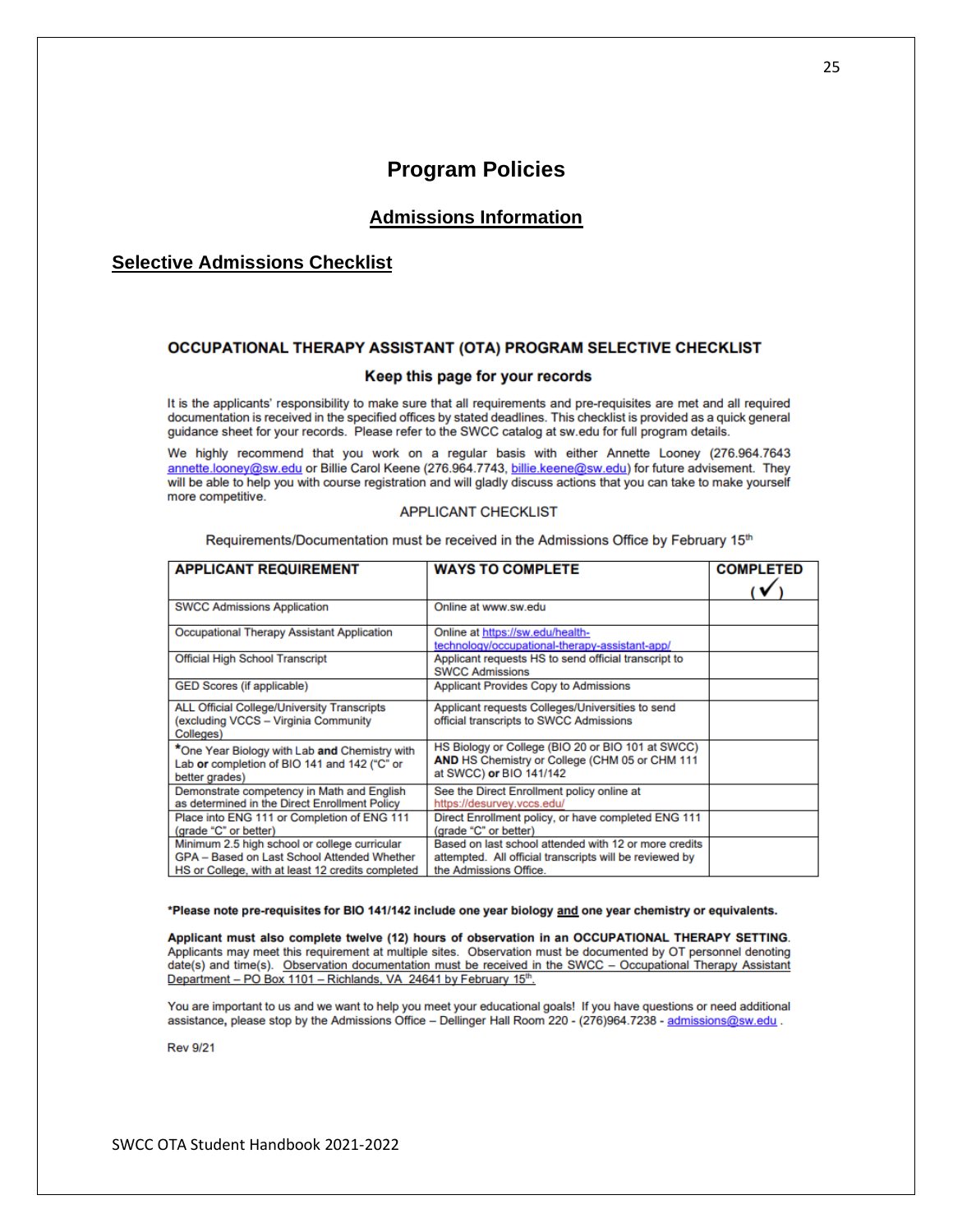#### **CANDIDATE LETTER**

#### **SOUTHWEST VIRGINIA COMMUNITY COLLEGE**

#### *OCCUPATIONAL THERAPY ASSISTANT PROGRAM*

Dear OTA Applicant:

Thank you for your interest in the Occupational Therapy Assistant (OTA) program at Southwest Virginia Community College. This is provided to help you through the application process. Additional information is available at our website:<https://sw.edu/occupational-therapy-assistant-degree/> or contact Annette Looney at 276.964.7643 or [annette.looney@sw.edu](mailto:annette.looney@sw.edu)

The OTA program is a two-year Associate of Applied Science program that starts a new class every fall semester. Enrollment in the program is by selective admission with the application deadline on February 15<sup>th</sup> for the upcoming fall semester. The pre-requisite courses and placement testing that you must take before being considered for admission are listed on the OTA application and above website. An online application to Southwest Virginia Community College is found on the college website in the "Admission" section: <https://sw.edu/home2/admissions/>The OTA Program online application is found at:<https://sw.edu/health-technology/occupational-therapy-assistant-app/>

Because of limited enrollment not every study who applies for the program will be accepted. Students with completed applications (those who have all pre-requisites) will be considered in the selection process. Those who exceed the admission requirements will have a better chance of being accepted into the program. Selection into the program will be made based on the applicant's ranking which consists of academic performance, placement testing scores, job shadowing documentation, and interview.

The Occupational Therapy Assistant Program at Southwest Virginia Community College is accredited by the Accreditation Council for Occupational Therapy Education (ACOTE) of the American Occupational Therapy Association (AOTA), located at 6116 Executive Boulevard, Suite 200, North Bethesda, MD 20852-4929. ACOTE's telephone number c/o AOTA is (301) 652-AOTA and its web address is [www.acoteonline.org](http://www.acoteonline.org/) Graduates of the program will be able to sit for the national certification examination for the occupational therapy assistant administered by the National Board for Certification in Occupational Therapy (NBCOT). After successful completion of this exam, the individual will be a Certified Occupational Therapy Assistant (COTA). Most states require licensure in order to practice; however, state licenses are usually based on the results of the NBCOT Certification Examination.

#### Sincerely,

Annette Looney, MS Ed, OTR/L

#### Program Director and Associate Professor

[annette.looney@sw.edu](mailto:annette.looney@sw.edu)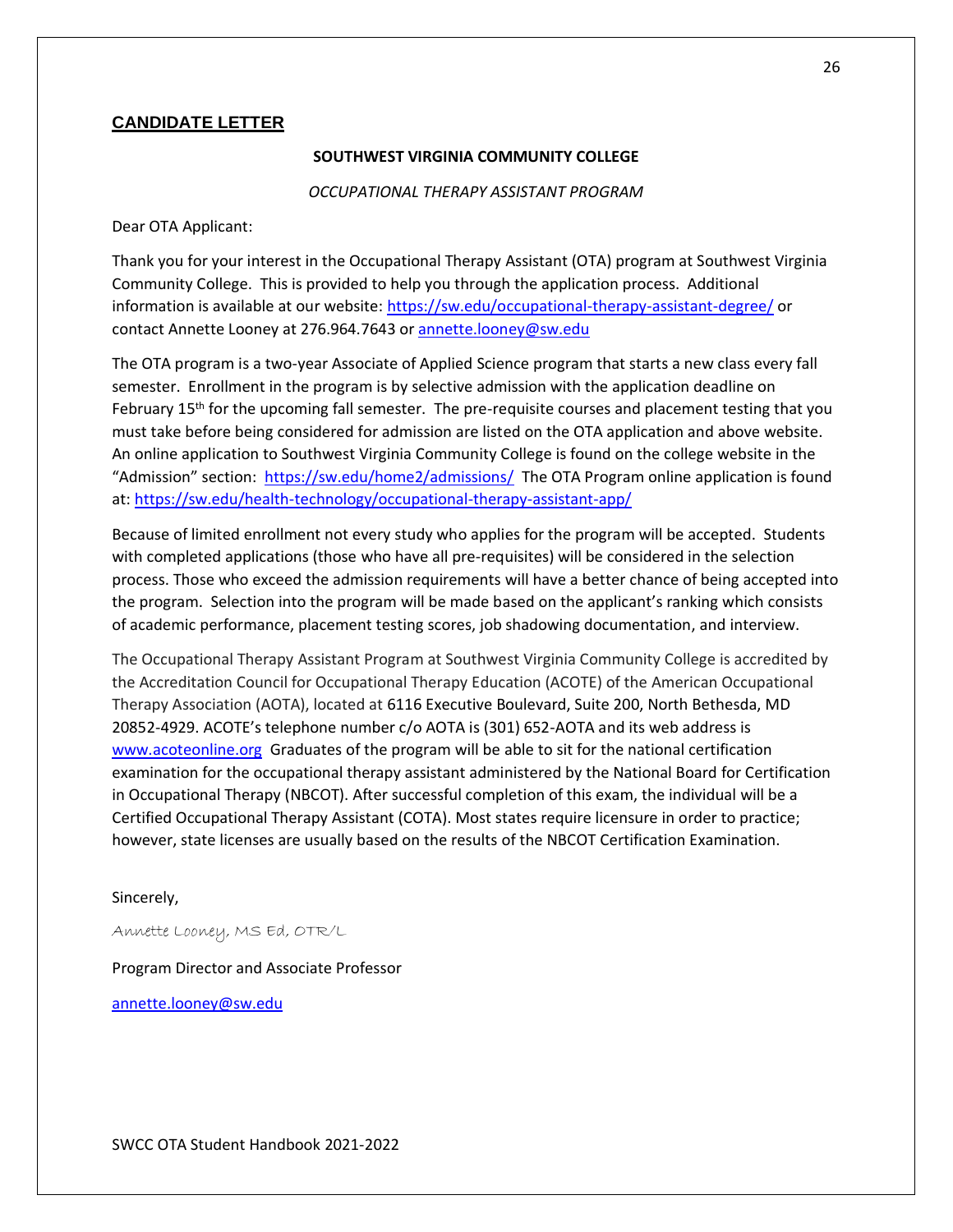

## **OCCUPATIONAL THERAPY ASSISTANT PROGRAM**

**Job Shadowing Form**

**NOTE: please use a separate sheet for each job shadowing sites. A minimum of 12 hours of shadowing with an occupational therapist or occupational therapy assistant is required.** 

I verify that \_\_\_\_\_\_\_\_\_\_\_\_\_\_\_\_\_\_\_\_\_\_\_\_\_\_\_\_\_\_\_\_ has visited the occupational therapy department of

(Print name of student)

\_\_\_\_\_\_\_\_\_\_\_\_\_\_\_\_\_\_\_\_\_\_\_\_\_\_\_\_\_\_\_\_\_\_\_\_\_\_\_\_\_\_\_\_\_\_\_\_\_\_\_\_\_\_\_\_\_\_\_\_\_\_\_

(Name of facility)

| <b>Date</b> | Check in time and leave time | <b>Total hours</b> | Therapist signature |
|-------------|------------------------------|--------------------|---------------------|
|             |                              |                    |                     |
|             |                              |                    |                     |
|             |                              |                    |                     |
|             |                              |                    |                     |
|             |                              |                    |                     |

To be completed by supervising OTR or COTA on student behaviors during job shadowing:

|                 | <b>HIGH</b> |   |   |   | LOW |
|-----------------|-------------|---|---|---|-----|
| <b>Attitude</b> | 5           | 4 | 3 |   |     |
| Interest        | 5           | 4 | 3 |   |     |
| Initiative      | 5           | 4 | 3 | 2 |     |
| Appearance      | 5           | 4 | 3 | 7 |     |
| Initiative      | 5           | 4 | 3 |   |     |
| Appearance      | 5           | 4 | 3 | 2 |     |

\_\_\_\_\_\_\_\_\_\_\_\_\_\_\_\_\_\_\_\_\_\_\_\_\_\_\_\_\_\_\_\_\_\_\_\_\_\_\_\_\_\_\_\_\_\_\_\_\_\_\_\_\_\_\_\_\_\_\_\_\_\_\_\_\_\_\_\_\_\_\_\_\_\_\_\_\_\_\_\_\_\_\_\_\_

\_\_\_\_\_\_\_\_\_\_\_\_\_\_\_\_\_\_\_\_\_\_\_\_\_\_\_\_\_\_\_\_\_\_\_\_\_\_\_\_\_\_\_\_\_\_\_\_\_\_\_\_\_\_\_\_\_\_\_\_\_\_\_\_\_\_\_\_\_\_\_\_\_\_\_\_\_\_\_\_\_\_\_\_\_

\_\_\_\_\_\_\_\_\_\_\_\_\_\_\_\_\_\_\_\_\_\_\_\_\_\_\_\_\_\_\_\_\_\_\_\_\_\_ \_\_\_\_\_\_\_\_\_\_\_\_\_\_\_\_\_\_\_\_\_\_\_\_\_\_\_\_\_\_\_\_\_\_\_\_\_\_\_

Therapist's Comments: \_\_\_\_\_\_\_\_\_\_\_\_\_\_\_\_\_\_\_\_\_\_\_\_\_\_\_\_\_\_\_\_\_\_\_\_\_\_\_\_\_\_\_\_\_\_\_\_\_\_\_\_\_\_\_\_\_\_\_\_\_\_\_\_\_

Supervisor's Signature Student Signature Student Signature Student Signature Student Signature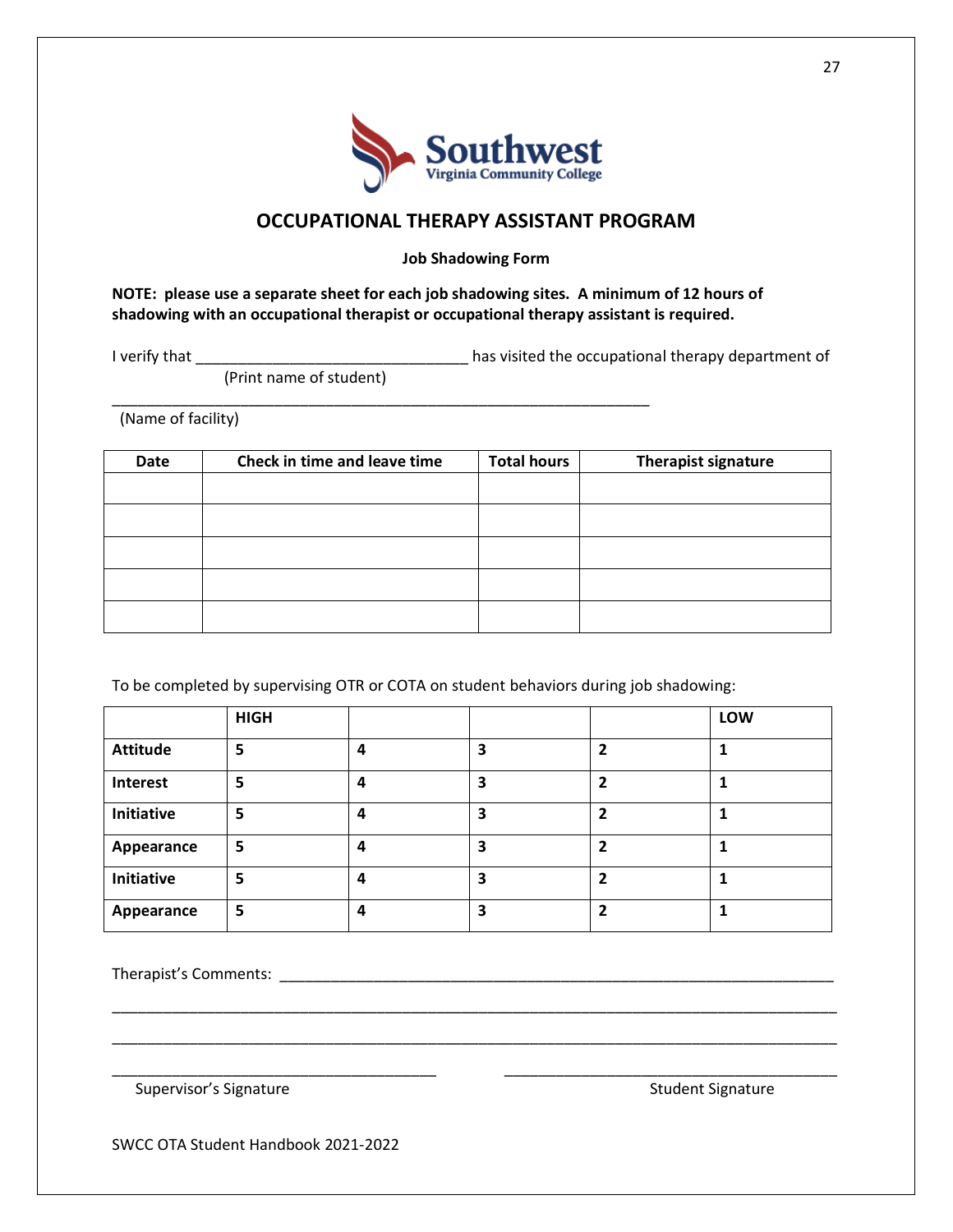## **Approximate Cost of the Program**

Please note: All fees are subject to change. Students will be notified of all changes as soon as possible.

Tuition and fees are subject to change. Students should refer to the current course schedule for in-district, out-of-district, out-of-state and international tuition and fees: <https://sw.edu/tuition-fees/>

Students will also incur additional expenses throughout the program for items including, but not limited to, textbooks, clinical attire, travel expenses for clinical travel, clinical parking, clinical badge holders, clinical pre-placement drug screening, criminal background check, CPR certification, annual TB testing, additional immunizations as determined by clinical agencies, health insurance, and certification and licensure fees. The student should also expect to incur expenses for meals and travel to and from clinical sites.

## **Facilities**

OTA face-to-face classes will be primarily held in the SWCC Lebanon Center location. Lecture and Lab meetings will be held in OTA classrooms 4,5, OTA kitchen and media areas. Online courses will utilize Zoom meetings and pre-recorded lectures, as appropriate.

Clinical experience will be attained in southwest Virginia and surrounding areas.

## **Length of Program**

The program is twenty-two months, including Fall 1<sup>st</sup> year, Spring 1<sup>st</sup> year, Summer regular term, Fall  $2^{nd}$  year, and Spring  $2^{nd}$  year. This program is a full-time commitment. The SWCC academic calendar is found at the website:<https://sw.edu/schedule/> . Students should schedule personal vacations and other events during official college breaks. Students are expected to be present during all scheduled class times.

## **Class Times/Schedules**

Tentative OTA course schedules are made available at the beginning of each semester with the course syllabus. The OTA program course schedules are subject to change without notice.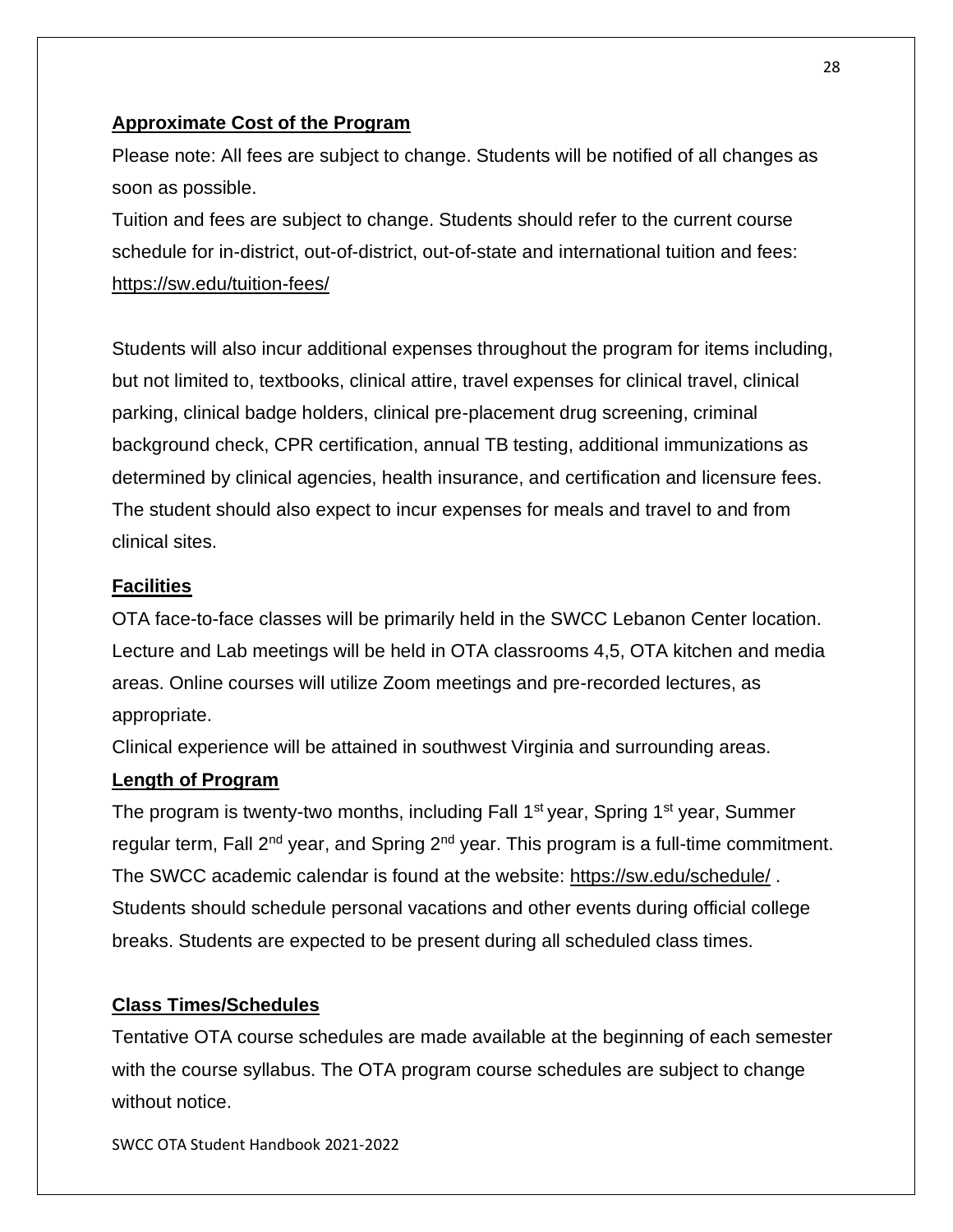## **OTA Pinning Ceremony**

Upon completion of all the academic and clinical program requirements, OTA students and guests will be invited to attend the OTA annual pinning and awards ceremony held in early May. Additional details will be provided in class.

#### **Graduation**

OTA students will be asked to apply for spring graduation by December 1 prior to the spring graduation date. Additional information is available at: <https://sw.edu/graduation/>

## **OTA Program Requirements**

#### **Academic Requirements:**

The student is required to complete a sequence of courses and learning experiences. Students must achieve a grade of "C" or better in all program courses. Any student receiving a grade of "D" in any of the program courses will be placed on Program Probation. That course shall be remediated once, with a written contract containing the requirements of the remediation. Please note: Students may be required to wait at least one academic year before they will have an opportunity to remediate the course. Students on program probation status will only be allowed to remediate the course if there is an open position in the class and they have approval of the program director. Dismissal from the program shall result if: 1) the student does not meet the requirements of the probationary contract; 2) the student receives a final grade of less than "C" in any program courses either during or after the period of the Program Probation; or 3) earning more than one "D" in a semester on program courses or a final grade of "F" in any coursework after admittance to the program will result in dismissal from the program. Remediated courses must be completed with a final grade of "C" or better.

In addition, program courses must be completed as listed in the curriculum design because program specific courses build on each other. All general education courses in the program may be completed earlier, but not later than listed in the curriculum design. For example, the anatomy course must be completed in full by the end of the spring semester in the program or the student will not be able to advance.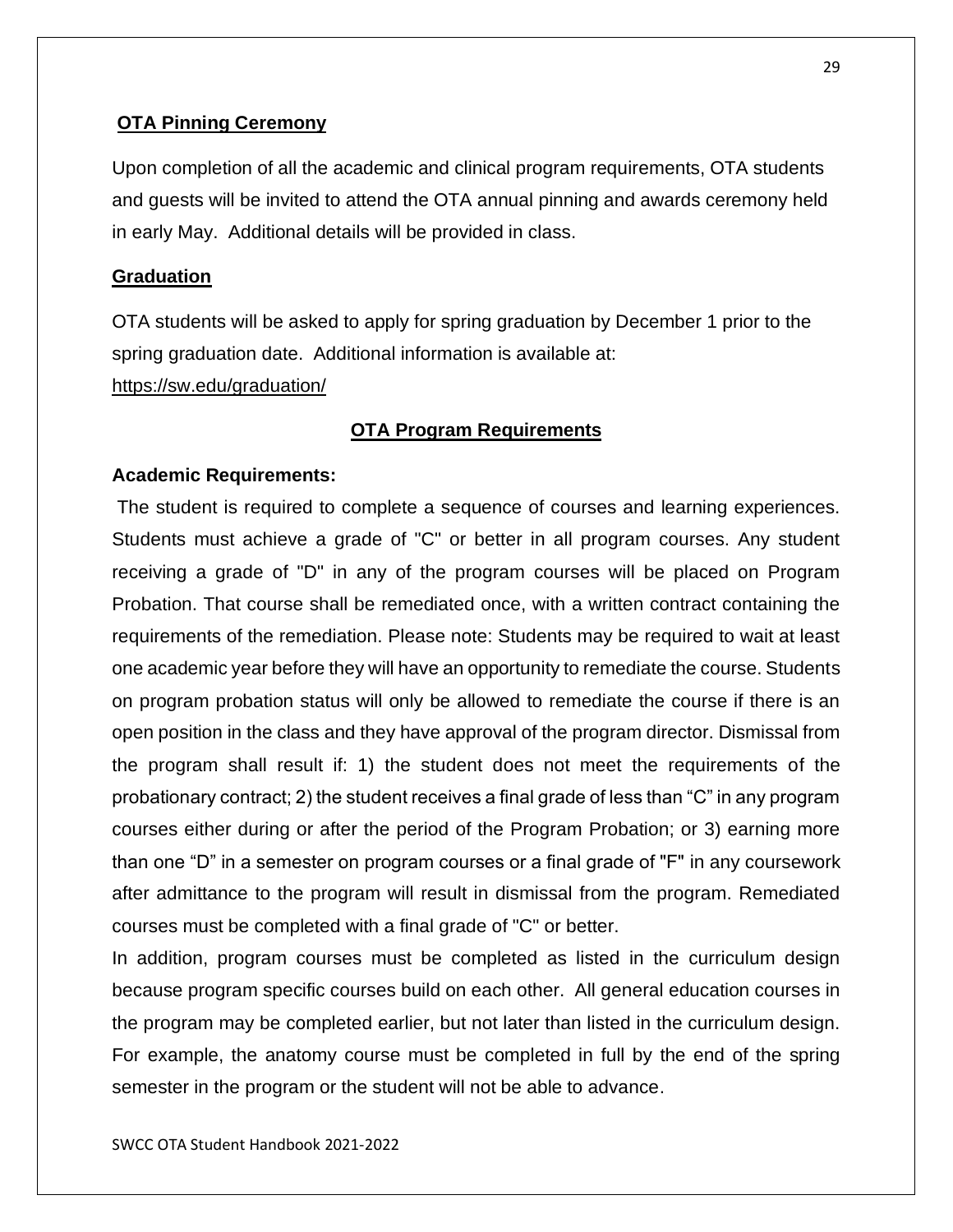#### **Clinical and Behavioral Requirements:**

Selected and supervised learning experiences are required by this program and will be accomplished at selected health care facilities. Because there are limited clinical sites within the area, students may be required to travel to other areas to complete clinical training. Students are responsible for providing their own transportation, uniforms, and living expenses during fieldwork experiences. In the fifth semester, there will be approximately 40 hours per week of clinical time (Level II fieldwork) in two eight week segments, so students must plan their schedules accordingly. Program faculty will observe and evaluate the student. If in the judgment of the program faculty the student does not exhibit those behaviors required of the occupational therapy assistant, the student may be asked to withdraw from the program.

NOTE: All OTA students must complete Level II Fieldwork within 18 months following completion of academic preparation.

NOTE: A felony conviction may affect a graduate's ability to sit for the NBCOT certification examination or attain state licensure.

#### **GRADING SCALE**

| Grade out of 100 |   | Letter grade Numerical grade quality point |
|------------------|---|--------------------------------------------|
|                  |   |                                            |
| 94-100           | A | 4                                          |
| 87-93            | В | 3                                          |
| 80-86            | C | 2                                          |
| 73-79            | D | 1                                          |
| 72 and below     | F | 0                                          |
|                  |   |                                            |

The grading system is as follows: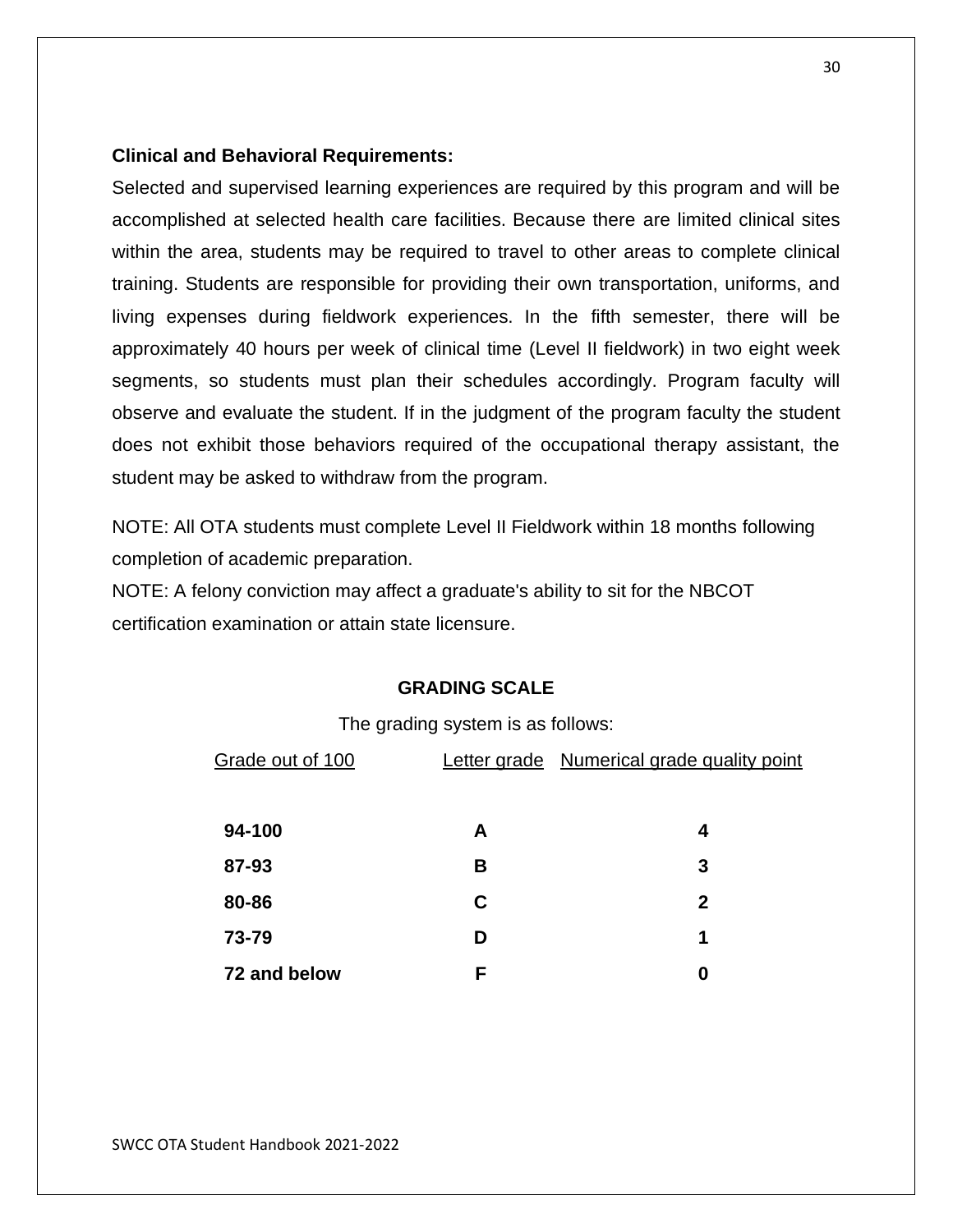## **ATTENDANCE**

Students are expected to attend all scheduled classes, labs, and fieldwork experiences as required in the course syllabi. (Refer to each course syllabus for specifics concerning penalties for absences or late assignments.)

## **READMISSION TO OTA PROGRAM:**

Students wishing to reenter the OTA Program following academic dismissal must apply in advance of the semester in which they wish to be readmitted, and will be considered on an individual basis, if open slots are available. Retaking of academic coursework or clinical rotations may be recommended.

Students who left the Program in good standing due to extended sick or personal circumstances and wishing to reenter the OTA Program must apply in advance of the semester in which they wish to be readmitted. Retaking of academic coursework or clinical rotations may be recommended.

Students are limited to two enrollments in the same credit course. Students, who have two unsuccessful attempts at OTA courses, will be ineligible for re-enrollment into the program.

Students may be required to repeat OTA courses that were taken more than 2 years prior to time of re-admission to OTA program.

A student dismissed from the Program for inappropriate conduct may not be considered for readmission.

## **TRANSFER TO THE SWCC OTA PROGRAM:**

The SWCC OTA Program will accept requests for transfer into its program, from students already enrolled in another occupational therapy assistant program, on a case-by-case basis. The student requesting transfer must provide the following documentation.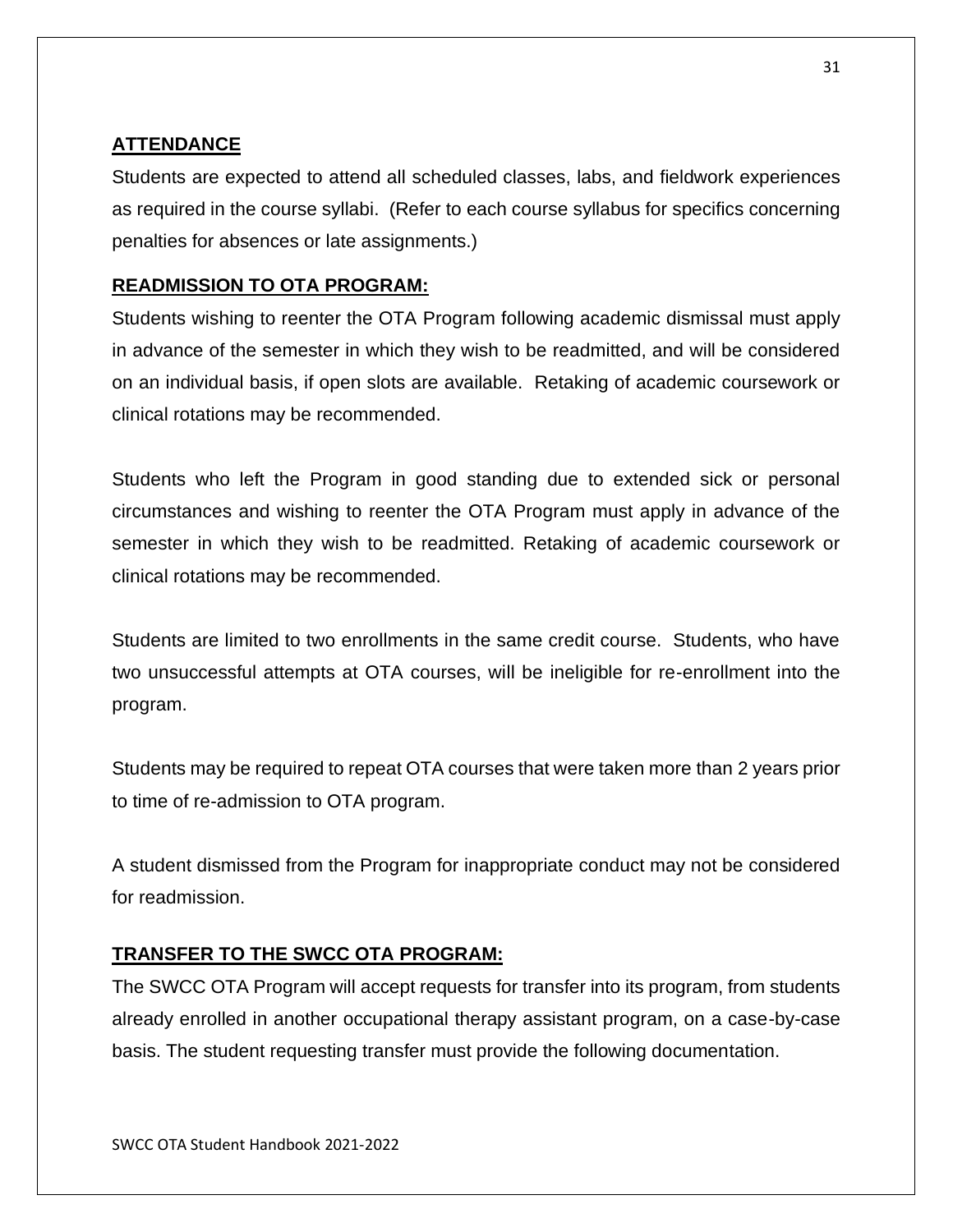• A letter of recommendation from the Program Director of the program the student is currently enrolled in or previously enrolled in.

- An official set of transcripts for courses taken in current program.
- A letter of introduction explaining reasons for their transfer.

After review of the documentation, an interview with the SWCC OTA Program Director will be scheduled to discuss the options available for transfer.

## **ACADEMIC INTEGRITY:**

Students must do their own work; there are no exceptions. Students who plagiarize or cheat in any way will receive an "F" for the course and risk dismissal from the program and the college. Cheating on any exam, quiz, lab practical, lab test, homework or any other type of examination, as well as plagiarism of thoughts, words, or ideas is prohibited. Students are expected to maintain a high level of integrity in their academic pursuits. Academic honesty is essential for maintaining the relationship of trust that is fundamental to the educational process. Academic dishonesty is a violation of one of the most basic ethical principles of an academic community.

Examples of academic dishonesty include, but are not limited to, the following:

• Cheating: Using unauthorized material or unauthorized help from another person in any work submitted for academic credit.

• Fabrication: Inventing information or citations in an academic or clinical exercise.

• Facilitating academic dishonesty: Providing unauthorized material or information to another person.

• Plagiarism: Submitting the work of another person or persons as one's own without acknowledging the correct source.

• Unauthorized examination behavior: Conversing with another person, passing or receiving material to or from another person, or temporarily leaving an examination site to visit an unauthorized site.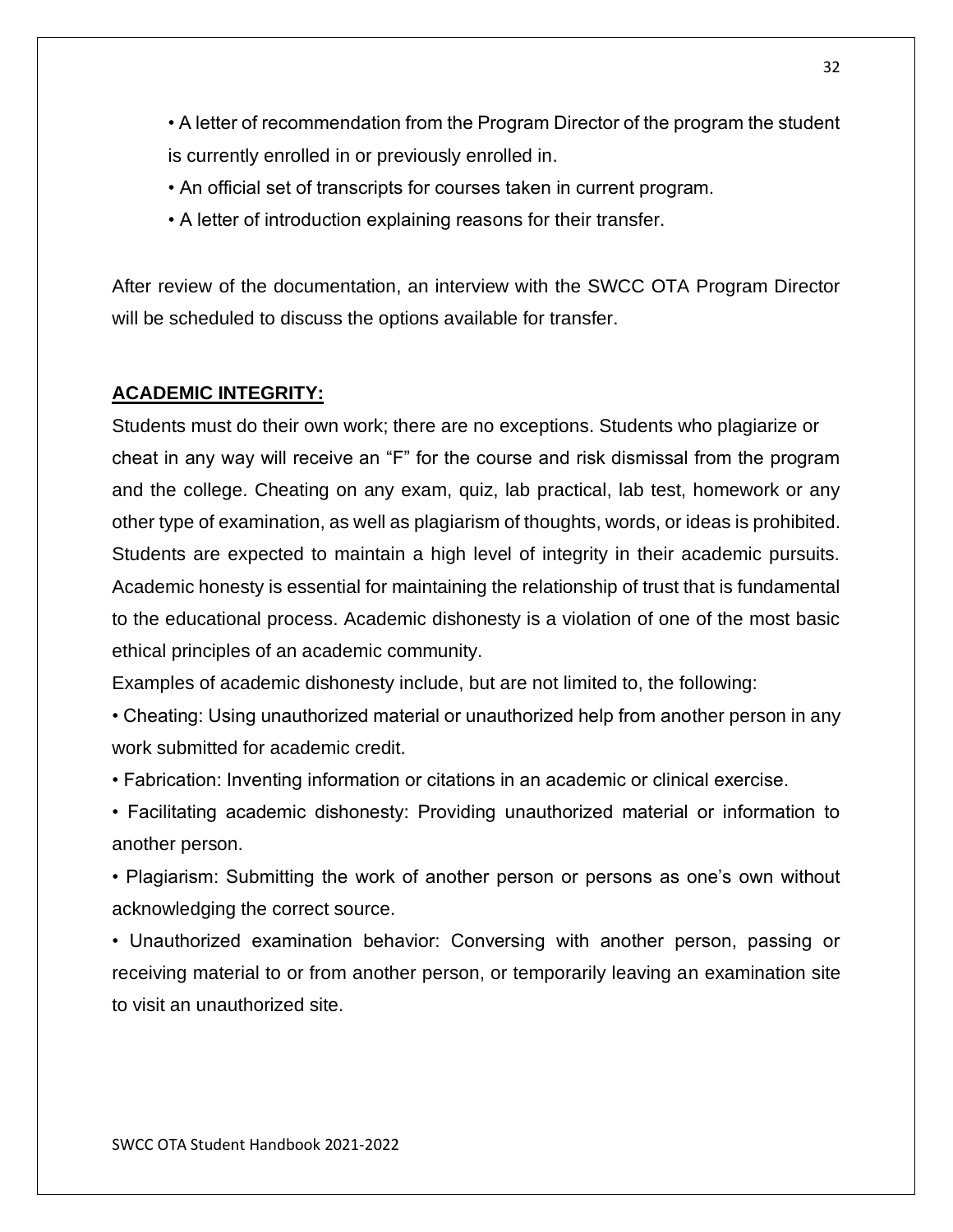## **STUDENT EMPLOYMENT:**

Student employment shall not interfere with clinical schedules and academic assignments. Work- related absence(s) will not be excused.

## **TRANSPORTATION**

Reliable transportation for all travel requirements associated with the Occupational Therapy Assistant Program is the responsibility of the student. This includes attendance for both classroom and clinical requirements.

## **DRESS CODE**

Students are expected to always appear neat and clean. Casual clothing is appropriate for most classroom activities; however, the program occasionally utilizes guest speakers or arranges a field trip to a community health care facility and students are expected to dress professionally at these times. A student who arrives at a field trip dressed inappropriately will be asked to leave and will be considered absent from that class. The faculty will advise students in advance of the fieldtrips.

- Business casual attire, including khakis and button-up shirt/polo-style shirt with closed-toed shoes and college name id badge will be required for field trips.
- Clinical attire may include khakis/dress pants with button-up shirt/polo-style shirt or scrubs or approved attire as listed by clinical site. If wearing scrubs to clinicals make sure and get approval on color and style of scrubs prior to attending any clinical meetings.
- College i.d. name badges must be worn to all class, lab, field trips, and clinical experiences.
- Wrist watches should be worn by students to all class and clinical fieldwork experiences to increase awareness of time management.

## **INCLEMENT WEATHER POLICY**:

In the event of schedule changes/cancellation of academic classes due to snow and/or hazardous conditions, students will adhere to the SWCC schedule. See course syllabus for more details. Students must exercise good personal judgment in regard to travel. For inclement weather during clinical experiences, please check with clinical site.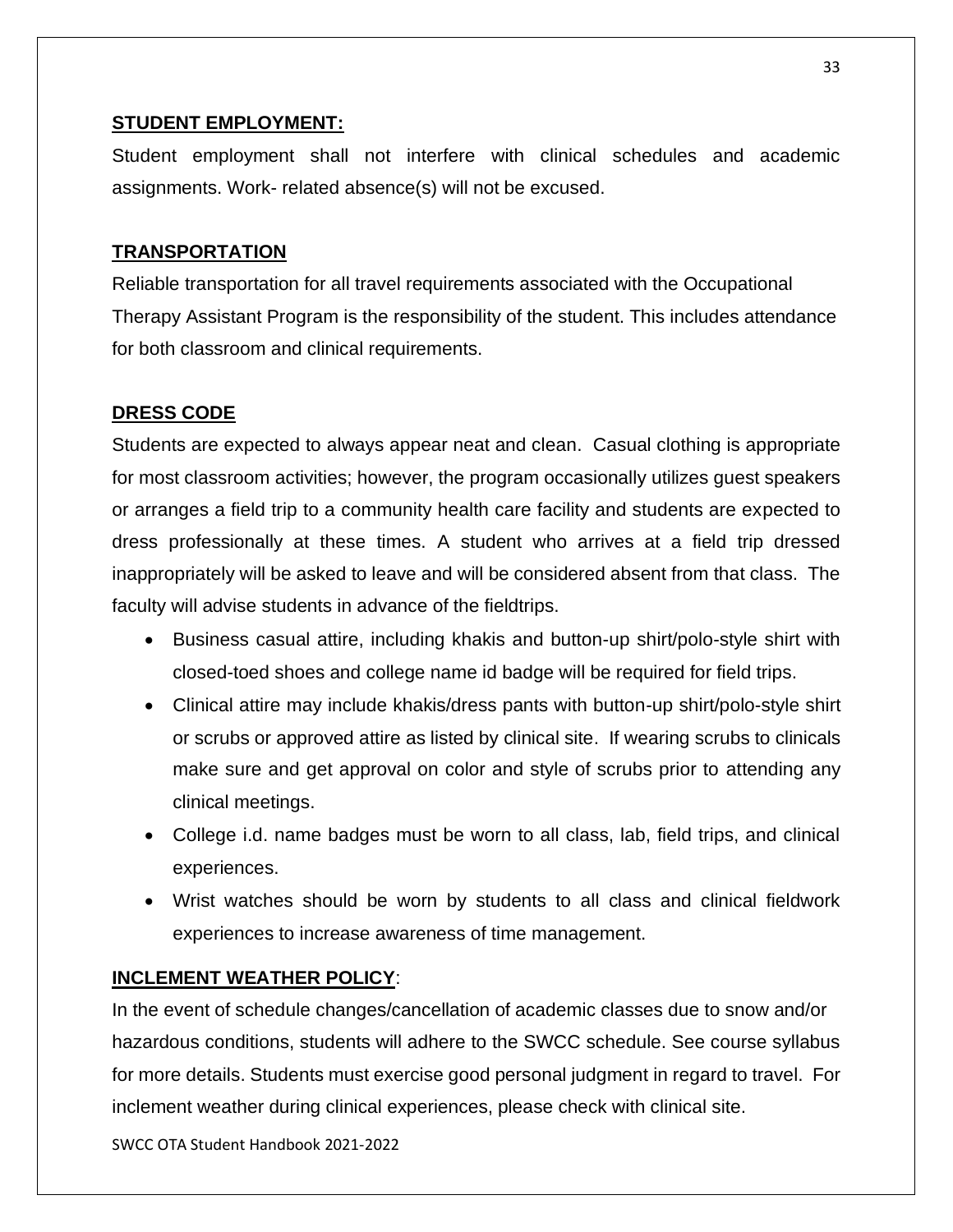# **SAFETY AND EMERGENCY PREPARENESS INFORMATION**

Please view documents at the following website link for more detailed information: <http://www.sw.edu/emergency/>

Please review the information on this page, the Emergency Reference Guide at the above website to become familiar with the College's security policies and procedures so that you will know how to initially respond in the event of an emergency.

# **LAB SAFETY**

Each lab is equipped with a first aid kit and fire extinguisher is located in the OTA Physical Dysfunction lab (Lebanon Center room 5). Material Safety Data Sheets (MSDS) on lab supplies can be found in the lab notebook in the OTA classroom (Lebanon Center room 4). Please refer to these and notify instructor with questions or if there is an incident.

# **Student Records**

The OTA program follows the Virginia Freedom of Information Act (FOIA), located § 2.2- 3700 et seq. of the Code of Virginia, guarantees citizens of the Commonwealth and representatives of the media access to public records held by public bodies, public officials, and public employees. For more information please refer to: <https://sw.edu/foia/> and the Records Management Policy at: [https://sw.edu/wp](https://sw.edu/wp-content/uploads/RMPolicy.pdf)[content/uploads/RMPolicy.pdf](https://sw.edu/wp-content/uploads/RMPolicy.pdf)

## **MEDICAL INSURANCE AND LIABILITY INSURANCE**

Each student is responsible for his/her medical expenses including injuries that occur in the clinical facility. Therefore, students are encouraged to have their own medical insurance.

Liability Insurance coverage – To accommodate the demand for higher coverage rates for student liability coverage at clinical sites, a student liability insurance policy will need to be purchased by students prior to attending Level I or Level II clinicals. The student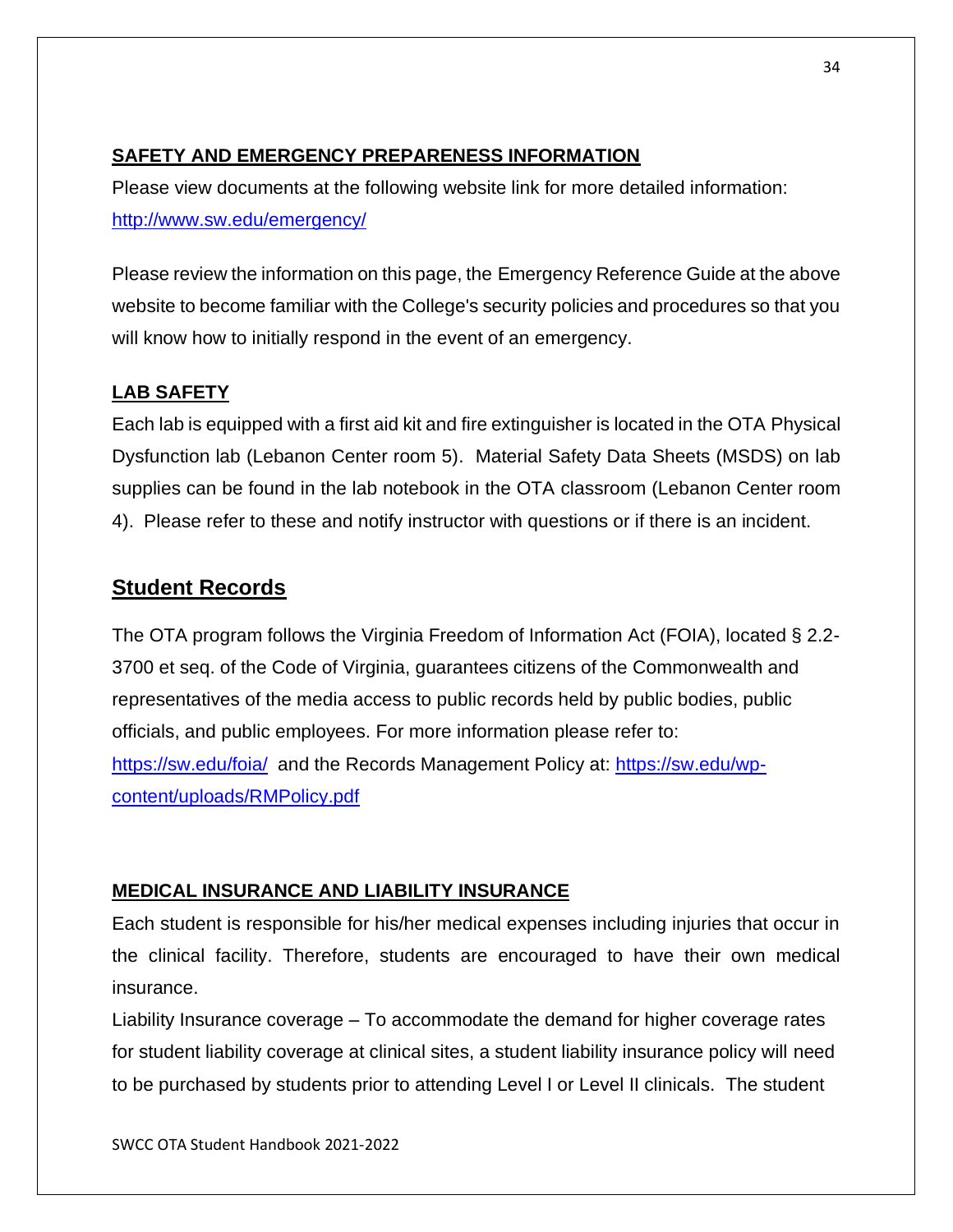policy is available through *Healthcare Providers Service Organization* at [http://www.hpso.com/professional-liability-insurance/student-coverage](http://www.hpso.com/professional-liability-insurance/student-coverage-description.jsp)[description.jsp](http://www.hpso.com/professional-liability-insurance/student-coverage-description.jsp) 

## **CONFIDENTIALITY/HIPAA**

Occupational therapy assistant program students are required to complete the Health Information Portability and Privacy Act (HIPPA) training to be able to complete the clinical objectives requirements of the Program through the privileges granted them from the clinical affiliates associated with the Program. Documentation of completion must be provided to the Program. Students should complete the HIPAA for healthcare providers at: <https://www.hipaatraining.com/hipaa-training-for-healthcare-providers>

While in the clinical setting students will be privy to confidential information for each patient. The clinical setting may also require the student to complete HIPAA training. Any discussion of the patient information beyond the purpose of fulfilling clinical assignments is prohibited. Appropriate discussion of patient information to co-workers and hospital employees must be accomplished in a confidential manner and place to restrict information only to the healthcare personnel involved in that patients' care. Conversations in elevators, restaurants, or other places of common assembly within the hospital or clinical site must be avoided. Conversations outside the hospital are strictly forbidden.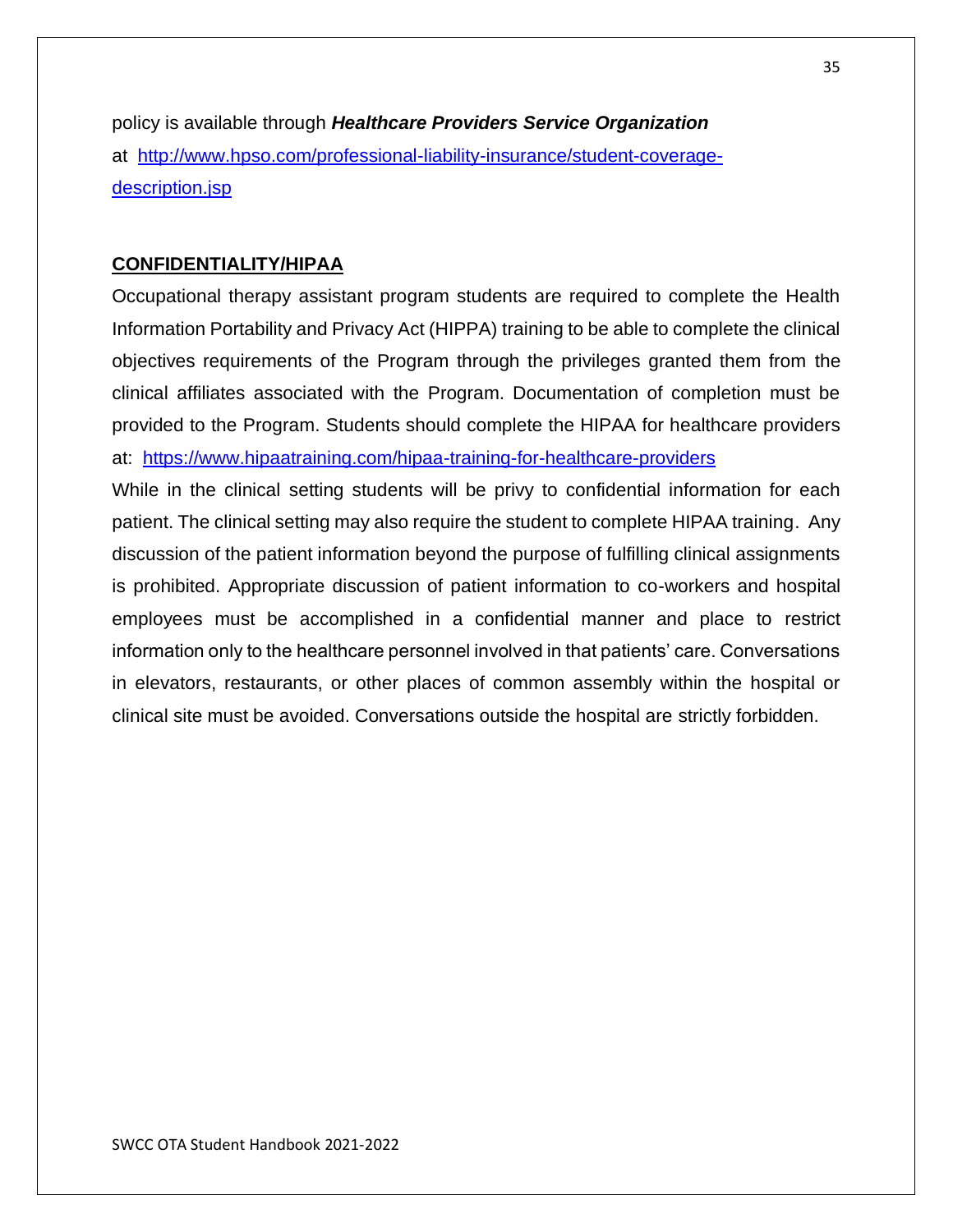#### **Criminal Background Check and Drug Screen policy**



#### CB Bridges™ is a platform designed to help schools, facilities, and most importantly, you, manage your clinical education experience.

#### Placing an Order

- 1. Please navigate to CastleBranch.com to place your order.
- 2. Select the "Place Order" Icon on the menu bar at the top of the screen and enter in the package code.
- 3. Once you have placed your new CB Bridges<sup>14</sup> order, please allow up to 24 hours for your account to be established. The CB Bridges<sup>14</sup> access tile will then appear on your dashboard.

#### **Granting Consent**

- 1. Once you have navigated to CB Bridges™, you will see<br>two pop-up windows asking for your consent and<br>signature before moving forward:
	- a. E-Signature and Transactions consent
	- b. Terms of Use and Conditions consent

#### **Tracking Your Wellness**

- 1. Once you are in CB Bridges<sup>10</sup>, on the right side of the dashboard labeled COVID-19 Compliance, click "Enter."
- 2. Fill out all required fields: temperature, date and time.
- 3. Select "submit." You will receive a "successful submission" message once the log has been processed.
- 4. Using this method, submit a log twice daily for a period of at least 14 days.



## **View User FAQ's**

Click the link above or visit the student FAQ section of the CB Bridges website.

- **Receiving Your Placement**
- 1. When your clinical coordinator has placed you into a<br>clinical experience for the semester within CB Bridges<sup>16</sup> you will receive an email notification to your primary email<br>address on file alerting you that you have checklist items to complete.
- 2. Your first few checklist items are generated by CastleBranch. You will need to complete the Clinical Group<br>Membership Checklist Items:
	- a. FCRA Consent
	- b. FERPA Consent
	- c. Consent to Share
	- d. CB Bridges<sup>18</sup> Subscription if you have already<br>ordered CB Bridges<sup>18</sup>, this item will be marked as **COMPLETE**

#### Working Through Your Checklist

- 1. Once you have completed all of the Items above, you will receive another CB Bridges<sup>w</sup> email notification alerting<br>you when your COVID-19 items have been added to your<br>Checklist. (This may not happen immediately because Checklist. (This may not happen immediately because<br>your clinical coordinator will need to trigger the items to<br>be added.)
- 2. Your next interaction with CB Bridges<sup>24</sup> will likely be<br>completing checklist items such as COVID-19 symptom<br>and exposure questionnaires with attestation,<br>handwashing education, and uploading your temperature<br>log. You w province, as well as both model, in the system as needed. Your clinical<br>coordinator will be able to see your progress as you work<br>through your Checklist items. Some Items may require<br>review before they are considered compl may require review before they are considered complete.<br>Items that are waiting to be reviewed will have a status of Pending.

#### Do you have questions? We have answers.

The Service Desk is available to assist you via phone, chat and email. Mon-Thurs: 8 am - 8 pm, Fri: 8 am - 6:30 pm & Sun: 10 am - 6:30 pm EST 888.723.4263 | servicedesk.cu@castlebranch.com



NOTE: if you are already obtaining your pre-clinical requirements through CastleBranch, you will continue to use myCB to complete background checks, immunization records, and/or drug testing requirements. CB Bridges is the place you will go to complete all other orientation requirements specific to a facility.

#### **Health certificate/Physical Exam form**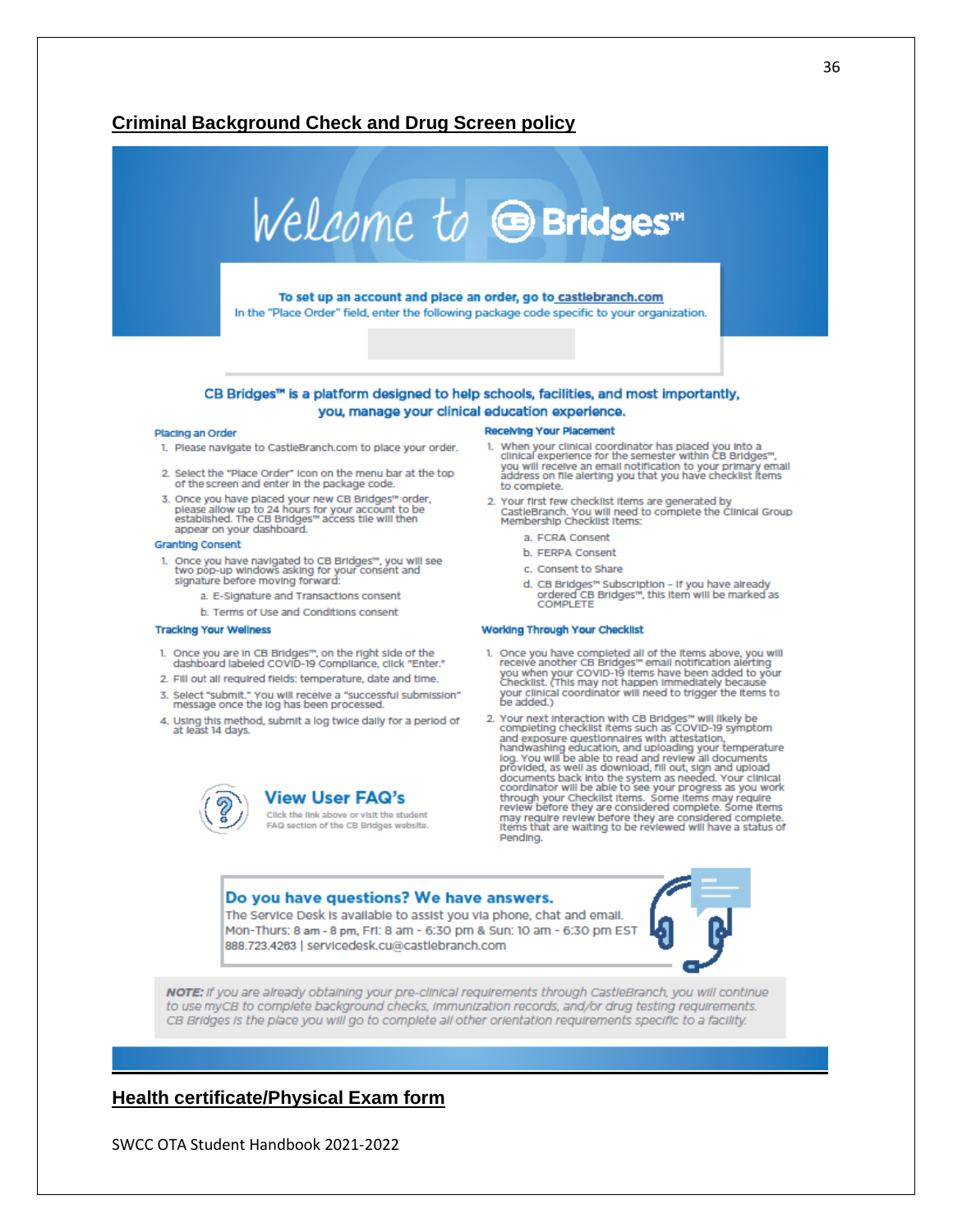## **SOUTHWEST VIRGINIA COMMUNITY COLLEGE**

## **OCCUPATIONAL THERAPY ASSISTANT PROGRAM**

#### **Physical Assessment and Immunization Record**

To be completed by a physician, physician assistant, or certified nurse practitioner and submitted to the address on the back of this form. You should keep a copy for your records.

|                        | <b>DOB</b> | Age                                                                                                                                                                                                                                |                                                                                                                                                                                                                                                                                                                                                                                                               |
|------------------------|------------|------------------------------------------------------------------------------------------------------------------------------------------------------------------------------------------------------------------------------------|---------------------------------------------------------------------------------------------------------------------------------------------------------------------------------------------------------------------------------------------------------------------------------------------------------------------------------------------------------------------------------------------------------------|
| Blood pressure         |            | Sex                                                                                                                                                                                                                                |                                                                                                                                                                                                                                                                                                                                                                                                               |
| <b>MEDICATION LIST</b> |            |                                                                                                                                                                                                                                    |                                                                                                                                                                                                                                                                                                                                                                                                               |
|                        |            |                                                                                                                                                                                                                                    |                                                                                                                                                                                                                                                                                                                                                                                                               |
|                        |            |                                                                                                                                                                                                                                    |                                                                                                                                                                                                                                                                                                                                                                                                               |
|                        |            |                                                                                                                                                                                                                                    |                                                                                                                                                                                                                                                                                                                                                                                                               |
|                        |            |                                                                                                                                                                                                                                    |                                                                                                                                                                                                                                                                                                                                                                                                               |
|                        |            |                                                                                                                                                                                                                                    |                                                                                                                                                                                                                                                                                                                                                                                                               |
|                        |            |                                                                                                                                                                                                                                    |                                                                                                                                                                                                                                                                                                                                                                                                               |
|                        |            |                                                                                                                                                                                                                                    |                                                                                                                                                                                                                                                                                                                                                                                                               |
|                        |            |                                                                                                                                                                                                                                    |                                                                                                                                                                                                                                                                                                                                                                                                               |
|                        |            |                                                                                                                                                                                                                                    | <b>INITIALS</b>                                                                                                                                                                                                                                                                                                                                                                                               |
|                        |            |                                                                                                                                                                                                                                    |                                                                                                                                                                                                                                                                                                                                                                                                               |
|                        |            |                                                                                                                                                                                                                                    |                                                                                                                                                                                                                                                                                                                                                                                                               |
|                        |            |                                                                                                                                                                                                                                    |                                                                                                                                                                                                                                                                                                                                                                                                               |
|                        |            |                                                                                                                                                                                                                                    |                                                                                                                                                                                                                                                                                                                                                                                                               |
|                        |            |                                                                                                                                                                                                                                    |                                                                                                                                                                                                                                                                                                                                                                                                               |
|                        |            |                                                                                                                                                                                                                                    |                                                                                                                                                                                                                                                                                                                                                                                                               |
|                        |            |                                                                                                                                                                                                                                    |                                                                                                                                                                                                                                                                                                                                                                                                               |
|                        |            | Pulse<br>IMMUNIZATION RECORD - THIS SECTION MUST BE COMPLETELY FILLED OUT<br>Test Type: _________ Date: _________ Results: ________<br>*Varicella (Chickenpox) Documented history or immunization of disease, or titer if unknown. | Name: Name: Now the Mome Address: Name Address: Name Phone No.<br><b>OTC MEDICATIONS</b><br>PPD (Date of administration and results must be within the past year and legally documented) If history of positive obtain<br>Measles Dose I: ___________ Dose II: ________ Mumps Dose I: __________ Rubella Dose I: _______<br>*Rubella Titer Results __________ Immunity Confirmed Yes _________ or No ________ |

TD: Within Last 10 years. Date of administration

**\*Documentation of immunization OR titer must be provided.**

#### **HEALTH CARE EXAM**

|                                                                                                                                 | <b>INITALS</b> |
|---------------------------------------------------------------------------------------------------------------------------------|----------------|
| Demonstrates the ability to lift, push and pull a minimum of 50 pounds                                                          |                |
| Demonstrates no physical, emotional or psychosocial factors which would limit this individual's ability to function safely in a |                |
| health care setting, as a health care provider.                                                                                 |                |
| Comments:                                                                                                                       |                |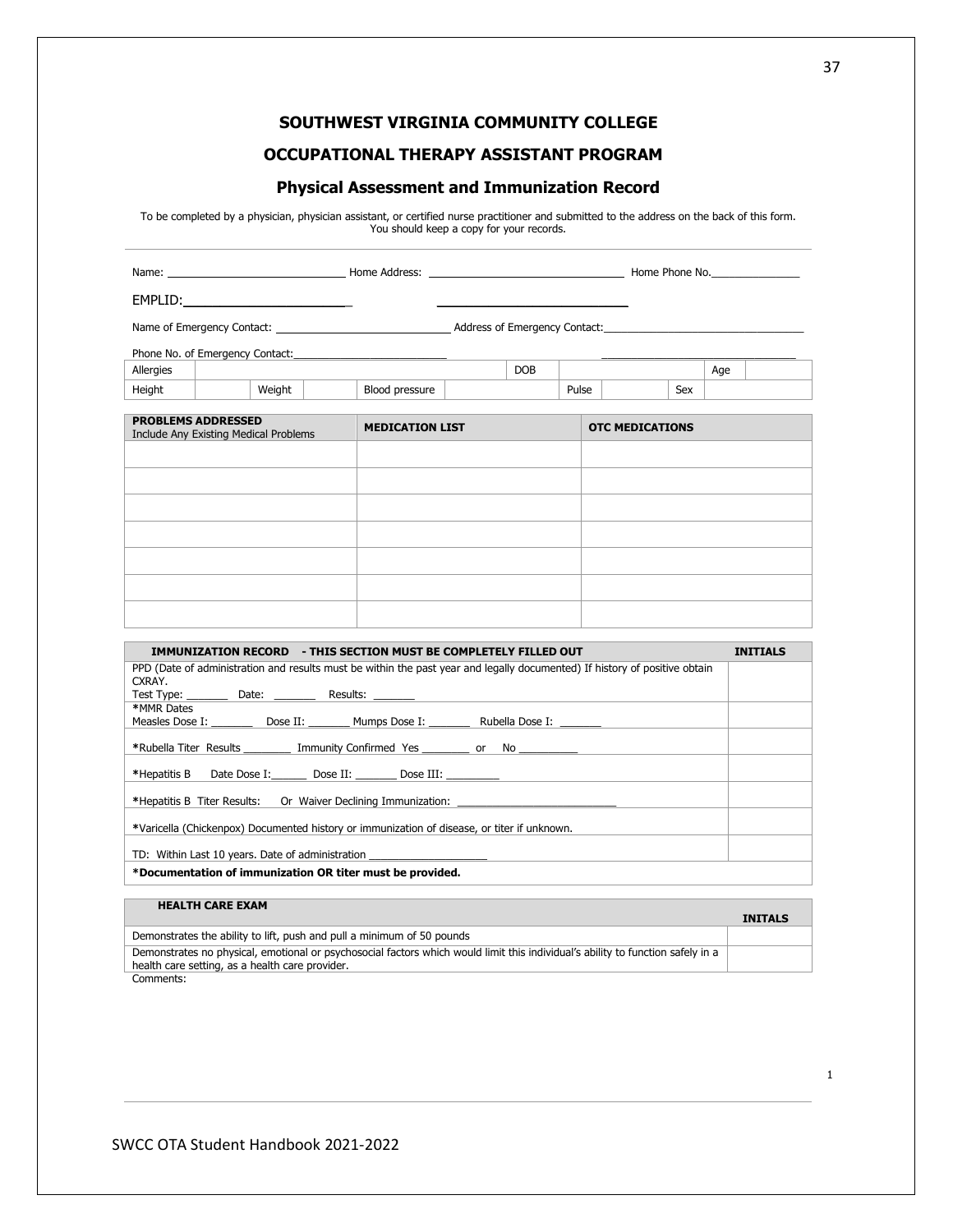|                 | PHYSICAL EXAM: NOTE INITIAL EACH SYSTEM IF NO PATHOLOGICAL FINDINGS OR CONCERNS |                             |              |
|-----------------|---------------------------------------------------------------------------------|-----------------------------|--------------|
| <b>PHYSICAL</b> |                                                                                 |                             |              |
| General         | Heart                                                                           | Extremities\Musculoskeletal | Dermatology  |
|                 |                                                                                 |                             |              |
|                 |                                                                                 |                             |              |
| <b>HEENT</b>    | Lungs                                                                           | $GI\$ U                     | Neurological |
|                 |                                                                                 |                             |              |
| <b>ROS</b>      |                                                                                 |                             |              |
| General         | Cardiovascular                                                                  | Extremities\Musculoskeletal | Dermatology  |
|                 |                                                                                 |                             |              |
| <b>HEENT</b>    | Respiratory                                                                     | GI\GU                       | Neurological |
|                 |                                                                                 |                             |              |

Additional Comments:

PHYSICIAN'S OR CERTIFIED NURSE PRACTITIONER'S SIGNATURE

PHYSICIAN'S OR CNP'S NAME (Please print) \_\_\_\_\_\_\_\_\_\_\_\_\_\_\_\_\_\_\_\_\_\_\_\_\_\_\_\_\_\_\_\_\_\_\_\_\_\_\_\_\_\_\_\_Date:\_\_\_\_\_\_\_\_\_\_\_\_\_\_\_\_

ADDRESS\_\_\_\_\_\_\_\_\_\_\_\_\_\_\_\_\_\_\_\_\_\_\_\_\_\_\_\_\_\_\_\_\_\_\_\_\_\_\_\_\_\_\_\_\_\_\_\_\_\_\_\_\_\_\_\_\_\_\_\_\_\_\_\_\_\_\_\_\_\_\_\_\_\_\_\_\_\_\_\_\_\_\_\_\_\_\_\_\_\_\_\_\_

Please keep a copy for your personal files and submit the completed form to:

MS. ANNETTE LOONEY OTA PROGRAM DIRECTOR SOUTHWEST VIRGINIA COMMUNITY COLLEGE PO BOX 1101  $RICHLANDS, VA 24641$  03/22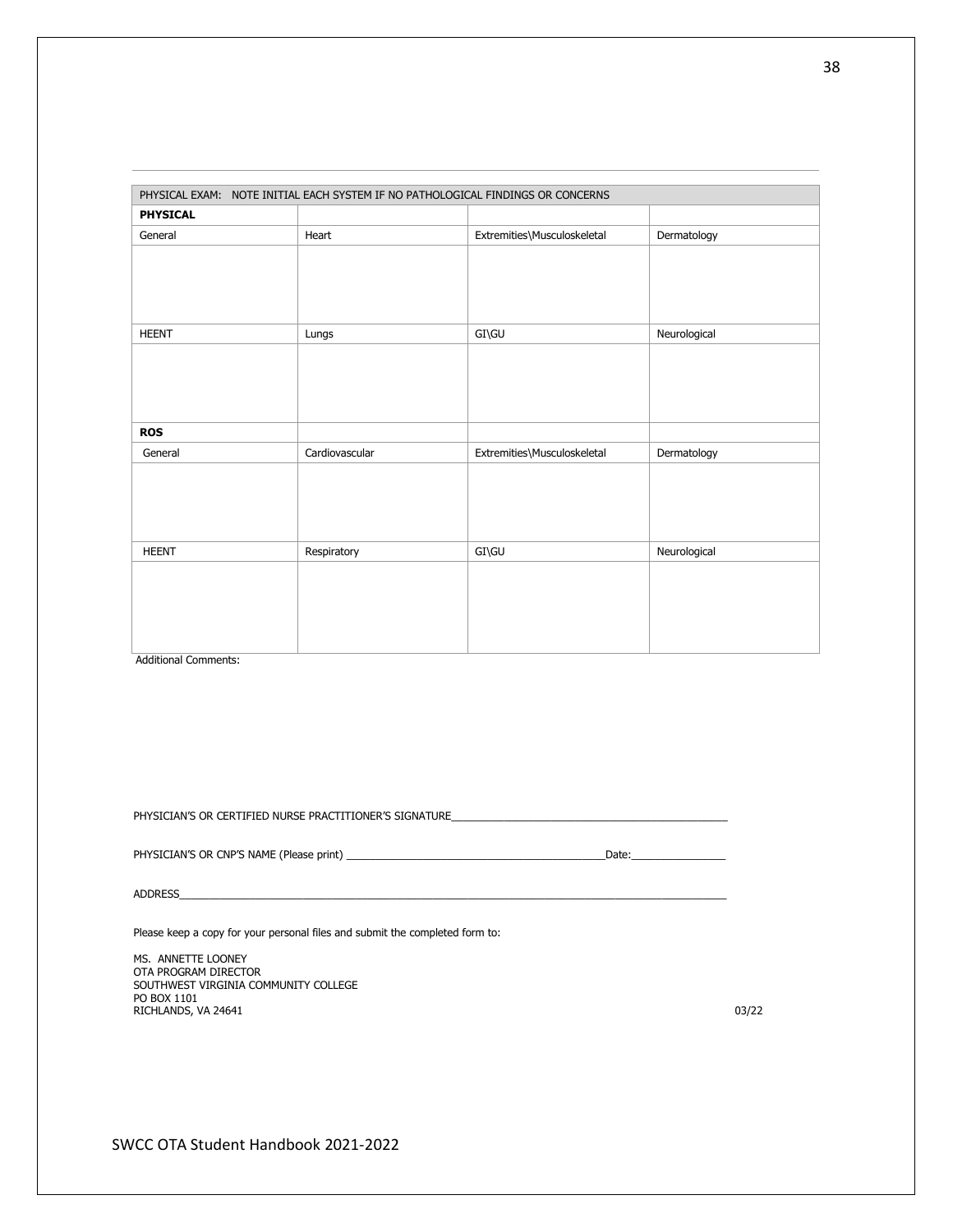## **Hepatitis B Waiver**

#### **Hepatitis B Vaccine – Declination**

The Southwest Virginia Community College Occupational Therapy Assistant program requires that all students either be inoculated with the Hepatitis B vaccine or sign this waiver stating their refusal to have this inoculation, prior to participating in clinical fieldwork.

I understand that due to my potential exposure to blood or other potentially infectious materials I may be at risk of acquiring Hepatitis B virus (HBV) infection. However, I decline the Hepatitis B vaccination at this time. I understand that by declining this vaccine, I continue to be at risk of acquiring Hepatitis B, a serious disease. I also realize in declining, that I relieve the Southwest Virginia Community College Occupational Therapy Assistant program and each clinical facility to which I may be assigned of all responsibility should I acquire Hepatitis B while I am enrolled in the Occupational Therapy Assistant program.

I hereby consent to release of this document to any clinical agency that may request it in connection with my occupational therapy assistant education. No further release will be made without my consent.

\_\_\_\_\_\_\_\_\_\_\_\_\_\_\_\_\_\_\_\_\_\_\_\_\_\_\_\_\_\_\_\_\_\_\_\_\_\_\_\_\_\_\_\_\_\_\_\_\_\_\_\_\_\_\_\_\_\_\_

\_\_\_\_\_\_\_\_\_\_\_\_\_\_\_\_\_\_\_\_\_\_\_\_\_\_\_\_\_\_\_\_\_\_\_\_\_\_\_\_\_\_\_\_\_\_\_\_\_\_\_\_\_\_\_\_\_\_\_

I certify that I am at least 18 years of age (if under 18 years of age, parent or guardian must sign).

Student / Parent / Guardian signature Date

Witness **Date** 

39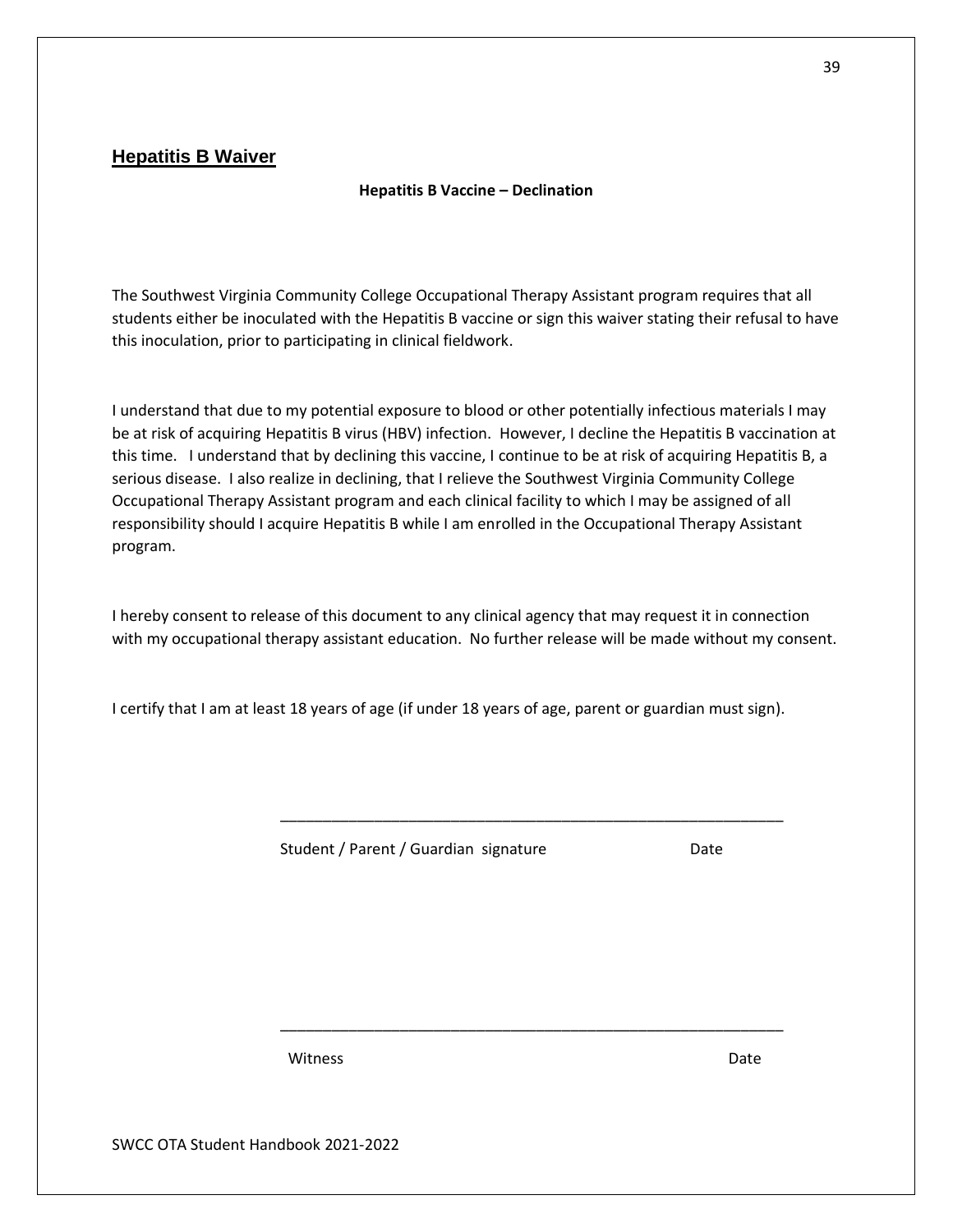#### **Varicella Waver**

#### **VARICELLA VACCINE Chickenpox Verification, Varicella Screening Consent/Declination**

It is the policy of this facility that all students with direct patient care should be immune to Varicella (Chickenpox). Students who provide a Varicella screening that indicates immunity do not have to sign this form. Varicella screening can be done through the student's private physician. For those students whose immunity is negative, the student can either obtain the vaccine from their private physician or sign the Varicella Screening/Vaccine Refusal below.

A student may refuse Varicella screening and/or vaccination. However, if the student is exposed to a known case of Varicella (Chickenpox), he/she will be required to stay out of the clinical area for the twenty-one (21) day incubation period.

#### **CHICKENPOX VERIFICATION**

Please indicate below if you have had or have not had Chickenpox in the past.

**Printed Name:** 

I know that I have had Chickenpox in the past. (Also sign Screening/Vaccine Refusal)

I have not had Chickenpox. (Varicella screening is required to indicate immunity).

I do not know if I have had Chickenpox in the past. (Varicella screening is required to indicate immunity).

**Student Signature** 

**Date** 

#### **SCREENING/VACCINE REFUSAL**

Please read and sign the following statement if you refuse to be screened and/or vaccinated for Varicella.

understand that all students who have direct patient contact must be immune to Varicella. I understand that if I am exposed to active Varicella, I will be required to stay out of the clinical area for the twenty-on (21) day incubation period.

I refuse the Varicella Screening and/or Vaccination.

**Student Signature** 

Date

**Instructor Signature** 

**Date**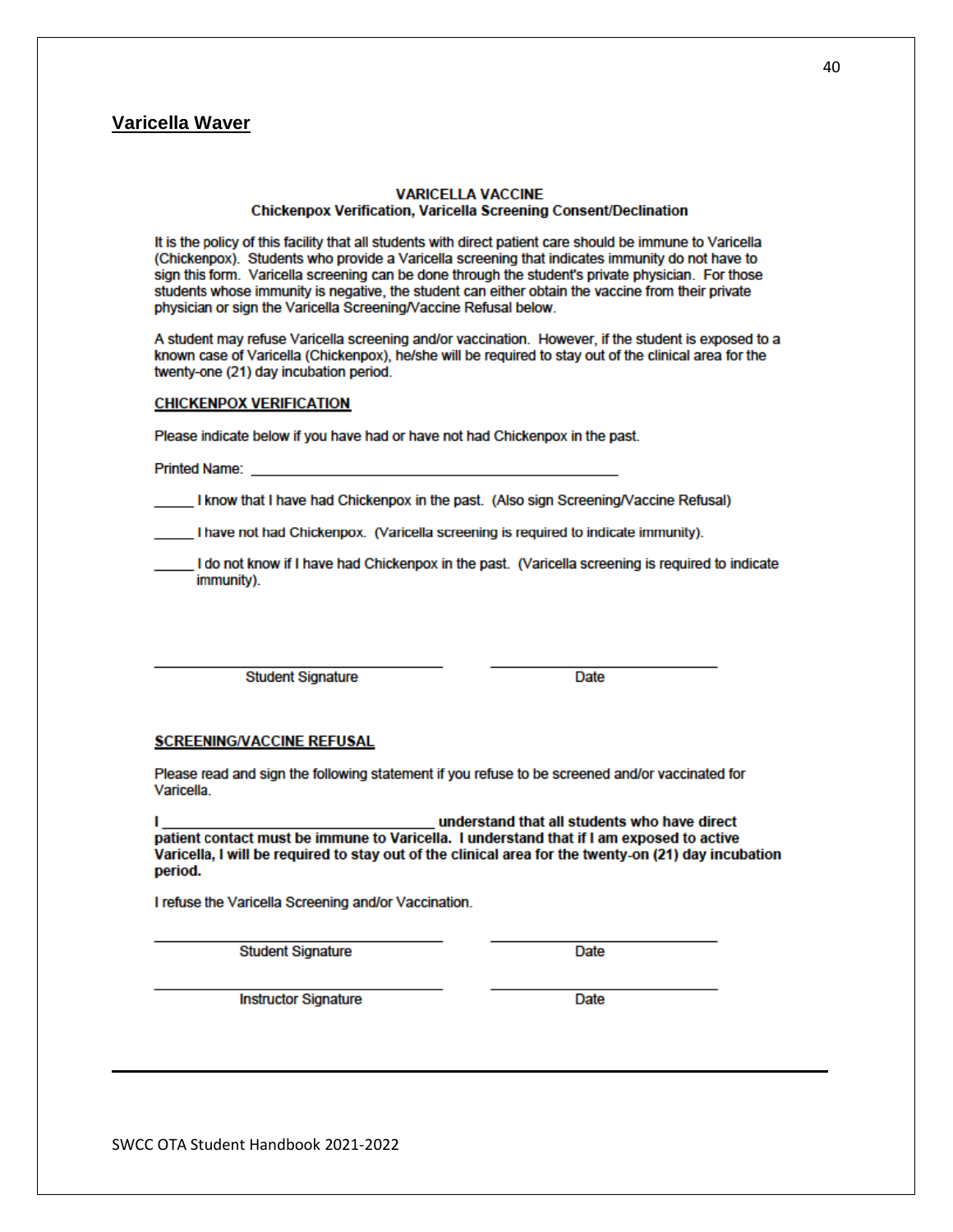## **FIELDWORK**

Supervised fieldwork experiences are an integral part of your educational program. They provide an opportunity to integrate didactic learning with clinical experience, giving each student the opportunity for personal and professional growth. Fieldwork experiences will allow you to become a member of the professional world and to apply previously learned theory and treatment approaches, as well as learn new theories, procedures, and philosophies.

These fieldwork guidelines have been prepared to provide you with information for the clinical portion of your educational program. It should be noted that these are general guidelines.

General fieldwork information:

- The fieldwork coordinator communicates with the fieldwork supervisors to ensure that the supervision is appropriate to protect the consumer and provide role modeling of occupational therapy practice.
- Initially, supervision is asked to be direct, then to decrease to less direct as appropriate for the setting, severity of the client's condition, and the ability of the student.
- No Level I FW hours may be substituted for Level II FW experiences.
- Level II fieldwork is provided in traditional and/or emerging settings, consistent with the curriculum design.
- Fieldwork objectives and assessment measures ensure that psychosocial factors influencing engagement in occupation are understood and integrated for the development of client-centered, meaningful, occupation-based outcomes.
- Students can complete Level II fieldwork in a minimum of one setting if it is reflective of more than one practice area, or in a maximum of three different settings.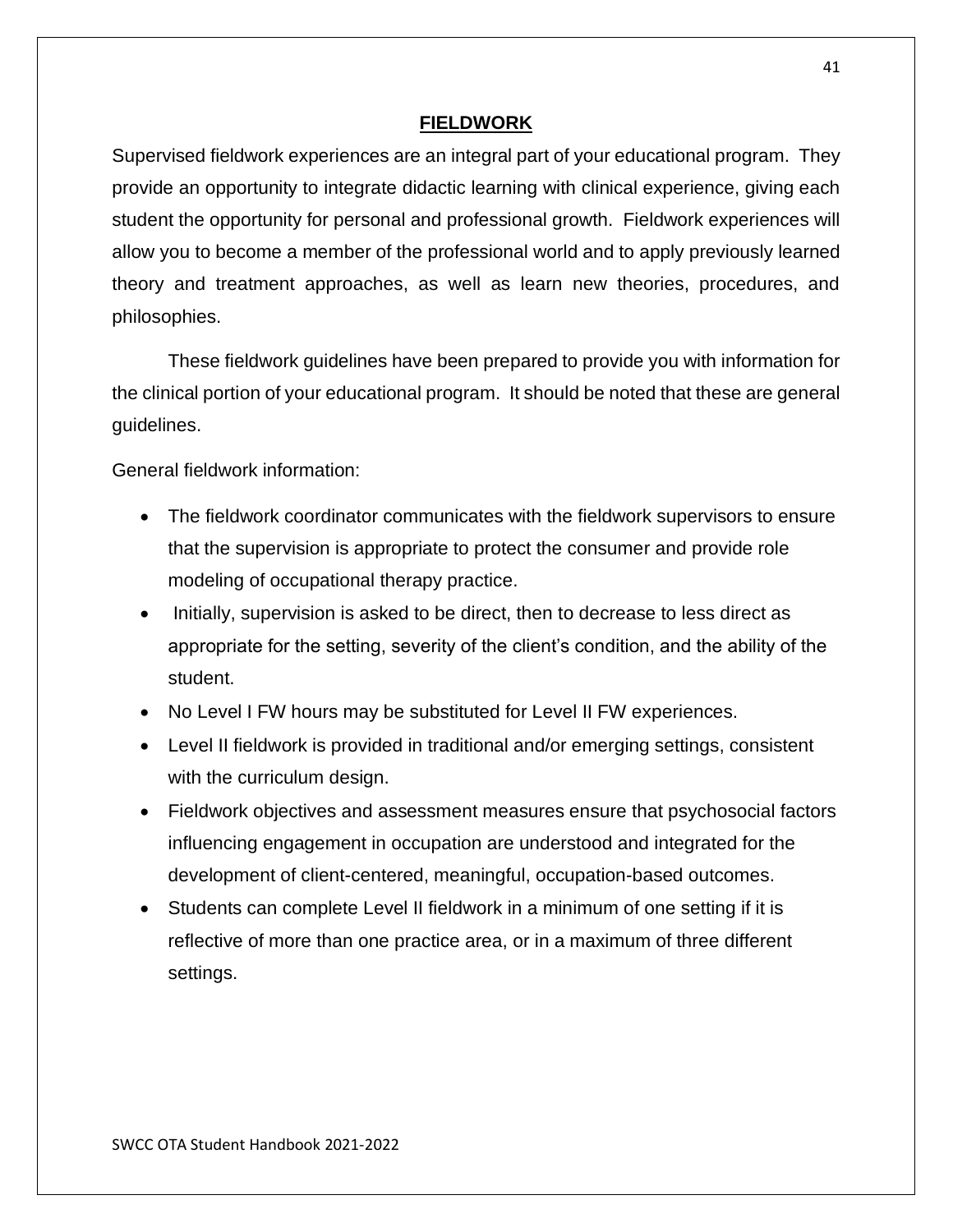# **GENERAL BACKGROUND ON OCCUPATIONAL THERAPY ASSISTANT FIELDWORK**

Fieldwork is designed to enrich the academic coursework through observation and active participation in the OT process (ACOTE Standard **C.1.9)**. At SWCC, fieldwork is divided into two sections:

**Level I** – This level of fieldwork begins in the third semester (Summer Semester) of the program and continues into the fourth semester (Fall Semester). It is intended to provide the student with basic exposure to the OT process and is rich in observation, reflective inquiry, and basic application of clinical reasoning. During Level I Fieldwork students are supervised (by a licensed OTR, COTA, or other qualified professional) and have the opportunity to observe, assess, practice documentation, begin treatment planning, and get introductory hands-on experience while enhancing professional behaviors and skills. Level I-A has at its focus psychological and social factors that influence engagement in occupation (ACOTE Standard **C.1.7**) and Level I-B incorporates the student's learned psychosocial skills into the physical disability populations across the lifespan as they become introduced to therapy concepts in these areas.

- OCT 190 Coordinated Practice in OTA: Level I-A (1 Credit) 75 hours completed over ten weeks
- OCT 190 Coordinated Practice in OTA: Level I-B (1 Credit) 75 hours completed over 16 weeks

\*\* No portion of Level I Fieldwork shall be substituted for any part of Level II fieldwork. Ensures that Level I fieldwork enriches didactic coursework through directed observation and participation in selected aspects of the OT process, and includes formal evaluation of student performance (ACOTE Standard **C.1.9**).

**Level II -** This level of fieldwork is typically in the fifth semester and requires a minimum of 16 weeks' full-time experience following successful completion of all academic portions and Level I Fieldworks. This Level II may be completed on a part-time basis, as defined by the fieldwork placement in accordance with the fieldwork placement's usual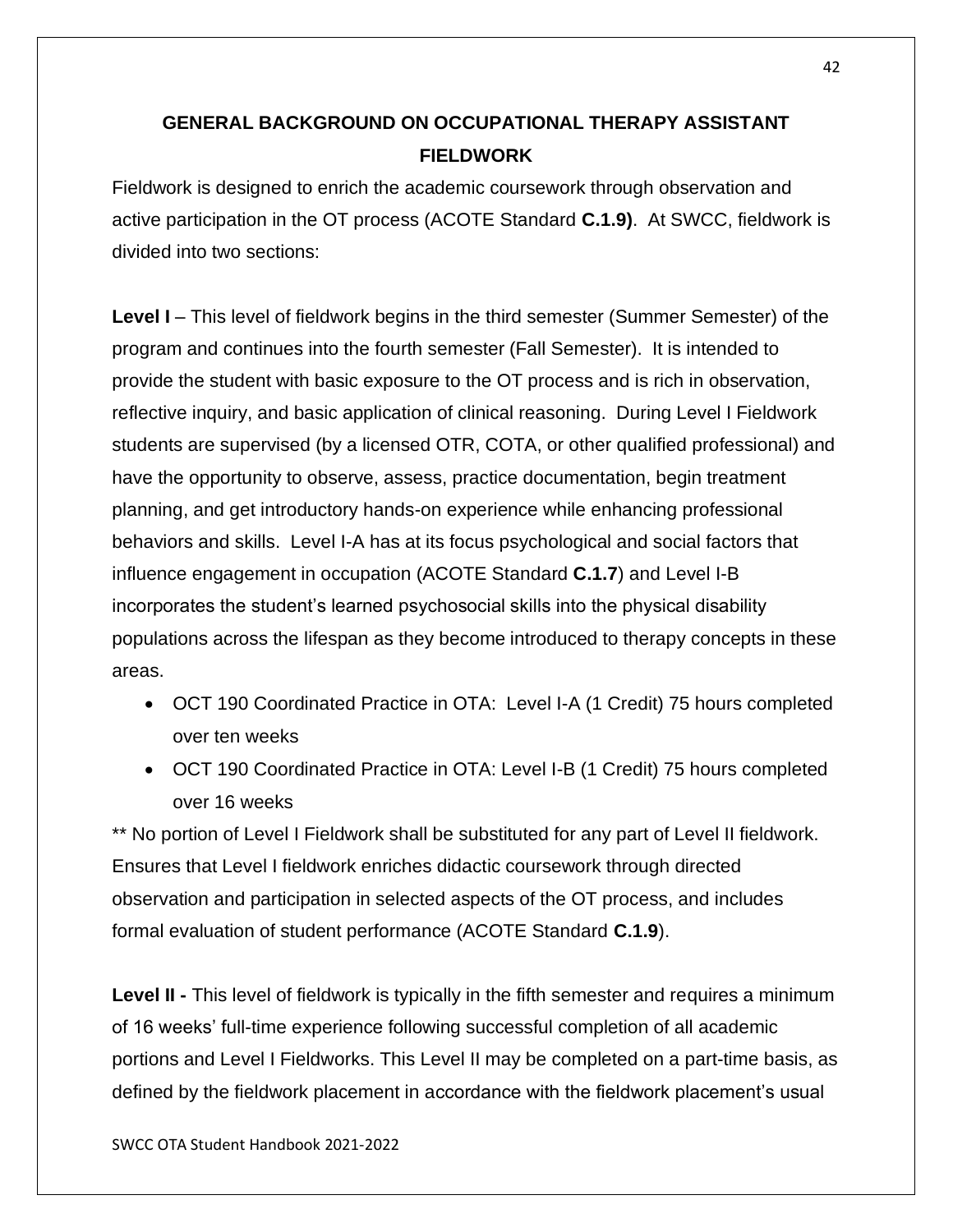and customary personnel policies, as long as it is at least 50% of an FTE at that site. The student can complete Level II fieldwork in a minimum of one setting if it is reflective of more than one practice area, or in a maximum of three different settings (ACOTE Standard **C.1.10**). This experience allows the student to apply their knowledge and skills in assessment, program planning, and therapeutic treatment under the supervision of a currently licensed OT fieldwork educator with a minimum of 1 year full-time of practice experience subsequent to initial certification (ACOTE Standard **C.1.11**). By the end of each full-time fieldwork, the student is to perform as an entry-level OTA clinician as defined by the facility. Upon successful completion of academic requirements and the Level II experience, the student will have general entry-level competence and be eligible to sit for the National Board for Certification in Occupational Therapy (NBCOT) exam. Level II A/B provides students clinical experience in the areas of physical disability, pediatric, psychosocial and or other identified practice area facilities as deemed appropriate to round out the fieldwork experience for preparation as a generalist.

- OCT 290 Coordinated Internship in OTA: (6 Credits) Eight weeks
- OCT 290 Coordinated Internship in OTA: (6 Credits) Eight weeks

\*\*All Level II Fieldwork must be completed within 18 months of completion of academic coursework (ACOTE Standard **A.4.7**)

#### **THE FIELDWORK ASSIGNMENT PROCESS**

**Level I:** Students will be assigned clinical sites by the academic fieldwork coordinator. The student is responsible for contacting the prospective site to determine fieldwork schedule.

**Level II:** Level II fieldwork experiences will be scheduled during the fall semester for the following spring semester. Facilities may be hospital-based, community based, inpatient, or outpatient. A variety of theories and treatment approaches are used throughout these facilities, offering a variety of opportunities for professional and personal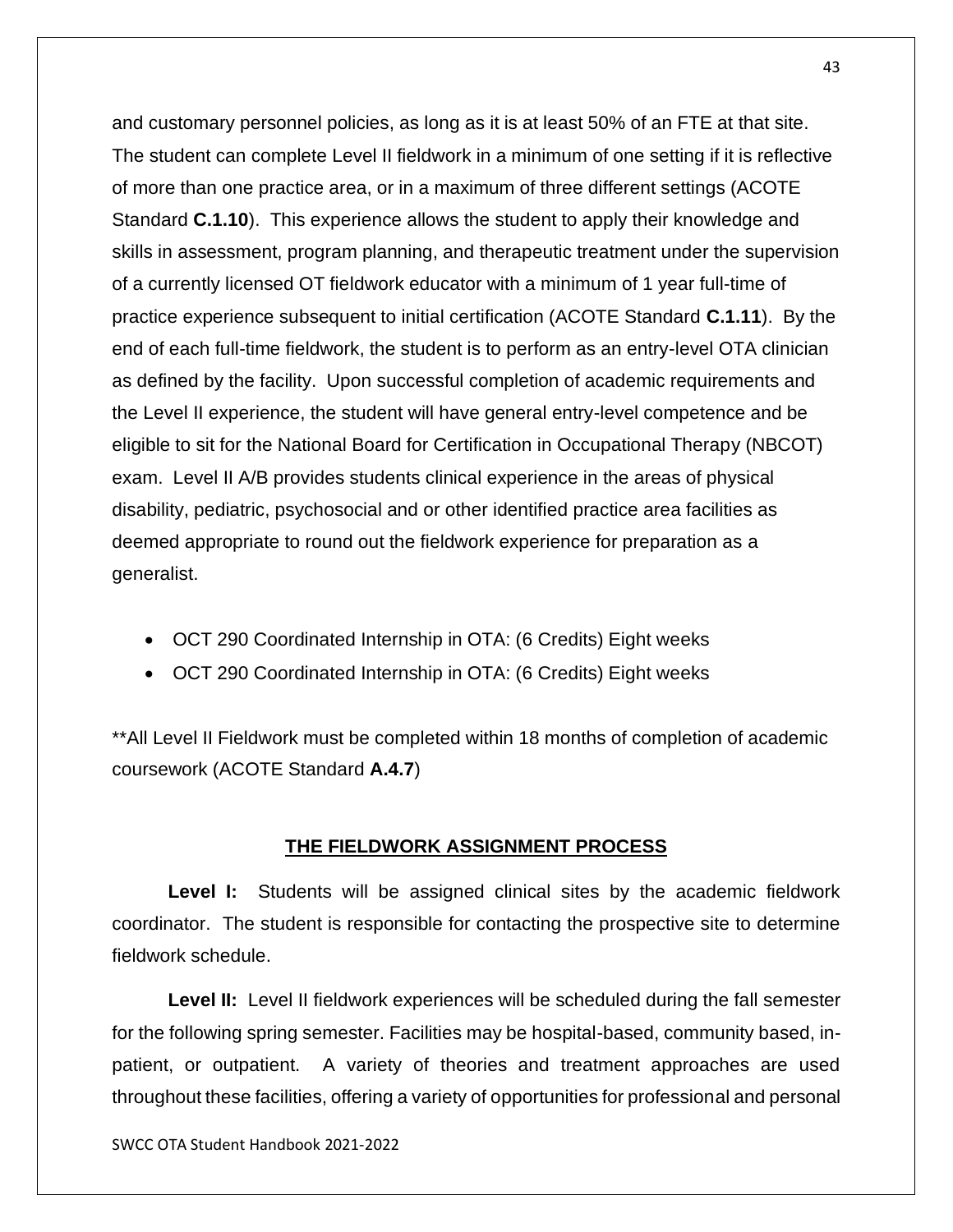growth. Students are scheduled two 8-week clinical rotations for the spring semester. These clinical rotations are in 1) a physical dysfunction setting and 2) either a pediatric setting, geriatric setting, or mental health setting.

Fieldwork should be viewed as an opportunity for new experiences. It can provide a chance for exploring new locations for short time periods. This opportunity should be taken advantage of, as it may not arise again once you graduate and are committed to your job. Since there are limited Level II placements, there is a possibility you will be traveling out of the area. While this can be distressing, it can also be an excellent time to explore new areas and cultures.

It is desirable that you are placed at the best facility available for each type of experience. Fortunately, the OTA Program has affiliation agreements with many excellent fieldwork programs.

#### **FACULTY INFORMATION FOR LEVEL II FIELDWORK ASSIGNMENTS**

Once the assignments are announced, available information about the facility will be provided to each student. Information that may be available includes:

**Fieldwork Data Form** - This form provides you with general information about the facility, the staff, the training program, patient/client population, dress code, living accommodations, working days, hours, and any financial assistance provided.

**Student Fieldwork Evaluations** - Affiliating students are required to complete an evaluation of their experience and present it to their supervisor during the last week of their affiliation. One copy is mailed to the program and is reviewed by the faculty to assist in program changes within the OTA Program or within the fieldwork experience. Personal appraisal will vary from student to student. Use the information to assess the facility from the student's viewpoint.

#### **CONSIDERATIONS FOR LEVEL II FIELDWORK**

The following are factors that should be taken into consideration when planning for Level II fieldwork experiences. Careful planning for these factors will assist in ensuring a positive experience for you.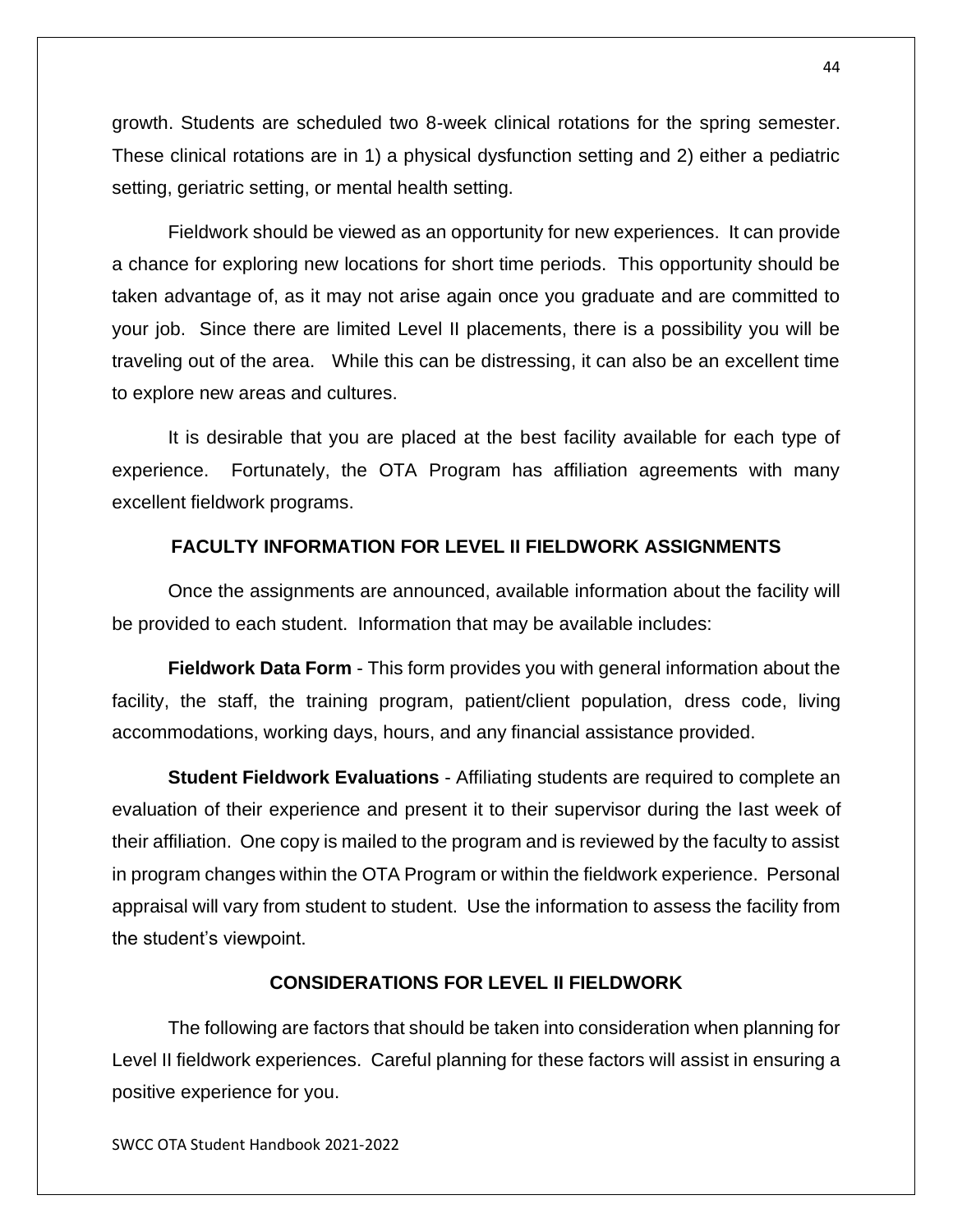**Financial Resources**: Expenses that may be incurred in addition to tuition include travel, housing accommodations, food, transportation, appropriate attire (scrubs or khakis), background checks, drug screens, and personal needs. It is important to plan for these expenses since students are responsible for their financial needs during fieldwork experiences.

**Emotional Adjustment**: Leaving the familiar environment of campus, classes, and friends provide you the challenge of adjusting to a new environment. This can be exciting and stimulating, as well as stressful. It is normal to feel some anxiety initially. Locating housing, developing a new support system, and adapting to your fieldwork experience requires a lot of energy and flexibility. Consider your ability to adapt to new experiences and provide your own positive feedback while making the adjustment. A support system in a new area, such as a relative, friend, or long-distance communication with your classmates and faculty can be helpful. Recreational outings on weekends with friends will bring you back to the fieldwork experience refreshed and more receptive to learning. If your anxiety about fieldwork does not decrease within a reasonable amount of time, it is important that you seek assistance with coping from your clinical supervisor, you family, or the OTA Program faculty.

**Housing**: Housing is usually a major concern for the student when assigned to a facility out of the area. Fieldwork facilities are usually willing to help you find housing by providing lists of people who are willing to rent a room in their home or apartment, apartments or certain locations by posting notices in the facility for you. When time and distance permit, it may be helpful to visit the area and to arrange housing at that time.

**Days Off**: On occasion, you may need a day off while on an affiliation. This should be arranged as far as possible in advance with your fieldwork supervisor. It may be necessary to work in the evenings or on a weekend to make up any time you need to take off. The Occupational Therapy Assistant Program approves of the student being allowed one day personal leave for every eight weeks on affiliation **ONLY** if the facility approves of this policy. Some facilities require students to make up ALL sick and personal days. In this case, the student MUST abide by the facility's policy. The fieldwork supervisor determines how time is to be made up. It may consist of evening or weekend work, or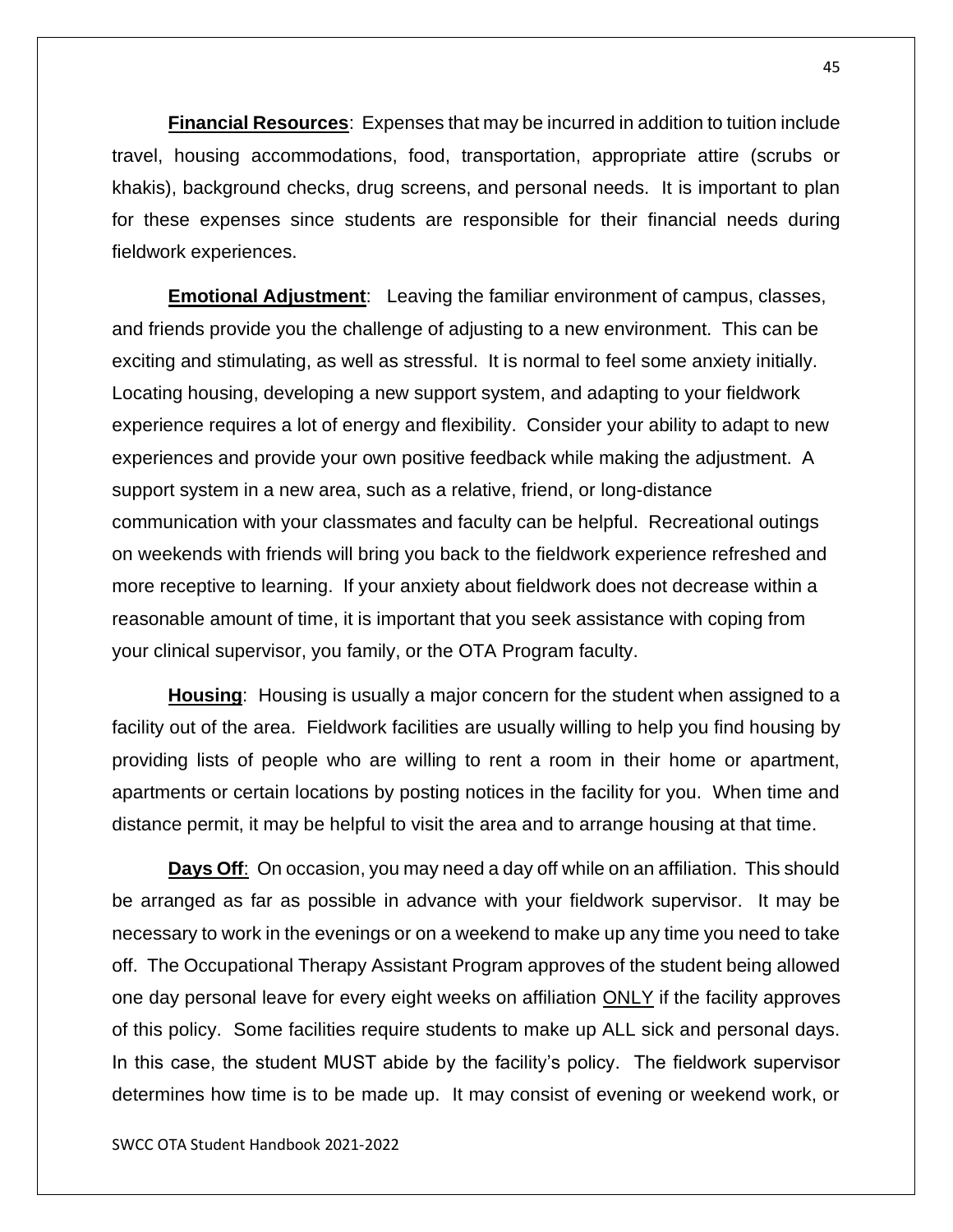additional assignments. When on fieldwork, the student MUST adhere to the facility's schedule. This applies to days worked, including holidays, and hours worked.

**Cancellations**:On occasion, a facility will have to cancel its student-training program because of staffing changes that will not allow adequate supervision of students. When this occurs, the student will be notified of this information. If an experience is canceled after the arrangements have been made, the Fieldwork Coordinator will work individually with the student to determine available options and to arrange the best alternative placement.

**Changing A Fieldwork Site**: Fieldwork placements are in high demand and the OTA Program, and the facilities invest much time and energy in preparation for fieldwork experiences. For this reason, it is the policy of the OTA Program NOT to change a student's placement once arrangements have been made.

**Arranging a New Fieldwork Site**: In the event that there is a facility that the student is interested in and that we do not have a current affiliation agreement with, you may request the assistance of the Fieldwork Coordinator. In order for the Fieldwork Coordinator to assist the student, the name of the facility contact person and the telephone number must be supplied. The Fieldwork Coordinator will then contact the occupational therapy department at the facility and assess whether or not the facility is appropriate for a student affiliation. If it is satisfactory, the affiliation agreement process will be initiated. If it is not satisfactory, then the student will be assigned a placement from the available choices.

**Conflict of Interest**: Students will not be placed in a clinical facility where any close relative or acquaintance (parent, spouse, sibling, boy/girlfriend, etc.) is involved with the occupational therapy department in any aspect.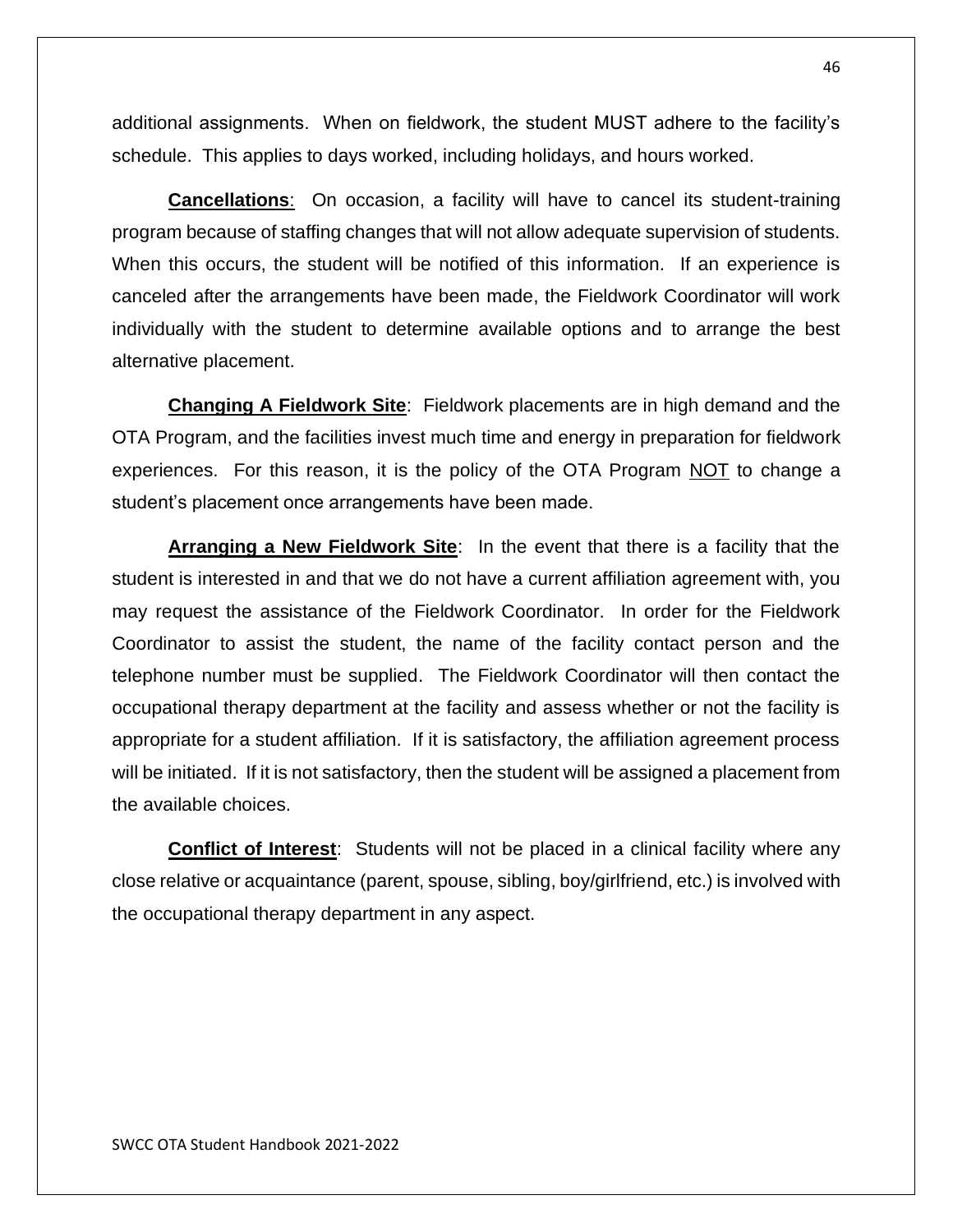## **EVALUATION OF PERFORMANCE**

#### **Level I Fieldwork**

Performance on Level I is evaluated using the *Philadelphia Region Fieldwork Consortium Level I Student Evaluation* or currently approved evaluation form. This form rates the student's performance as Satisfactory/ Unsatisfactory. The grade the student receives for the clinical course is reported as Pass (P) or Fail (F). All supervisors are encouraged to review the evaluation form with the student at the end of the affiliation. **The form MUST BE SIGNED BY BOTH THE SUPERVISOR AND STUDENT**. A copy of this form can be found at the end of these guidelines.

#### **Level II Fieldwork**

The *AOTA Fieldwork Performance Evaluation for the Occupational Therapy Assistant Student* is the instrument recommended by the American Occupational Therapy Association and used by all of the facilities with which we have affiliation agreements. A copy of this form can be found at the end of these guidelines and will be explained prior to beginning you Level II fieldwork experiences. Each supervisor should use this form informally to give the student feedback on his/her performance at the mid-point of your fieldwork experience, and to evaluate his/her performance at the end of the experience. The grade the student receives for the clinical course is reported as Pass (P) or Fail (F).

#### **FAILURE TO PASS LEVEL II AFFILIATION**

It is the fieldwork supervisor's responsibility to determine if the student has achieved entry-level competence. Clinical supervisors have a professional obligation to assess the student's level of competence accurately to the best of their professional knowledge and judgment. Failure to accurately evaluate a student and determine their qualifications to begin practice could result in serious ramifications for the student as well as the profession.

The Fieldwork Coordinator will be contacting each of the fieldwork supervisors and students during each Level II affiliation to check on the student's progress. If there is an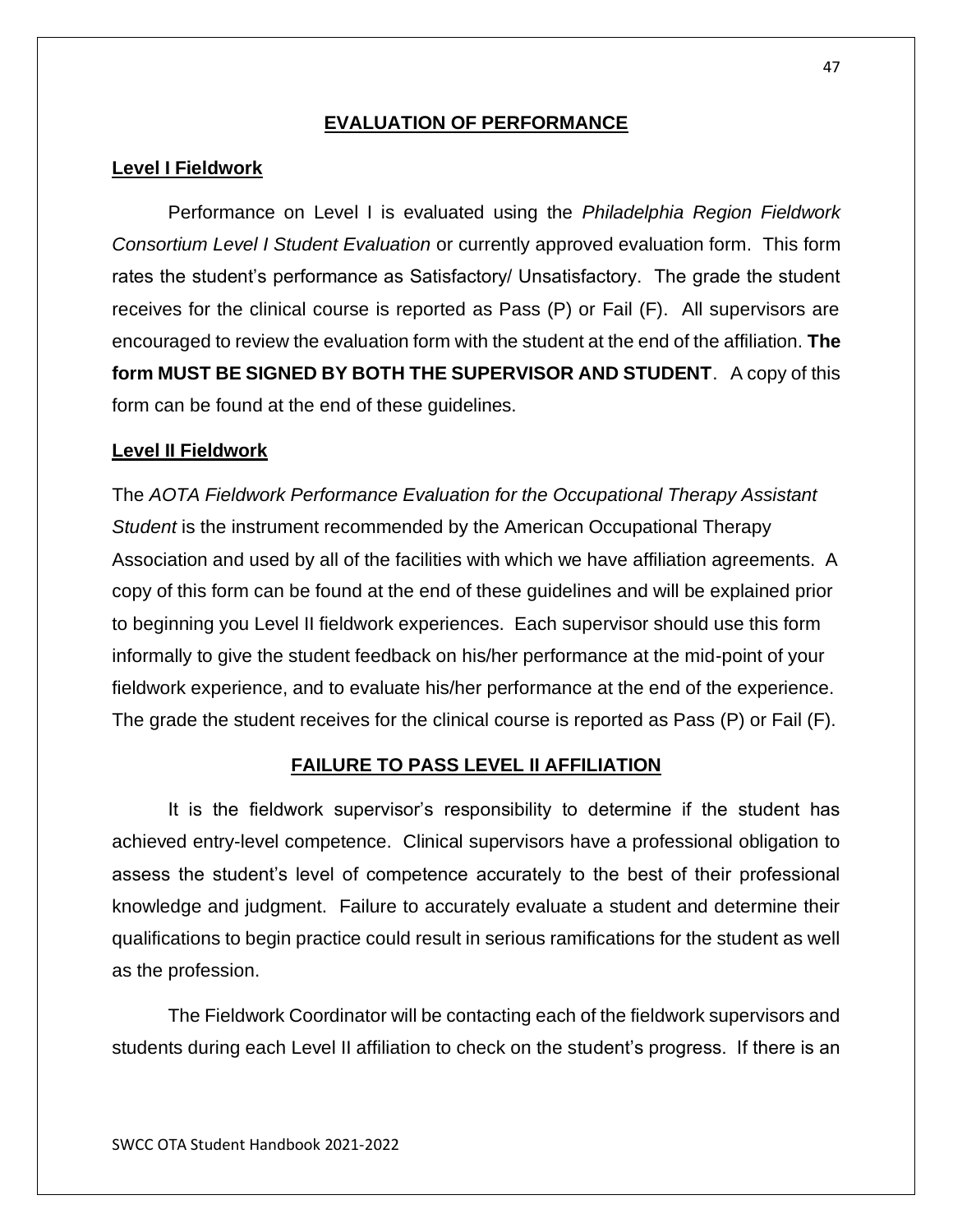indication that the student is having significant difficulties, the Fieldwork Coordinator will be available to assist in dealing with the situation.

Students who receive a failing grade for a fieldwork experience may be discontinued from the OTA program as determined by the OTA Program Fieldwork Coordinator in collaboration with the Program Director. Students who are allowed to continue in the program will be required to sign a probationary contract with specific requirements, which may include, but is not limited to the repetition of specific courses before continuation with fieldwork assignments. The OTA Fieldwork Coordinator in collaboration with the Program director will determine all requirements to be met. Please see *Academic Requirements* section of *OTA Student Handbook* for students who do not meet the requirements of the probationary contract. Re-admitted students must provide documentation of health, medical, and insurance requirements, which will be effective until expected graduation.

Additional information on Fieldwork is available in the SWCC OTA Fieldwork Education Handbook.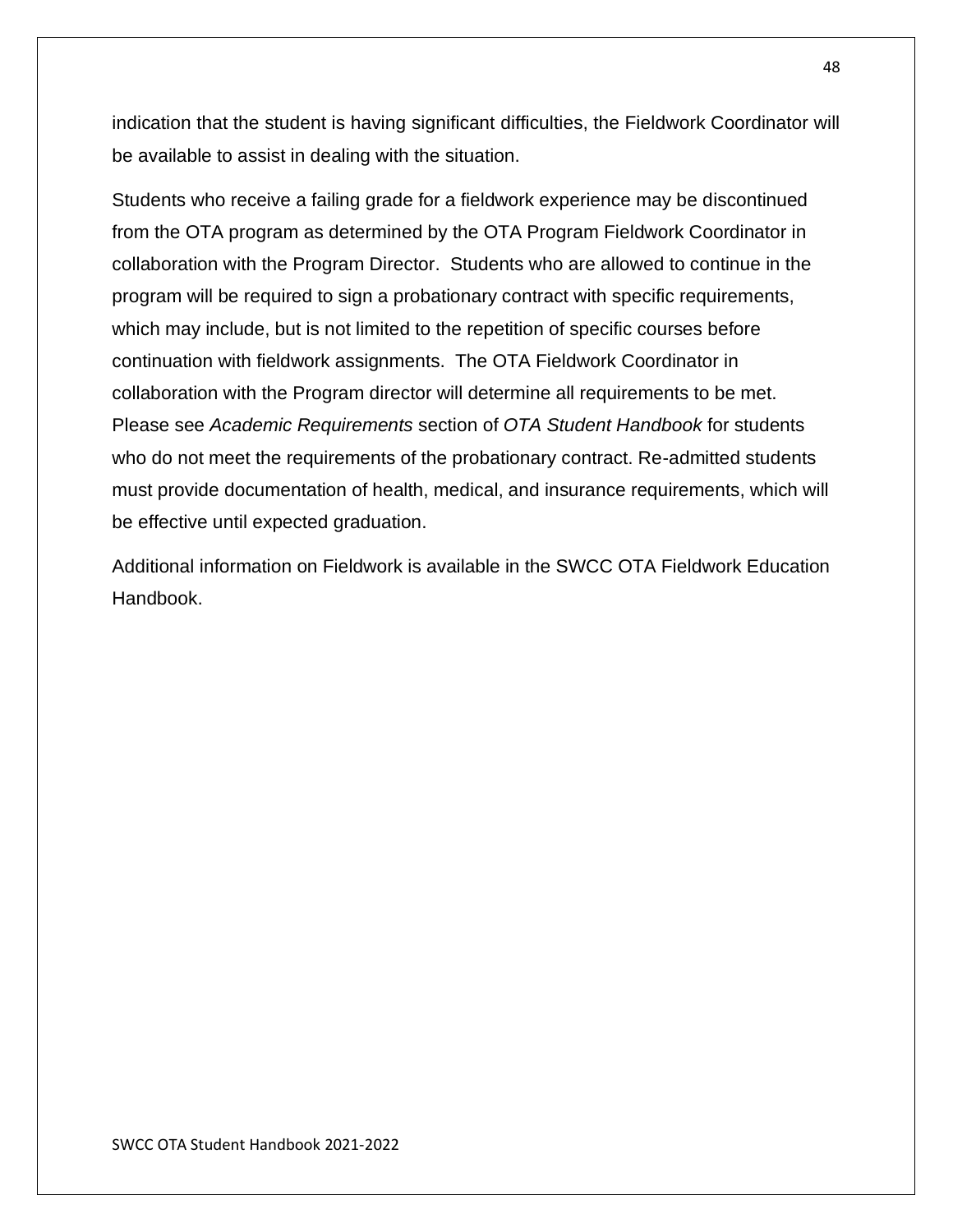#### **CERTIFICATION EXAMINATION**

Students who successfully complete the Occupational Therapy Assistant Program are eligible to take the national certification examination. Passing the certification examination entitles the individual to use the initials COTA, Certified Occupational Therapy Assistant.

The national certification examination is managed by the National Board of Certification for Occupational Therapy (NBCOT). It is administered by the Professional Examination Service at designated testing centers. Additional information will be provided prior to graduation or students may check the website at [www.nbcot.org](http://www.nbcot.org/). Each student is responsible for completing all application materials correctly and forwarding them to the testing company.

Students with physical or learning disabilities who have special testing needs must notify the NBCOT when submitting their application for the certification examination. Submission of written documentation of the disability and special testing accommodations is required. It is imperative that the related section in the NBCOT Candidate Handbook is carefully read, and the instructions followed explicitly.

Study guides for the certification examination are available for purchase. The program director will provide additional details on obtaining these guides. For additional information, visit the NBCOT website at [www.nbcot.org](http://www.nbcot.org/)

#### **LICENSURE**

Once you have completed all required courses for the OTA Program, it is your responsibility to become knowledgeable of the licensure laws for the state in which you choose to work. Most states require licensure to practice; however, state licenses are usually based on the results of the NBCOT Certification Examination. Please contact the licensure board of the state in which you wish to practice for more details.

#### **FELONY STATEMENT**

A felony conviction may affect a graduate's ability to sit for the NBCOT certification examination or attain state licensure.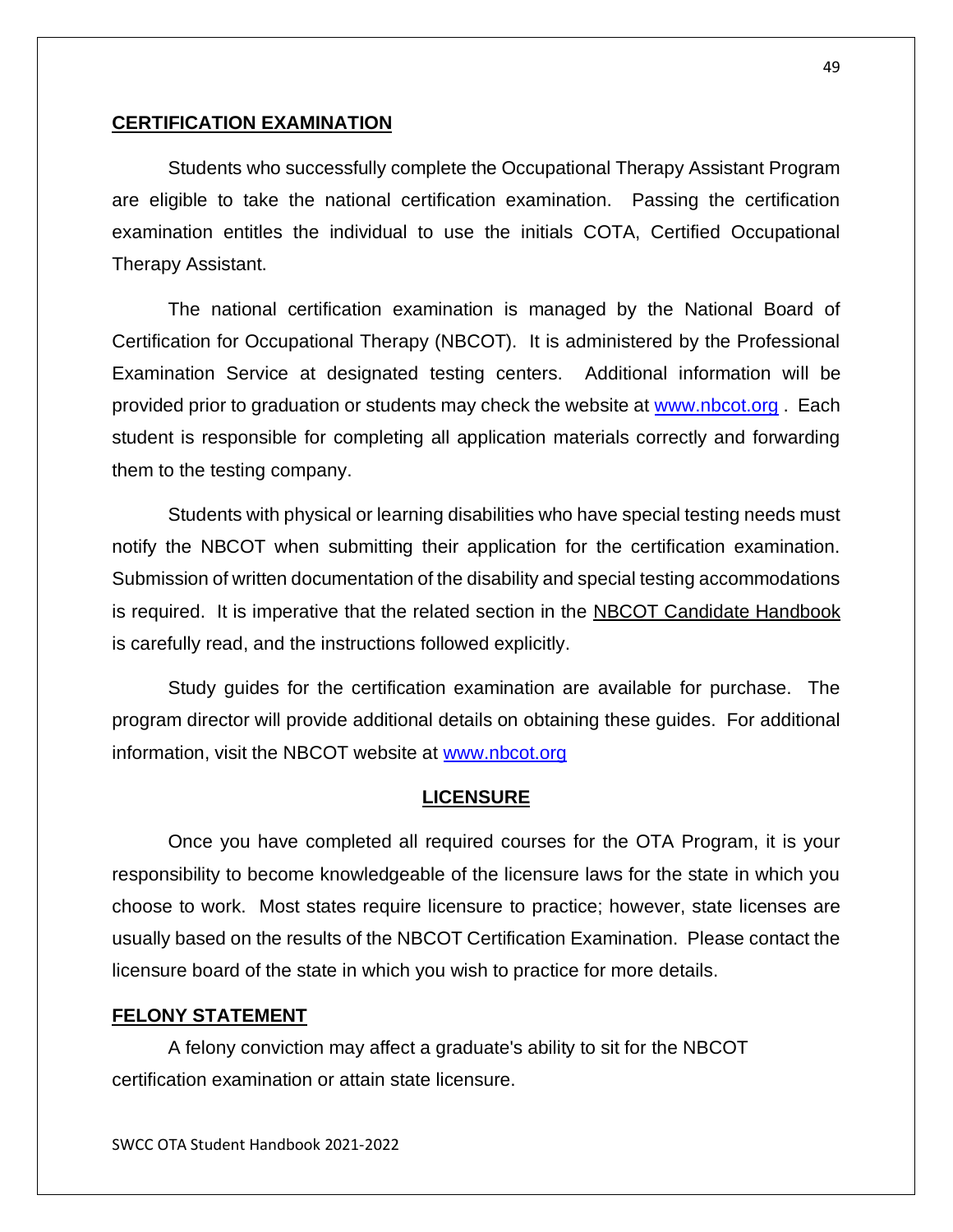# **Student Code of Conduct**

## <https://catalog.sw.edu/content.php?catoid=5&navoid=295>

Generally, College punitive action shall be limited to conduct which adversely affects the College community's pursuit of its educational objectives or behavior that disrupts the teaching/learning process. Violation of classroom courtesy guidelines above and the following examples of misconduct are subject to disciplinary action.

- Sleeping in class.
- Failure to maintain reasonable hygiene.
- Conduct that is lewd, indecent, or obscene.
- Disruption or obstruction of teaching, research, administration, disciplinary proceedings, or other College activities.
- Persistent or gross acts of willful disobedience or defiance toward College personnel.
- intrusive use of personal sound amplification equipment.
- Committing illegal acts.
- Gambling, holding a raffle, or lottery on the campus or at any College function.
- Littering, defacing, destroying, removing, or damaging property of the College or property under its jurisdiction.
- Computer and lab abuse in violation of College policy.
- Violation of the Alcohol and Drug Policy.
- Assault, battery, or physical abuse of a student or college personnel. Physical and/or psychological abuse or threat of such abuse toward any person on college premises or at college activities. Includes sexual harassment and/or assault and other behavior addressed by the Southwest's Title IX policy.
- Possessing on College property or at any College activity any dangerous chemical, explosive element, or component parts thereof, not used for lawful College studies.
- Possessing a rifle, shotgun, pistol, revolver, other firearm or weapon as defined in section 18.2-308 of the Code of Virginia on College property without authorization of the President of the College.
- Seizing, holding, commandeering, or damaging any property or facility of the College or a threat to do so, or refusing to depart from any property or facility of the College upon direction by College officials or other persons authorized within the regulations of the College.
- All forms of dishonesty, cheating, plagiarism, knowingly furnishing false information to the College, forgery, and alteration or the use of altered College documents.
- Failure to identify oneself on College property or at a College event when asked to do so by College personnel acting in the performance of his or her duties.
- Participating in or inciting a riot or an unauthorized or disorderly assembly. All forms of sexual harassment or racial discrimination other than such forms as constitute protected speech.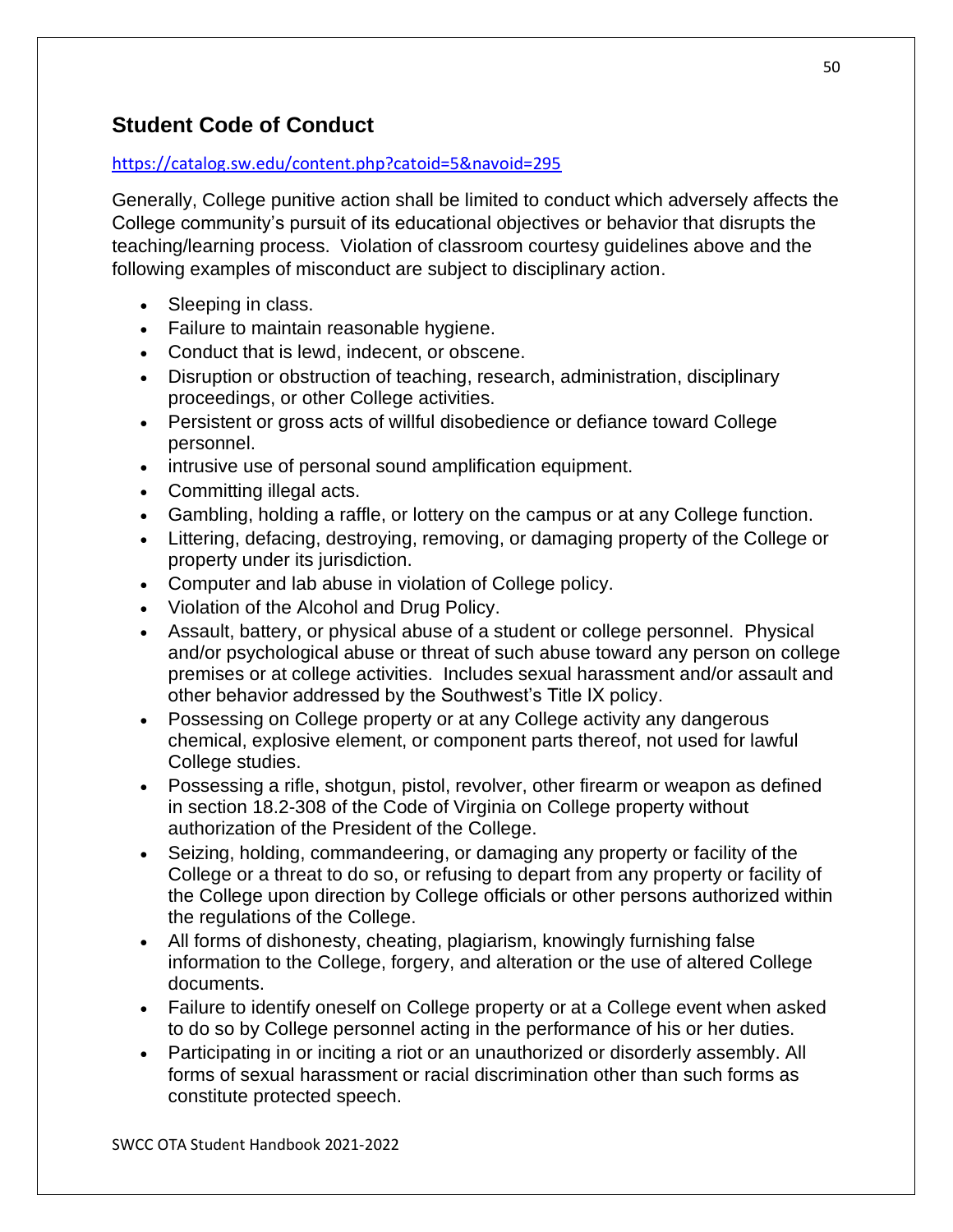• Possession of an animal on campus that is not a service animal.

Faculty, staff and students should first contact 911 in cases where there is definite and imminent risk of physical harm or fear for safety. The individual(s) of concern should also be reported to Campus Police and the Dean of Student Success. At off-campus locations, faculty, staff and students should first call 911 and then notify the site coordinator for the College, who will contact College administration.

## Procedure for Enforcing the Student Code of Conduct

Any student and/or visitor impeding classroom instruction or disrupting any college activity may be removed from the premises using the following procedure:

1.The determination of disruptive behavior is at the discretion of the college employee (instructor, administrator, or staff).

2. Ask the student/individual to leave the instructional site, campus or activity area. Specify criteria for their return.

3. Inform the student/individual that they have the right to appeal to your supervisor.

4. If the student refuses to leave, dismiss the class or adjourn the activity, and call security.

5. Report the incident to your supervisor immediately who will follow-up with a report to the Dean of Student Success.

## Penalties for Misconduct

The following sanctions may be imposed for misconduct.

1. Admonition: An oral or written statement to a student that he or she is violating or has violated College rules and may be subject to more severe disciplinary action unless the violation ceases, or is not repeated. An admonition is an immediate action which may be administered by the Dean of Student Success without further review.

2. Disciplinary Probation: A contract governing student behavior is required stating conditions of probation. Exclusion from participation in the extracurricular activities of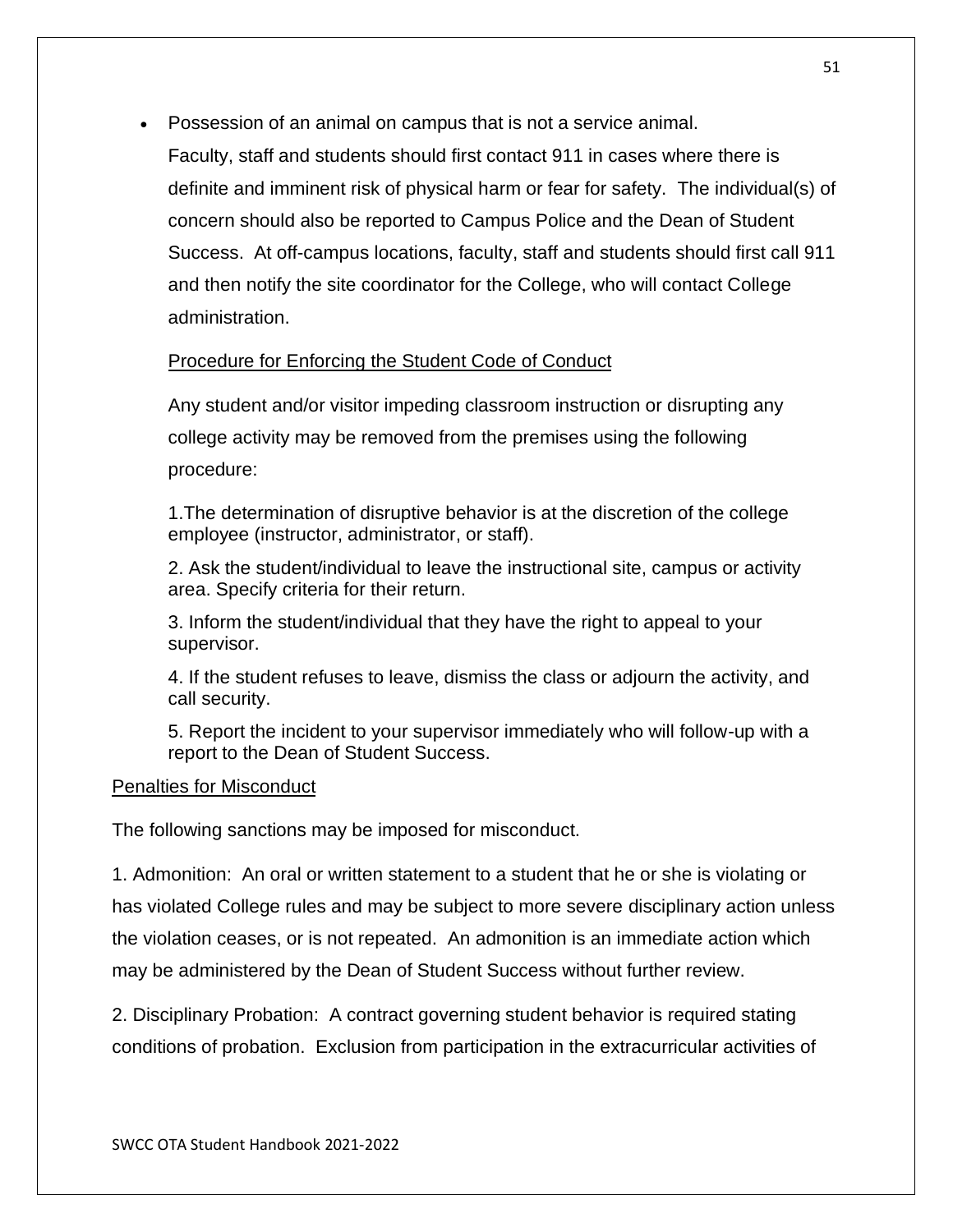the College, including the holding of a student office, for a period of time not to exceed one school year.

3. Restitution: Required reimbursement for damage to or misappropriation of property.

4. Suspension: Exclusion from attending the College as a student for a definite period of time not to exceed one year.

5. Dismissal: Termination of student status for an indefinite period. The conditions of re-admission, if any, will be stated in the offer of dismissal.

6. Interim Suspension: If in the opinion of the Dean of Student Success, the presence of a student poses a serious threat of harm to person or property, the Dean of Student Success may immediately suspend the student.

Suspended Student Restriction: No student who has been suspended for disciplinary reasons from the college will be permitted on the campus of the college during the suspension period without prior written approval of the Dean of Student Success. In addition, any student who wishes to transfer to Southwest but is under a misconduct penalty from another institution will not be considered for admission until 1 term after the penalty expires.

# **Professional Development Evaluation**

## **Professional Development Conference Procedure**

During the spring  $1^{st}$  year and fall  $2^{nd}$  year, instructors will meet to discuss individual student professional development progress using the Professional Development Evaluation tool.

Throughout the semester, students will receive feedback regarding their standing in the course. Behaviors identified in class/lab will be immediately addressed and verbal feedback will be given. If needed a meeting will be scheduled to outline the expectation behavior. If the student continues to demonstrate unsatisfactory professional behaviors, progressive disciplinary procedures will be followed.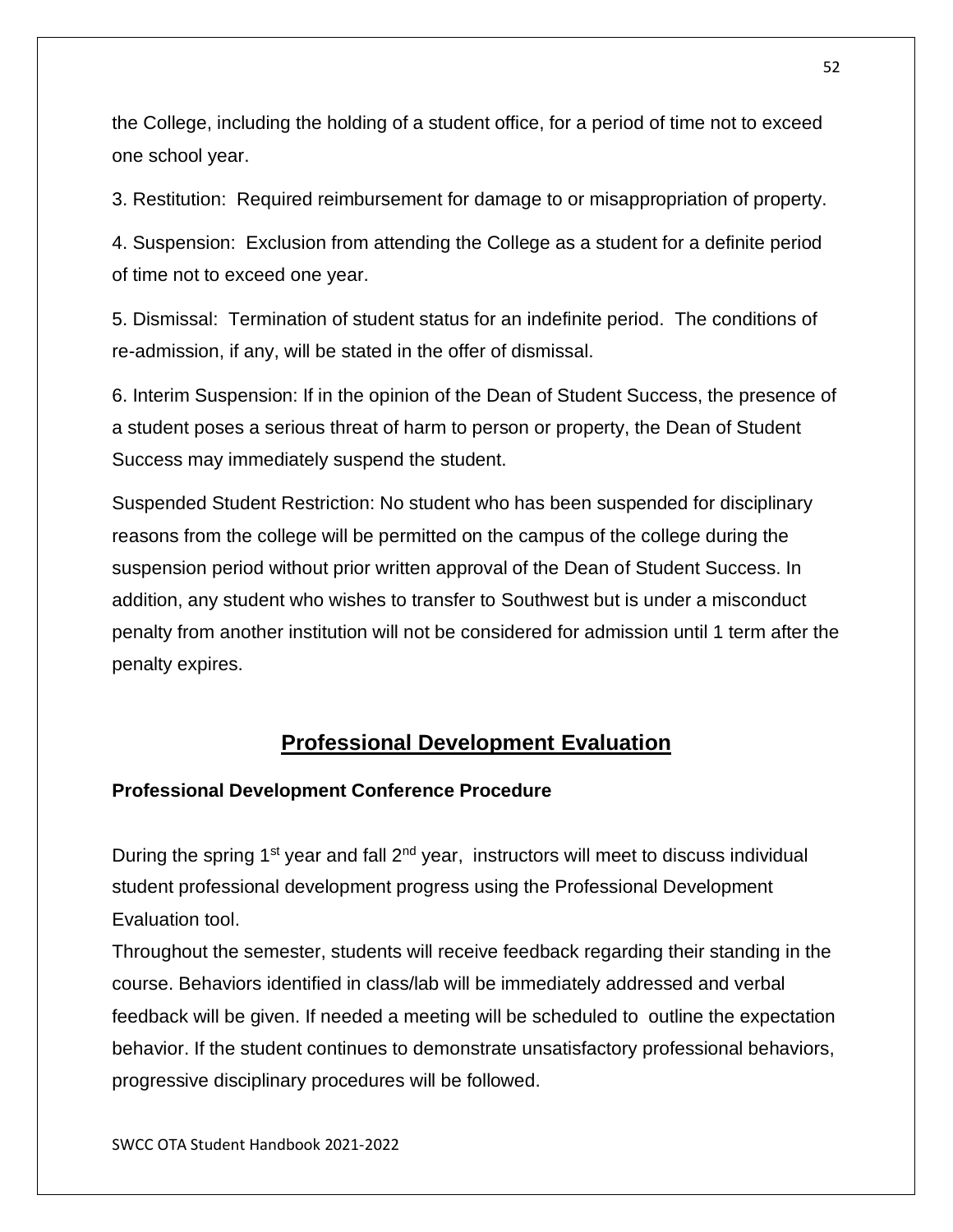#### **SOUTHWEST VIRGINIA COMMUNITY COLLEGE OCCUPATIONAL THERAPY ASSISTANT PROGRAM PROFESSIONAL DEVELOPMENT EVALUATION**

**STUDENT: \_\_\_\_\_\_\_\_\_\_\_\_\_\_\_\_\_\_\_\_\_\_\_\_\_\_\_\_\_\_\_\_\_\_\_ SEMESTER:\_\_\_\_\_\_\_\_\_\_\_\_\_\_\_\_\_\_\_\_\_\_\_\_\_\_\_\_\_\_\_\_\_\_\_\_\_\_\_\_\_\_\_\_**

**PURPOSE:** This evaluation is to provide feedback to the student regarding his/her professional development. The following rating scale is to be used by the faculty. Ratings are based on observations of student performance in classroom, laboratory, clinical, and professional situations.

| <b>O- UNSATISFACTORY</b> | The student does not demonstrate the required level of professional skill.                        |  |
|--------------------------|---------------------------------------------------------------------------------------------------|--|
| l 1- NEEDS IMPROVEMENT   | The student, while beginning to demonstrate the required level of professional skill, $\parallel$ |  |
|                          | needs improvement in either quality or quantity.                                                  |  |
| 2- MEETS REQUIREMENTS    | The student demonstrates the required level of professional skill.                                |  |
| 3-EXCEEDS REQUIREMENTS   | The student demonstrates refinement or additional qualities beyond that required by               |  |
|                          | his/her progression through this curriculum                                                       |  |

**SCORING:** Any score above 38 will be recorded as **SATISFACTORY**. A student will be dismissed from the program if he/she receives an **UNSATISFACTORY** Professional Development rating. Any single incident that is a violation of the Southwest Virginia Community College personal and professional conduct code may warrant an **UNSATISFACTORY** rating.

| <b>PROFESSIONAL DEVELOPMENT SKILLS</b>                                                                        | <b>RATING</b> |              |                | <b>COMMENTS</b>         |  |
|---------------------------------------------------------------------------------------------------------------|---------------|--------------|----------------|-------------------------|--|
|                                                                                                               | $\mathbf{0}$  | $\mathbf{1}$ | $\overline{2}$ | $\overline{\mathbf{3}}$ |  |
| 1. Respects faculty and classmates by arriving punctually.                                                    |               |              |                |                         |  |
| 2. Notifies faculty prior to scheduled time if circumstances prevent<br>participation in learning activities. |               |              |                |                         |  |
| 3. Uses time in classroom and lab efficiently.                                                                |               |              |                |                         |  |
| 4. Makes up missed assignments satisfactorily.                                                                |               |              |                |                         |  |
| 5. Demonstrates the ability to work productively with authority<br>figures.                                   |               |              |                |                         |  |
| Demonstrates the ability to be a cooperative member of the<br>6.<br>class and the profession.                 |               |              |                |                         |  |
| Demonstrates the ability to be a contributing member of the<br>7.<br>class and the profession.                |               |              |                |                         |  |
| Communicates effectively with peers.<br>8.                                                                    |               |              |                |                         |  |
| 9. Communicates effectively with professionals.                                                               |               |              |                |                         |  |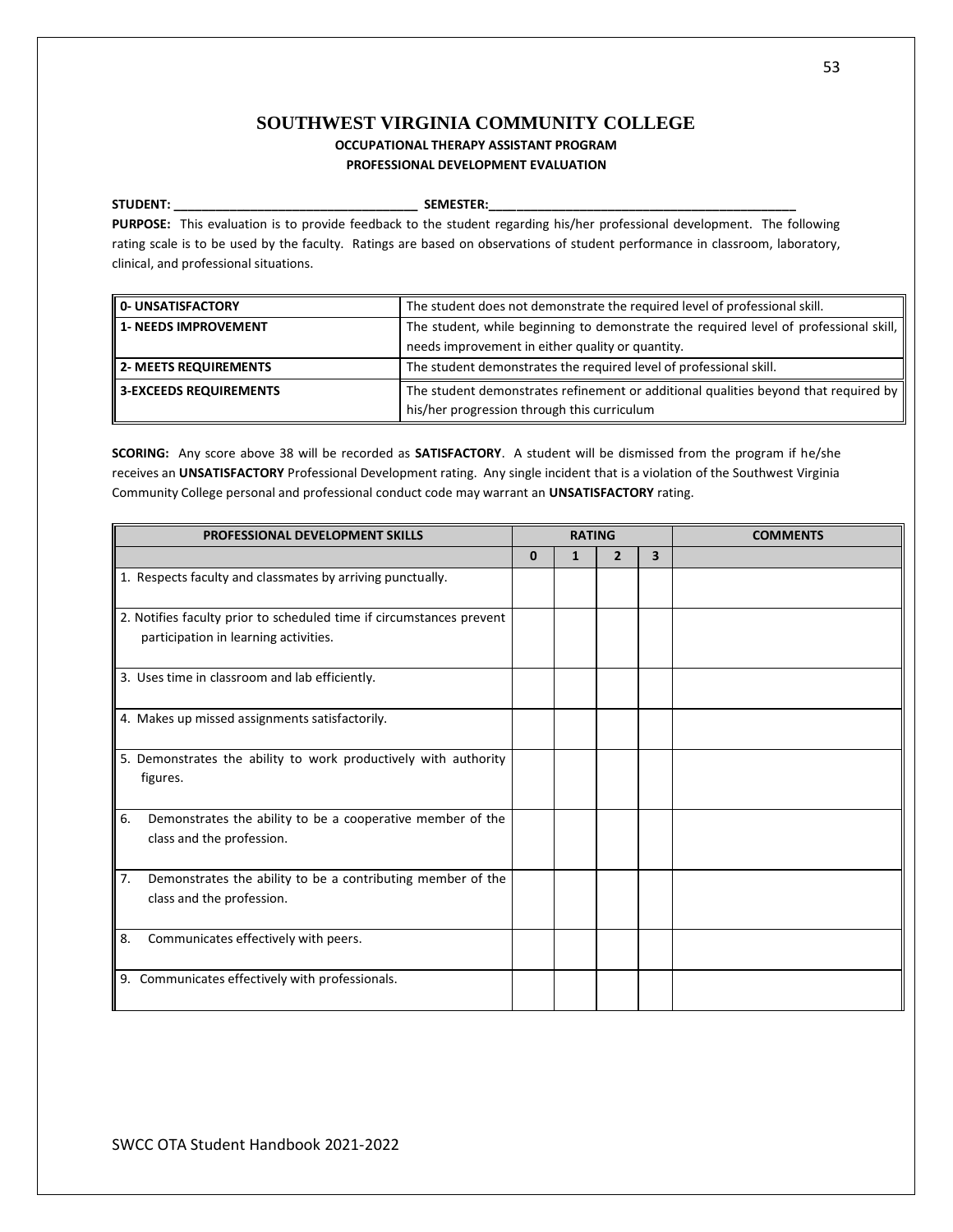**PROFESSIONAL DEVELOPMENT SKILLS RATING COMMENTS**  $0 \t| 1 \t| 2 \t| 3$ 10. Recognizes and utilizes nonverbal communication. 11. Organizes and places priorities in an effective sequence. 12. Recognizes and utilizes knowledge of strengths. 13. Recognizes and utilizes knowledge of weaknesses. 14. Demonstrates the ability to problem solve by logically evaluation facts. 15. Asks appropriate questions when in doubt. 16. Demonstrates the ability to modify behavior in response to feedback. 17. Demonstrates the ability to give constructive feedback in a timely and appropriate manner. 18. Demonstrates emotional stability 19. Deals with personal emotions maturely. 20. Demonstrates the ability to be flexible with unexpected situations. 21. Displays honesty and integrity in academic and professional matters. 22. Demonstrates functional level of confidence 23. Complies with rules of the classroom and building. TOTAL

ADDITIONAL COMMENTS:

STUDENT COMMENTS:

Student Signature/Date

Faculty Signature/Date

SWCC OTA Student Handbook 2021-2022

\_\_\_\_\_\_\_\_\_\_\_\_\_\_\_\_\_\_\_\_\_\_\_\_\_\_\_\_\_\_\_\_\_\_\_ \_\_\_\_\_\_\_\_\_\_\_\_\_\_\_\_\_\_\_\_\_\_\_\_\_\_\_\_\_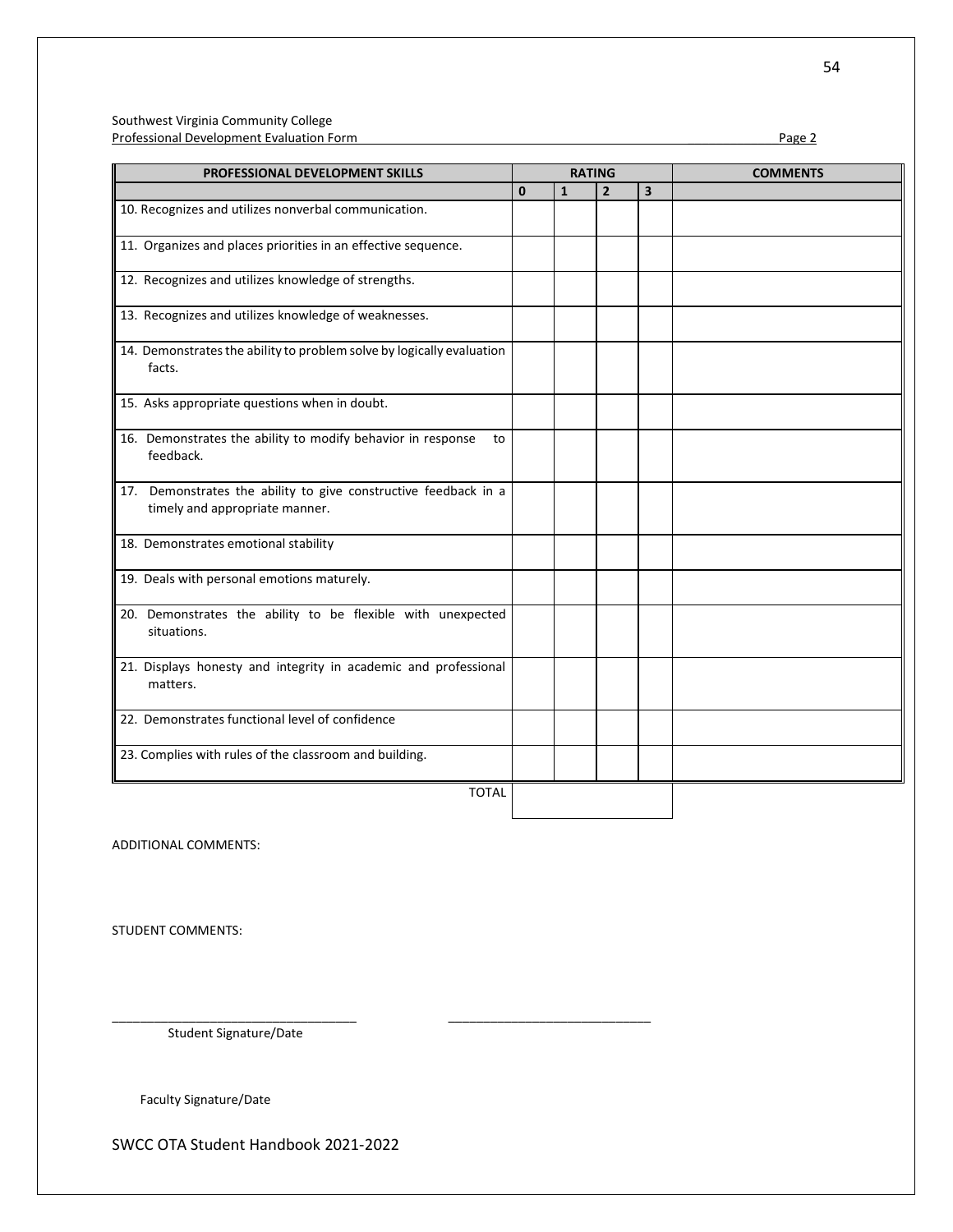#### **OCCUPATIONAL THERAPY ASSISTANT PROGRAM**

#### **PROFESSIONAL DEVELOPMENT EVALUATION CRITERIA FOR MEETING REQUIREMENTS**

**NOTE: The** following criteria are intended **ONLY** as guidelines for the rating of "Meets Requirements" on the Professional Development Evaluation. They are not to be construed as the only indicators that may be used by faculty to determine a student's rating for a particular professional development skill.

| 1.  | Skill:    | Respects faculty and classmates by arriving punctually.                                      |
|-----|-----------|----------------------------------------------------------------------------------------------|
|     | Criteria: | The student is expected to arrive on time, including returning from breaks, for all          |
|     |           | classes.                                                                                     |
| 2.  | Skill:    | Notifies faculty prior to scheduled time if circumstances prevent participation in           |
|     | learning  |                                                                                              |
|     |           | activities.                                                                                  |
|     | Criteria: | The student is expected to notify the instructor by office phone no later than 15 minutes    |
|     |           | prior to appropriate class, if the student will be arriving late or if circumstances prevent |
|     |           | participation in learning activities.                                                        |
| 3.  | Skill:    | Uses time in classroom and lab effectively.                                                  |
|     | Criteria: | The student is expected to use time in class and lab productively. The student should        |
|     |           | independently seek out learning experiences, utilize learning resources, and practice        |
|     |           | procedures and skills as instructed.                                                         |
| 4.  | Skill:    | Makes up missed assignments satisfactorily.                                                  |
|     | Criteria: | The student is expected to take responsibility for independently obtaining material          |
|     |           | missed, including information regarding assignments, due to non-participation in             |
|     |           | learning experiences. Additionally, the student is expected to be prepared to take           |
|     |           | missed examinations on the day of return to the OTA Program.                                 |
| 5.  | Skill:    | Demonstrates the ability to work productively with authority figures.                        |
|     | Criteria: | The student is expected to interact in a professional and mature manner with                 |
|     |           | instructors, program faculty, and clinical supervisors.                                      |
| 6.  | Skill:    | Demonstrates the ability to be a cooperative member of the class and the profession.         |
|     | Criteria: | The student is expected to exhibit a courteous, respectful, and professional demeanor.       |
| 7.  | Skill:    | Demonstrates the ability to be a contributing member of the class and the profession.        |
|     | Criteria: | The student is expected to participate in classroom discussions, group assignments, and      |
|     |           | professional or organizational activities.                                                   |
| 8.  | Skill:    | Communicates effectively with peers.                                                         |
|     | Criteria: | The student is expected to communicate clearly, concisely, and assertively with his/her      |
|     |           | peers.                                                                                       |
| 9.  | Skill:    | Communicates effectively with professionals.                                                 |
|     | Criteria: | The student is expected to show respect, and to communicate clearly and concisely,           |
|     |           | with a variety of health care professionals.                                                 |
| 10. | Skill:    | Recognizes and utilizes non-verbal communication.                                            |
|     | Criteria: | The student is expected to respond appropriately to non-verbal communication cues            |
|     |           | from peers, instructors, and other professionals. The student is expected to refrain         |
|     |           | from inappropriate facial expressions and gestures                                           |
| 11. | Skill:    | Organizes and prioritizes in an effective sequence.                                          |
|     | Criteria: | The student is expected to independently plan and rank all program assignments in a          |
|     |           | logical sequence such that all assignments are completed as required. Personal               |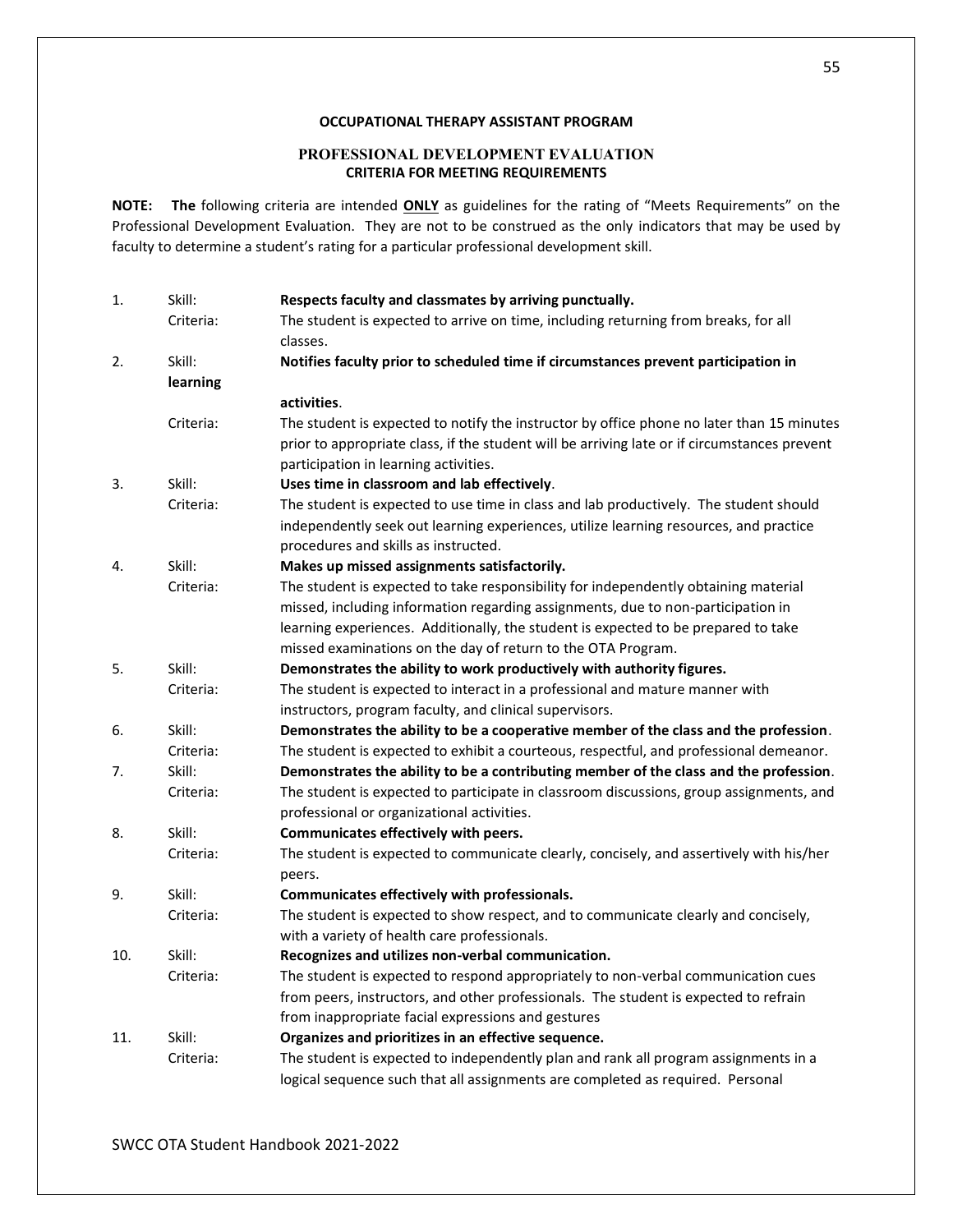|     |           | commitments must be planned such that they do not interfere with the program               |
|-----|-----------|--------------------------------------------------------------------------------------------|
|     |           | commitments.                                                                               |
| 12. | Skill:    | Recognizes and utilizes knowledge of strengths.                                            |
|     | Criteria: | The student is expected to be aware of interpersonal and/or professional areas in which    |
|     |           | he/she performs well and to capitalize on these strengths to compensate effectively for    |
|     |           | areas that need improvement.                                                               |
| 13. | Skill:    | Recognizes and utilizes knowledge of weaknesses.                                           |
|     | Criteria: | The student is expected to be aware of interpersonal and/or professional areas that        |
|     |           | need improvement, and to be actively pursuing necessary changes.                           |
| 14. | Skill:    | Demonstrates the ability to problem solve by logically evaluating facts.                   |
|     | Criteria: | The student is expected to consistently display the ability to independently identify a    |
|     |           | problem, generate possible solutions, evaluate possible solutions to determine the most    |
|     |           | efficient and effective solution, implement the solution and evaluate the outcome.         |
| 15. | Skill:    | Ask appropriate questions when in doubt.                                                   |
|     | Criteria: | The student is expected to use course materials and resources in an effort to answer       |
|     |           | questions independently before asking instructor. Questions raised during classes and      |
|     |           | laboratory must be relevant to topic being discussed.                                      |
| 16. | Skill:    | Demonstrates the ability to modify behavior in response to feedback.                       |
|     | Criteria: | The student is expected to accept feedback in a positive manner without becoming           |
|     |           | defensive. Constructive feedback is to be utilized as a learning experience; the student   |
|     |           | is expected to make appropriate changes in his/her behavior in response to the             |
|     |           | feedback.                                                                                  |
| 17. | Skill:    | Demonstrates the ability to give constructive feedback in a timely                         |
|     |           | and appropriate manner.                                                                    |
|     | Criteria: | The student is expected to provide constructive feedback in a respectful and assertive     |
|     |           | manner.                                                                                    |
| 18. | Skill:    | Demonstrates emotional stability.                                                          |
|     | Criteria: | The student is expected to exhibit an enthusiastic and positive attitude toward all        |
|     |           | learning experiences. Appropriate behavior and good judgment in all learning situations    |
|     |           | is required. The student is expected to assume responsibility for his/her behavior,        |
|     |           | without making excuses or blaming others.                                                  |
| 19. | Skill:    | Deals with personal emotions maturely.                                                     |
|     | Criteria: | The student is expected to manage personal difficulties in a manner that does not          |
|     |           | interfere with learning experiences. The student must demonstrate the ability to           |
|     |           | separate personal feelings from professional /learning experiences. Conflicts must         |
|     |           | resolve in an assertive and appropriate manner.                                            |
| 20. | Skill:    | Displays the ability to be flexible with unexpected situations.                            |
|     | Criteria: | The student is expected to be willing to adjust his/her schedule for class and laboratory  |
|     |           | time as dictated by the situation. The student must be able to accommodate to              |
|     |           | unexpected changes and/or challenges.                                                      |
| 21. | Skill:    | Demonstrates honesty and integrity in academic and professional matters.                   |
|     | Criteria: | The student is expected to display honesty, integrity, ethics, and openness in all         |
|     |           | program learning experiences and related interactions.                                     |
| 22. | Skill:    | Demonstrates functional level of self-confidence.                                          |
|     | Criteria: | The student is expected to display comfort with their abilities, to recognize their limits |
|     |           | of knowledge and ability, and to seek assistance when appropriate. The student must        |
|     |           | not attempt to perform activities beyond their professional abilities.                     |
| 23  | Skill:    | Complies with rules of the classroom and building.                                         |